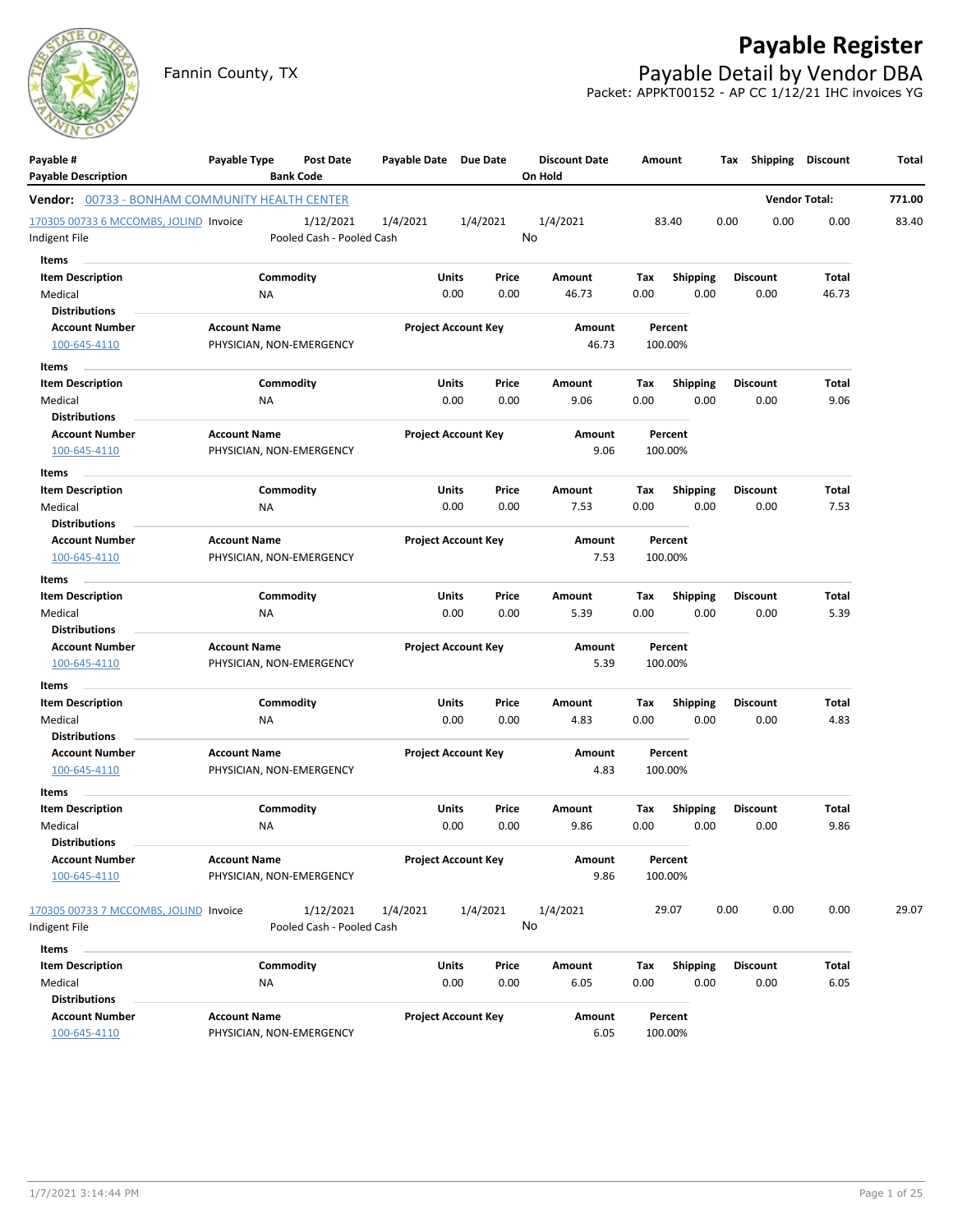| Payable #<br><b>Payable Description</b>                             | Payable Type                                    | Post Date<br><b>Bank Code</b>          | Payable Date Due Date |                            |               | <b>Discount Date</b><br>On Hold | Amount      |                         | <b>Shipping</b><br>Tax  | <b>Discount</b> | Total  |
|---------------------------------------------------------------------|-------------------------------------------------|----------------------------------------|-----------------------|----------------------------|---------------|---------------------------------|-------------|-------------------------|-------------------------|-----------------|--------|
| Items<br><b>Item Description</b><br>Medical<br><b>Distributions</b> | ΝA                                              | Commodity                              |                       | Units<br>0.00              | Price<br>0.00 | Amount<br>6.43                  | Tax<br>0.00 | <b>Shipping</b><br>0.00 | <b>Discount</b><br>0.00 | Total<br>6.43   |        |
| <b>Account Number</b><br>100-645-4110                               | <b>Account Name</b><br>PHYSICIAN, NON-EMERGENCY |                                        |                       | <b>Project Account Key</b> |               | Amount<br>6.43                  |             | Percent<br>100.00%      |                         |                 |        |
| Items<br><b>Item Description</b><br>Medical<br><b>Distributions</b> | ΝA                                              | Commodity                              |                       | Units<br>0.00              | Price<br>0.00 | Amount<br>10.00                 | Тах<br>0.00 | Shipping<br>0.00        | <b>Discount</b><br>0.00 | Total<br>10.00  |        |
| <b>Account Number</b><br>100-645-4110                               | <b>Account Name</b><br>PHYSICIAN, NON-EMERGENCY |                                        |                       | <b>Project Account Key</b> |               | Amount<br>10.00                 |             | Percent<br>100.00%      |                         |                 |        |
| Items<br><b>Item Description</b><br>Medical<br><b>Distributions</b> | ΝA                                              | Commodity                              |                       | <b>Units</b><br>0.00       | Price<br>0.00 | Amount<br>3.67                  | Tax<br>0.00 | <b>Shipping</b><br>0.00 | <b>Discount</b><br>0.00 | Total<br>3.67   |        |
| <b>Account Number</b><br>100-645-4110                               | <b>Account Name</b><br>PHYSICIAN, NON-EMERGENCY |                                        |                       | <b>Project Account Key</b> |               | Amount<br>3.67                  |             | Percent<br>100.00%      |                         |                 |        |
| Items<br><b>Item Description</b><br>Medical<br><b>Distributions</b> | <b>NA</b>                                       | Commodity                              |                       | Units<br>0.00              | Price<br>0.00 | Amount<br>2.92                  | Tax<br>0.00 | <b>Shipping</b><br>0.00 | <b>Discount</b><br>0.00 | Total<br>2.92   |        |
| <b>Account Number</b><br>100-645-4110                               | <b>Account Name</b><br>PHYSICIAN, NON-EMERGENCY |                                        |                       | <b>Project Account Key</b> |               | Amount<br>2.92                  |             | Percent<br>100.00%      |                         |                 |        |
| 180512 00733 8 NORTON, CAROL E Invoice<br>Indigent File             |                                                 | 1/12/2021<br>Pooled Cash - Pooled Cash | 1/4/2021              | 1/4/2021                   |               | 1/4/2021<br>No                  |             | 3.68                    | 0.00<br>0.00            | 0.00            | 3.68   |
| Items<br><b>Item Description</b><br>Medical<br><b>Distributions</b> | ΝA                                              | Commodity                              |                       | Units<br>0.00              | Price<br>0.00 | Amount<br>3.68                  | Tax<br>0.00 | <b>Shipping</b><br>0.00 | <b>Discount</b><br>0.00 | Total<br>3.68   |        |
| <b>Account Number</b><br>100-645-4110                               | <b>Account Name</b><br>PHYSICIAN, NON-EMERGENCY |                                        |                       | <b>Project Account Key</b> |               | Amount<br>3.68                  |             | Percent<br>100.00%      |                         |                 |        |
| 191204 00733 18 SPURLOCK, STEP<br>Indigent File                     | Invoice                                         | 1/12/2021<br>Pooled Cash - Pooled Cash | 1/4/2021              | 1/4/2021                   |               | 1/4/2021<br>No                  |             | 102.52                  | 0.00<br>0.00            | 0.00            | 102.52 |
| Items<br><b>Item Description</b><br>Medical<br><b>Distributions</b> | ΝA                                              | Commodity                              |                       | Units<br>0.00              | Price<br>0.00 | Amount<br>46.73                 | Tax<br>0.00 | <b>Shipping</b><br>0.00 | <b>Discount</b><br>0.00 | Total<br>46.73  |        |
| <b>Account Number</b><br>100-645-4110                               | <b>Account Name</b><br>PHYSICIAN, NON-EMERGENCY |                                        |                       | <b>Project Account Key</b> |               | Amount<br>46.73                 |             | Percent<br>100.00%      |                         |                 |        |
| Items<br>Item Description<br>Medical<br><b>Distributions</b>        | <b>NA</b>                                       | Commodity                              |                       | Units<br>0.00              | Price<br>0.00 | Amount<br>13.89                 | Tax<br>0.00 | <b>Shipping</b><br>0.00 | <b>Discount</b><br>0.00 | Total<br>13.89  |        |
| <b>Account Number</b><br>100-645-4110                               | <b>Account Name</b><br>PHYSICIAN, NON-EMERGENCY |                                        |                       | <b>Project Account Key</b> |               | Amount<br>13.89                 |             | Percent<br>100.00%      |                         |                 |        |
| Items<br><b>Item Description</b><br>Medical<br>Distributions        | ΝA                                              | Commodity                              |                       | Units<br>0.00              | Price<br>0.00 | Amount<br>28.00                 | Тах<br>0.00 | <b>Shipping</b><br>0.00 | Discount<br>0.00        | Total<br>28.00  |        |
| <b>Account Number</b><br>100-645-4110                               | <b>Account Name</b><br>PHYSICIAN, NON-EMERGENCY |                                        |                       | <b>Project Account Key</b> |               | Amount<br>28.00                 |             | Percent<br>100.00%      |                         |                 |        |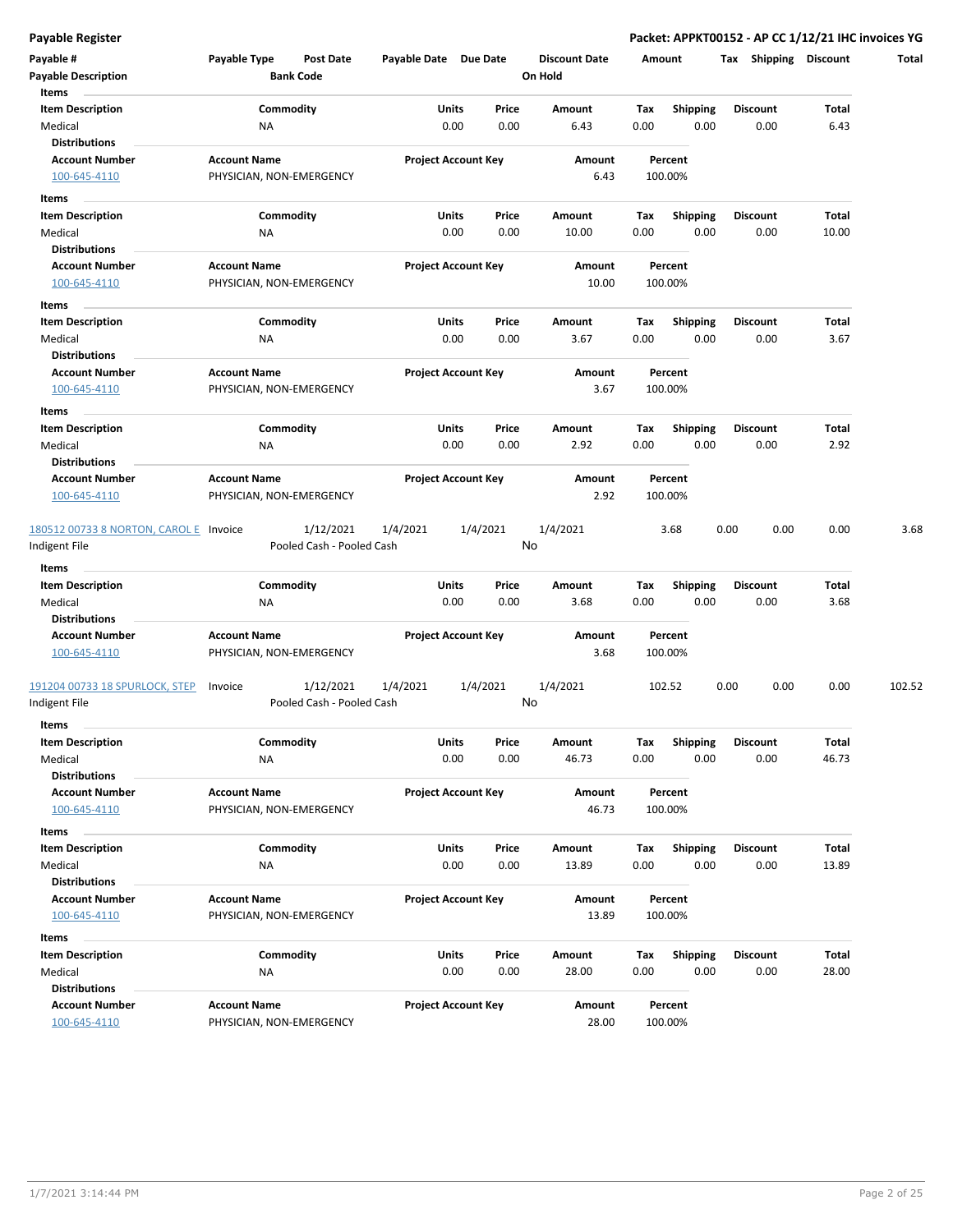| <b>Payable Register</b>        |                          |                           |                       |                            |          |                      |        |                 |      |                       |       | Packet: APPKT00152 - AP CC 1/12/21 IHC invoices YG |
|--------------------------------|--------------------------|---------------------------|-----------------------|----------------------------|----------|----------------------|--------|-----------------|------|-----------------------|-------|----------------------------------------------------|
| Payable #                      | Payable Type             | <b>Post Date</b>          | Payable Date Due Date |                            |          | <b>Discount Date</b> | Amount |                 |      | Tax Shipping Discount |       | Total                                              |
| <b>Payable Description</b>     |                          | <b>Bank Code</b>          |                       |                            |          | On Hold              |        |                 |      |                       |       |                                                    |
| Items                          |                          |                           |                       |                            |          |                      |        |                 |      |                       |       |                                                    |
| <b>Item Description</b>        |                          | Commodity                 |                       | Units                      | Price    | Amount               | Tax    | <b>Shipping</b> |      | <b>Discount</b>       | Total |                                                    |
| Medical                        | <b>NA</b>                |                           |                       | 0.00                       | 0.00     | 13.90                | 0.00   | 0.00            |      | 0.00                  | 13.90 |                                                    |
| <b>Distributions</b>           |                          |                           |                       |                            |          |                      |        |                 |      |                       |       |                                                    |
| <b>Account Number</b>          | <b>Account Name</b>      |                           |                       | <b>Project Account Key</b> |          | Amount               |        | Percent         |      |                       |       |                                                    |
| 100-645-4110                   | PHYSICIAN, NON-EMERGENCY |                           |                       |                            |          | 13.90                |        | 100.00%         |      |                       |       |                                                    |
| 211112 00733 2 SHIPP, ALLEN RA | Invoice                  | 1/12/2021                 | 1/4/2021              |                            | 1/4/2021 | 1/4/2021             |        | 13.22           | 0.00 | 0.00                  | 0.00  | 13.22                                              |
| Indigent File                  |                          | Pooled Cash - Pooled Cash |                       |                            | No       |                      |        |                 |      |                       |       |                                                    |
| Items                          |                          |                           |                       |                            |          |                      |        |                 |      |                       |       |                                                    |
| <b>Item Description</b>        |                          | Commodity                 |                       | <b>Units</b>               | Price    | Amount               | Tax    | <b>Shipping</b> |      | <b>Discount</b>       | Total |                                                    |
| Medical                        | ΝA                       |                           |                       | 0.00                       | 0.00     | 13.22                | 0.00   | 0.00            |      | 0.00                  | 13.22 |                                                    |
| <b>Distributions</b>           |                          |                           |                       |                            |          |                      |        |                 |      |                       |       |                                                    |
| <b>Account Number</b>          | <b>Account Name</b>      |                           |                       | <b>Project Account Key</b> |          | Amount               |        | Percent         |      |                       |       |                                                    |
| 100-645-4110                   | PHYSICIAN, NON-EMERGENCY |                           |                       |                            |          | 13.22                |        | 100.00%         |      |                       |       |                                                    |
| 211113 00733 4 JIMENEZ, CHRIST | Invoice                  | 1/12/2021                 | 1/4/2021              |                            | 1/4/2021 | 1/4/2021             |        | 32.59           | 0.00 | 0.00                  | 0.00  | 32.59                                              |
| Indigent File                  |                          | Pooled Cash - Pooled Cash |                       |                            |          | No                   |        |                 |      |                       |       |                                                    |
| Items                          |                          |                           |                       |                            |          |                      |        |                 |      |                       |       |                                                    |
| <b>Item Description</b>        |                          | Commodity                 |                       | Units                      | Price    | Amount               | Tax    | <b>Shipping</b> |      | <b>Discount</b>       | Total |                                                    |
| Medical                        | NA                       |                           |                       | 0.00                       | 0.00     | 22.14                | 0.00   | 0.00            |      | 0.00                  | 22.14 |                                                    |
| <b>Distributions</b>           |                          |                           |                       |                            |          |                      |        |                 |      |                       |       |                                                    |
| <b>Account Number</b>          | <b>Account Name</b>      |                           |                       | <b>Project Account Key</b> |          | Amount               |        | Percent         |      |                       |       |                                                    |
| 100-645-4110                   | PHYSICIAN, NON-EMERGENCY |                           |                       |                            |          | 22.14                |        | 100.00%         |      |                       |       |                                                    |
| Items                          |                          |                           |                       |                            |          |                      |        |                 |      |                       |       |                                                    |
| <b>Item Description</b>        |                          | Commodity                 |                       | Units                      | Price    | Amount               | Tax    | Shipping        |      | <b>Discount</b>       | Total |                                                    |
| Medical                        | NA                       |                           |                       | 0.00                       | 0.00     | 2.92                 | 0.00   | 0.00            |      | 0.00                  | 2.92  |                                                    |
| <b>Distributions</b>           |                          |                           |                       |                            |          |                      |        |                 |      |                       |       |                                                    |
| <b>Account Number</b>          | <b>Account Name</b>      |                           |                       | <b>Project Account Key</b> |          | Amount               |        | Percent         |      |                       |       |                                                    |
| 100-645-4110                   | PHYSICIAN, NON-EMERGENCY |                           |                       |                            |          | 2.92                 |        | 100.00%         |      |                       |       |                                                    |
| Items                          |                          |                           |                       |                            |          |                      |        |                 |      |                       |       |                                                    |
| <b>Item Description</b>        |                          | Commodity                 |                       | Units                      | Price    | Amount               | Tax    | <b>Shipping</b> |      | <b>Discount</b>       | Total |                                                    |
| Medical                        | <b>NA</b>                |                           |                       | 0.00                       | 0.00     | 7.53                 | 0.00   | 0.00            |      | 0.00                  | 7.53  |                                                    |
| <b>Distributions</b>           |                          |                           |                       |                            |          |                      |        |                 |      |                       |       |                                                    |
| <b>Account Number</b>          | <b>Account Name</b>      |                           |                       | <b>Project Account Key</b> |          | Amount               |        | Percent         |      |                       |       |                                                    |
| 100-645-4110                   | PHYSICIAN, NON-EMERGENCY |                           |                       |                            |          | 7.53                 |        | 100.00%         |      |                       |       |                                                    |
| 211113 00733 5 JIMENEZ, CHRIST | Invoice                  | 1/12/2021                 | 1/4/2021              |                            | 1/4/2021 | 1/4/2021             |        | 46.73           | 0.00 | 0.00                  | 0.00  | 46.73                                              |
| Indigent File                  |                          | Pooled Cash - Pooled Cash |                       |                            |          | No                   |        |                 |      |                       |       |                                                    |
| Items                          |                          |                           |                       |                            |          |                      |        |                 |      |                       |       |                                                    |
| <b>Item Description</b>        |                          | Commodity                 |                       | Units                      | Price    | Amount               | Tax    | <b>Shipping</b> |      | <b>Discount</b>       | Total |                                                    |
| Medical                        | NA                       |                           |                       | 0.00                       | 0.00     | 46.73                | 0.00   | 0.00            |      | 0.00                  | 46.73 |                                                    |
| <b>Distributions</b>           |                          |                           |                       |                            |          |                      |        |                 |      |                       |       |                                                    |
| <b>Account Number</b>          | <b>Account Name</b>      |                           |                       | <b>Project Account Key</b> |          | Amount               |        | Percent         |      |                       |       |                                                    |
| 100-645-4110                   | PHYSICIAN, NON-EMERGENCY |                           |                       |                            |          | 46.73                |        | 100.00%         |      |                       |       |                                                    |
| 211114 00733 1 SCOTT, MARK BRI | Invoice                  | 1/12/2021                 | 1/4/2021              |                            | 1/4/2021 | 1/4/2021             |        | 40.27           | 0.00 | 0.00                  | 0.00  | 40.27                                              |
| Indigent File                  |                          | Pooled Cash - Pooled Cash |                       |                            |          | No                   |        |                 |      |                       |       |                                                    |
| Items                          |                          |                           |                       |                            |          |                      |        |                 |      |                       |       |                                                    |
| <b>Item Description</b>        |                          | Commodity                 |                       | Units                      | Price    | Amount               | Tax    | <b>Shipping</b> |      | <b>Discount</b>       | Total |                                                    |
| Medical                        | ΝA                       |                           |                       | 0.00                       | 0.00     | 40.27                | 0.00   | 0.00            |      | 0.00                  | 40.27 |                                                    |
| <b>Distributions</b>           |                          |                           |                       |                            |          |                      |        |                 |      |                       |       |                                                    |
| <b>Account Number</b>          | <b>Account Name</b>      |                           |                       | <b>Project Account Key</b> |          | Amount               |        | Percent         |      |                       |       |                                                    |
| 100-645-4110                   | PHYSICIAN, NON-EMERGENCY |                           |                       |                            |          | 40.27                |        | 100.00%         |      |                       |       |                                                    |
|                                |                          |                           |                       |                            |          |                      |        |                 |      |                       |       |                                                    |
| 211114 00733 2 SCOTT, MARK BRI | Invoice                  | 1/12/2021                 | 1/4/2021              |                            | 1/4/2021 | 1/4/2021             |        | 23.08           | 0.00 | 0.00                  | 0.00  | 23.08                                              |
| Indigent File                  |                          | Pooled Cash - Pooled Cash |                       |                            |          | No                   |        |                 |      |                       |       |                                                    |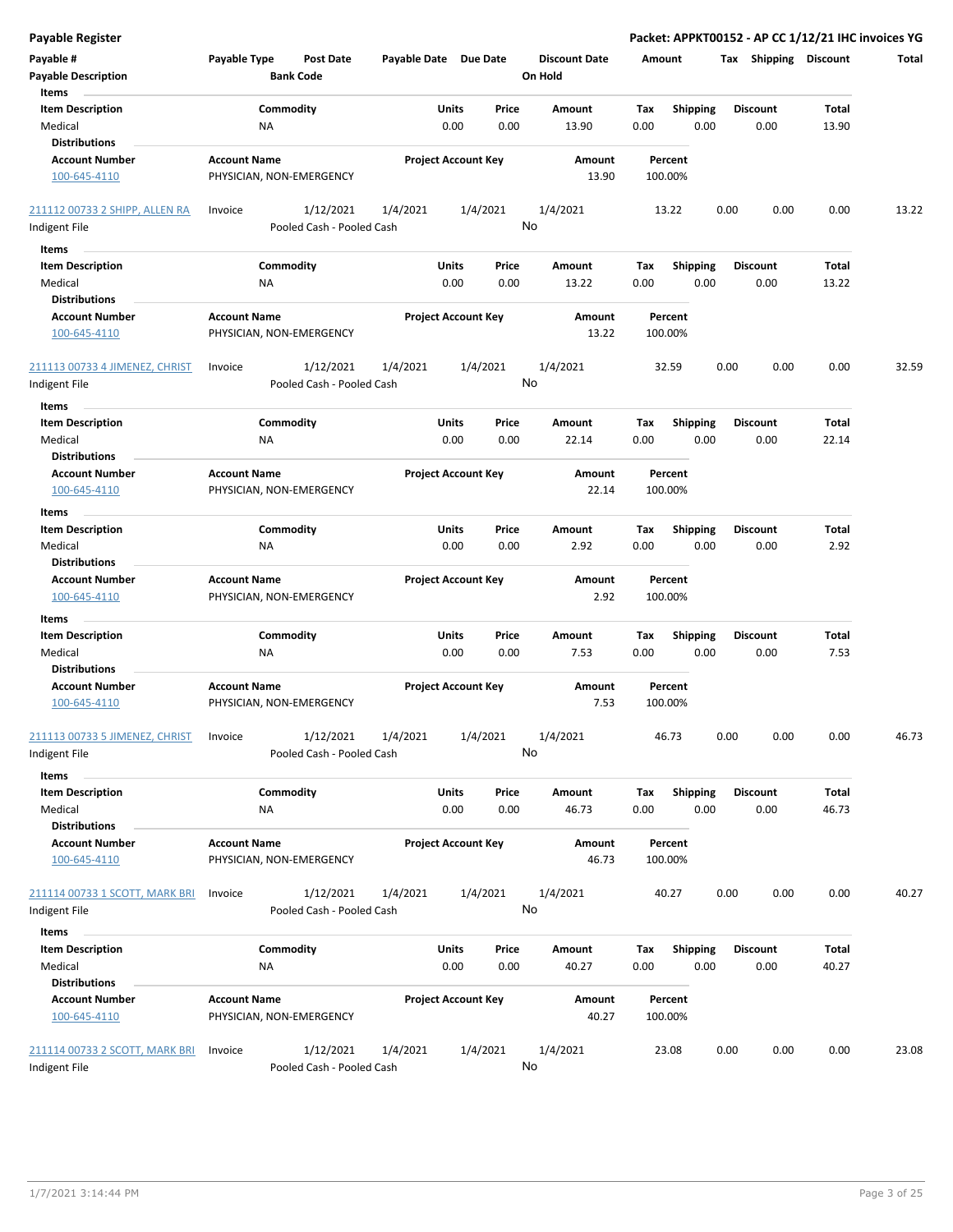| Payable #                             | Payable Type<br><b>Post Date</b>                | Payable Date Due Date      |          | <b>Discount Date</b> |      | Amount             | Shipping<br>Tax | <b>Discount</b> | Total  |
|---------------------------------------|-------------------------------------------------|----------------------------|----------|----------------------|------|--------------------|-----------------|-----------------|--------|
| <b>Payable Description</b>            | <b>Bank Code</b>                                |                            |          | On Hold              |      |                    |                 |                 |        |
| Items                                 |                                                 |                            |          |                      |      |                    |                 |                 |        |
| <b>Item Description</b>               | Commodity                                       | Units                      | Price    | Amount               | Tax  | Shipping           | Discount        | Total           |        |
| Medical                               | <b>NA</b>                                       | 0.00                       | 0.00     | 13.22                | 0.00 | 0.00               | 0.00            | 13.22           |        |
| <b>Distributions</b>                  |                                                 |                            |          |                      |      |                    |                 |                 |        |
| <b>Account Number</b><br>100-645-4110 | <b>Account Name</b><br>PHYSICIAN, NON-EMERGENCY | <b>Project Account Key</b> |          | Amount<br>13.22      |      | Percent<br>100.00% |                 |                 |        |
|                                       |                                                 |                            |          |                      |      |                    |                 |                 |        |
| Items                                 |                                                 |                            |          |                      |      |                    |                 |                 |        |
| <b>Item Description</b>               | Commodity                                       | Units                      | Price    | Amount               | Тах  | <b>Shipping</b>    | <b>Discount</b> | Total           |        |
| Medical<br><b>Distributions</b>       | <b>NA</b>                                       | 0.00                       | 0.00     | 9.86                 | 0.00 | 0.00               | 0.00            | 9.86            |        |
| <b>Account Number</b>                 |                                                 |                            |          |                      |      |                    |                 |                 |        |
|                                       | <b>Account Name</b>                             | <b>Project Account Key</b> |          | Amount<br>9.86       |      | Percent<br>100.00% |                 |                 |        |
| 100-645-4110                          | PHYSICIAN, NON-EMERGENCY                        |                            |          |                      |      |                    |                 |                 |        |
| 211114 00733 3 SCOTT, MARK BRI        | 1/12/2021<br>Invoice                            | 1/4/2021                   | 1/4/2021 | 1/4/2021             |      | 60.43              | 0.00<br>0.00    | 0.00            | 60.43  |
| Indigent File                         | Pooled Cash - Pooled Cash                       |                            |          | No                   |      |                    |                 |                 |        |
| Items                                 |                                                 |                            |          |                      |      |                    |                 |                 |        |
|                                       |                                                 |                            |          |                      |      |                    |                 |                 |        |
| <b>Item Description</b>               | Commodity                                       | <b>Units</b>               | Price    | Amount               | Tax  | <b>Shipping</b>    | <b>Discount</b> | Total           |        |
| Medical                               | ΝA                                              | 0.00                       | 0.00     | 23.77                | 0.00 | 0.00               | 0.00            | 23.77           |        |
| <b>Distributions</b>                  | <b>Account Name</b>                             |                            |          |                      |      |                    |                 |                 |        |
| <b>Account Number</b>                 |                                                 | <b>Project Account Key</b> |          | Amount<br>23.77      |      | Percent            |                 |                 |        |
| 100-645-4110                          | PHYSICIAN, NON-EMERGENCY                        |                            |          |                      |      | 100.00%            |                 |                 |        |
| Items                                 |                                                 |                            |          |                      |      |                    |                 |                 |        |
| <b>Item Description</b>               | Commodity                                       | Units                      | Price    | Amount               | Тах  | <b>Shipping</b>    | <b>Discount</b> | Total           |        |
| Medical                               | <b>NA</b>                                       | 0.00                       | 0.00     | 16.80                | 0.00 | 0.00               | 0.00            | 16.80           |        |
| <b>Distributions</b>                  |                                                 |                            |          |                      |      |                    |                 |                 |        |
| <b>Account Number</b>                 | <b>Account Name</b>                             | <b>Project Account Key</b> |          | Amount               |      | Percent            |                 |                 |        |
| 100-645-4110                          | PHYSICIAN, NON-EMERGENCY                        |                            |          | 16.80                |      | 100.00%            |                 |                 |        |
| Items                                 |                                                 |                            |          |                      |      |                    |                 |                 |        |
| <b>Item Description</b>               | Commodity                                       | Units                      | Price    | Amount               | Tax  | <b>Shipping</b>    | <b>Discount</b> | Total           |        |
| Medical                               | <b>NA</b>                                       | 0.00                       | 0.00     | 10.00                | 0.00 | 0.00               | 0.00            | 10.00           |        |
| <b>Distributions</b>                  |                                                 |                            |          |                      |      |                    |                 |                 |        |
| <b>Account Number</b>                 | <b>Account Name</b>                             | <b>Project Account Key</b> |          | Amount               |      | Percent            |                 |                 |        |
| 100-645-4110                          | PHYSICIAN, NON-EMERGENCY                        |                            |          | 10.00                |      | 100.00%            |                 |                 |        |
| Items                                 |                                                 |                            |          |                      |      |                    |                 |                 |        |
| <b>Item Description</b>               | Commodity                                       | Units                      | Price    | Amount               | Tax  | <b>Shipping</b>    | Discount        | Total           |        |
| Medical                               | <b>NA</b>                                       | 0.00                       | 0.00     | 9.86                 | 0.00 | 0.00               | 0.00            | 9.86            |        |
| <b>Distributions</b>                  |                                                 |                            |          |                      |      |                    |                 |                 |        |
| <b>Account Number</b>                 | <b>Account Name</b>                             | <b>Project Account Key</b> |          | Amount               |      | Percent            |                 |                 |        |
| 100-645-4110                          | PHYSICIAN, NON-EMERGENCY                        |                            |          | 9.86                 |      | 100.00%            |                 |                 |        |
|                                       |                                                 |                            |          |                      |      |                    |                 |                 |        |
| 211114 00733 4 SCOTT, MARK BRI        | 1/12/2021<br>Invoice                            | 1/4/2021                   | 1/4/2021 | 1/4/2021             |      | 247.01             | 0.00<br>0.00    | 0.00            | 247.01 |
| Indigent File                         | Pooled Cash - Pooled Cash                       |                            |          | No                   |      |                    |                 |                 |        |
| Items                                 |                                                 |                            |          |                      |      |                    |                 |                 |        |
| <b>Item Description</b>               | Commodity                                       | <b>Units</b>               | Price    | Amount               | Tax  | <b>Shipping</b>    | <b>Discount</b> | Total           |        |
| Medical                               | ΝA                                              | 0.00                       | 0.00     | 46.73                | 0.00 | 0.00               | 0.00            | 46.73           |        |
| <b>Distributions</b>                  |                                                 |                            |          |                      |      |                    |                 |                 |        |
| <b>Account Number</b>                 | <b>Account Name</b>                             | <b>Project Account Key</b> |          | Amount               |      | Percent            |                 |                 |        |
| 100-645-4110                          | PHYSICIAN, NON-EMERGENCY                        |                            |          | 46.73                |      | 100.00%            |                 |                 |        |
|                                       |                                                 |                            |          |                      |      |                    |                 |                 |        |
| Items                                 |                                                 |                            |          |                      |      |                    |                 |                 |        |
| <b>Item Description</b>               | Commodity                                       | Units                      | Price    | Amount               | Tax  | <b>Shipping</b>    | Discount        | Total           |        |
| Medical                               | ΝA                                              | 0.00                       | 0.00     | 12.83                | 0.00 | 0.00               | 0.00            | 12.83           |        |
| <b>Distributions</b>                  |                                                 |                            |          |                      |      |                    |                 |                 |        |
| <b>Account Number</b>                 | <b>Account Name</b>                             | <b>Project Account Key</b> |          | Amount               |      | Percent            |                 |                 |        |
| 100-645-4110                          | PHYSICIAN, NON-EMERGENCY                        |                            |          | 12.83                |      | 100.00%            |                 |                 |        |
| Items                                 |                                                 |                            |          |                      |      |                    |                 |                 |        |
| <b>Item Description</b>               | Commodity                                       | Units                      | Price    | Amount               | Tax  | <b>Shipping</b>    | <b>Discount</b> | Total           |        |
| Medical                               | <b>NA</b>                                       | 0.00                       | 0.00     | 7.84                 | 0.00 | 0.00               | 0.00            | 7.84            |        |
| <b>Distributions</b>                  |                                                 |                            |          |                      |      |                    |                 |                 |        |
| <b>Account Number</b>                 | <b>Account Name</b>                             | <b>Project Account Key</b> |          | Amount               |      | Percent            |                 |                 |        |
| 100-645-4110                          | PHYSICIAN, NON-EMERGENCY                        |                            |          | 7.84                 |      | 100.00%            |                 |                 |        |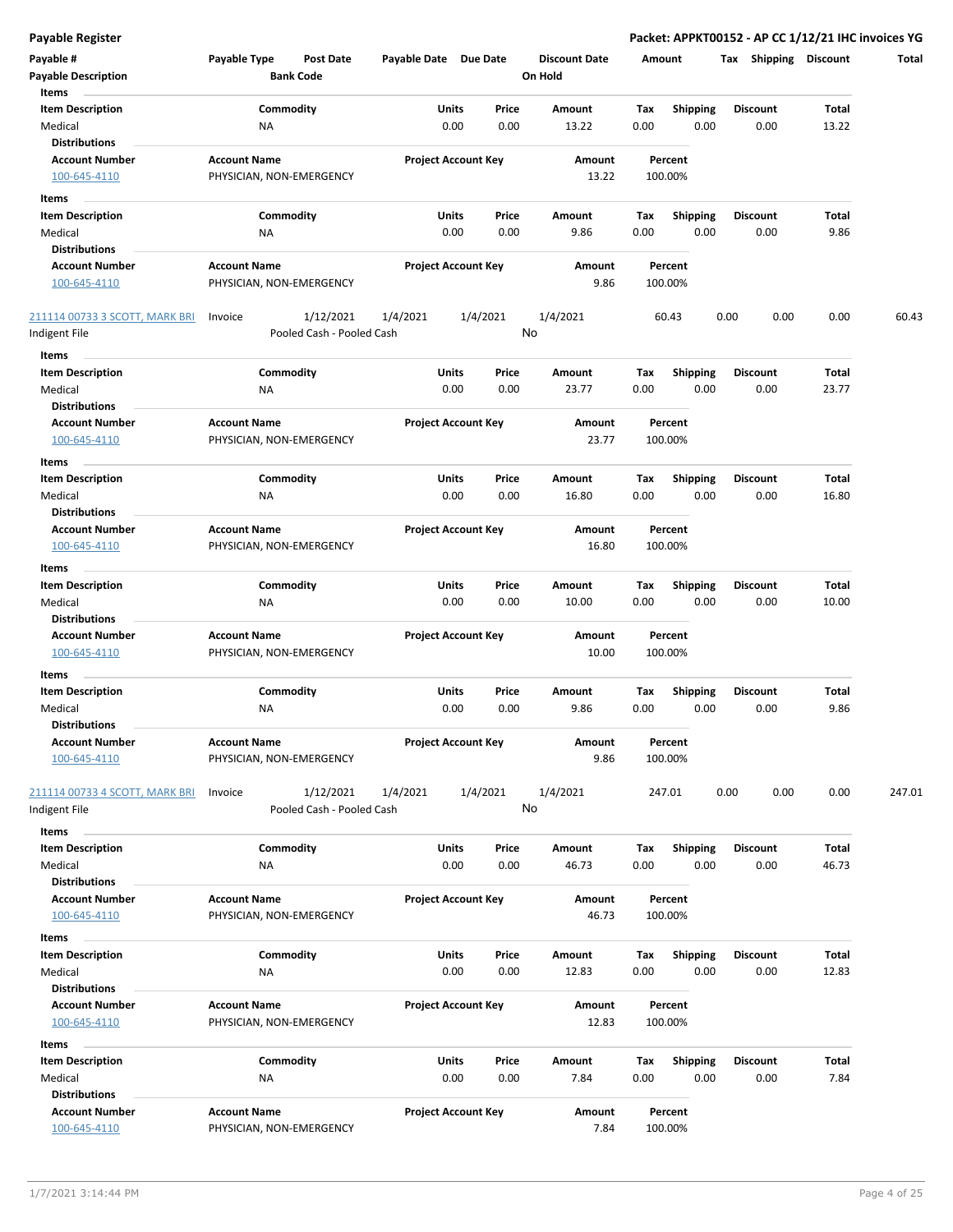| Payable #<br><b>Payable Description</b>                       | Payable Type                                    | <b>Post Date</b><br><b>Bank Code</b> | Payable Date Due Date |                            | <b>Discount Date</b><br>On Hold |             | Amount                  | <b>Shipping</b><br>Tax  | <b>Discount</b> | Total |
|---------------------------------------------------------------|-------------------------------------------------|--------------------------------------|-----------------------|----------------------------|---------------------------------|-------------|-------------------------|-------------------------|-----------------|-------|
| Items<br><b>Item Description</b><br>Medical                   | <b>NA</b>                                       | Commodity                            | Units                 | Price<br>0.00<br>0.00      | Amount<br>154.87                | Tax<br>0.00 | <b>Shipping</b><br>0.00 | <b>Discount</b><br>0.00 | Total<br>154.87 |       |
| <b>Distributions</b><br><b>Account Number</b><br>100-645-4110 | <b>Account Name</b><br>PHYSICIAN, NON-EMERGENCY |                                      |                       | <b>Project Account Key</b> | Amount<br>154.87                |             | Percent<br>100.00%      |                         |                 |       |
| Items                                                         |                                                 |                                      |                       |                            |                                 |             |                         |                         |                 |       |
| <b>Item Description</b>                                       |                                                 | Commodity                            | Units                 | Price<br>0.00              | Amount<br>9.06                  | Tax<br>0.00 | <b>Shipping</b>         | <b>Discount</b>         | Total           |       |
| Medical<br><b>Distributions</b>                               | <b>NA</b>                                       |                                      |                       | 0.00                       |                                 |             | 0.00                    | 0.00                    | 9.06            |       |
| <b>Account Number</b><br>100-645-4110                         | <b>Account Name</b><br>PHYSICIAN, NON-EMERGENCY |                                      |                       | <b>Project Account Key</b> | Amount<br>9.06                  |             | Percent<br>100.00%      |                         |                 |       |
|                                                               |                                                 |                                      |                       |                            |                                 |             |                         |                         |                 |       |
| Items<br><b>Item Description</b>                              |                                                 | Commodity                            | Units                 | Price                      | Amount                          | Тах         | <b>Shipping</b>         | <b>Discount</b>         | Total           |       |
| Medical<br><b>Distributions</b>                               | ΝA                                              |                                      |                       | 0.00<br>0.00               | 15.68                           | 0.00        | 0.00                    | 0.00                    | 15.68           |       |
| <b>Account Number</b><br>100-645-4110                         | <b>Account Name</b><br>PHYSICIAN, NON-EMERGENCY |                                      |                       | <b>Project Account Key</b> | Amount<br>15.68                 |             | Percent<br>100.00%      |                         |                 |       |
| 211115 00733 1 JOHNSON, TIFFAN                                | Invoice                                         | 1/12/2021                            | 1/4/2021              | 1/4/2021                   | 1/4/2021                        |             | 89.00                   | 0.00<br>0.00            | 0.00            | 89.00 |
| Indigent File                                                 |                                                 | Pooled Cash - Pooled Cash            |                       |                            | No                              |             |                         |                         |                 |       |
| Items                                                         |                                                 |                                      | <b>Units</b>          | Price                      | Amount                          |             |                         | <b>Discount</b>         | Total           |       |
| <b>Item Description</b><br>Medical                            | ΝA                                              | Commodity                            |                       | 0.00<br>0.00               | 54.41                           | Tax<br>0.00 | <b>Shipping</b><br>0.00 | 0.00                    | 54.41           |       |
| <b>Distributions</b>                                          |                                                 |                                      |                       |                            |                                 |             |                         |                         |                 |       |
| <b>Account Number</b><br>100-645-4110                         | <b>Account Name</b><br>PHYSICIAN, NON-EMERGENCY |                                      |                       | <b>Project Account Key</b> | Amount<br>54.41                 |             | Percent<br>100.00%      |                         |                 |       |
| Items                                                         |                                                 |                                      |                       |                            |                                 |             |                         |                         |                 |       |
| <b>Item Description</b>                                       |                                                 | Commodity                            | Units                 | Price                      | Amount                          | Tax         | <b>Shipping</b>         | <b>Discount</b>         | Total           |       |
| Medical<br>Distributions                                      | <b>NA</b>                                       |                                      |                       | 0.00<br>0.00               | 4.83                            | 0.00        | 0.00                    | 0.00                    | 4.83            |       |
| <b>Account Number</b><br>100-645-4110                         | <b>Account Name</b><br>PHYSICIAN, NON-EMERGENCY |                                      |                       | <b>Project Account Key</b> | Amount<br>4.83                  |             | Percent<br>100.00%      |                         |                 |       |
| Items                                                         |                                                 |                                      |                       |                            |                                 |             |                         |                         |                 |       |
| <b>Item Description</b>                                       |                                                 | Commodity                            | Units                 | Price                      | Amount                          | Tax         | <b>Shipping</b>         | <b>Discount</b>         | Total           |       |
| Medical<br><b>Distributions</b>                               | <b>NA</b>                                       |                                      |                       | 0.00<br>0.00               | 12.09                           | 0.00        | 0.00                    | 0.00                    | 12.09           |       |
| Account Number                                                | <b>Account Name</b>                             |                                      |                       | <b>Project Account Key</b> | Amount                          |             | Percent                 |                         |                 |       |
| 100-645-4110                                                  | PHYSICIAN, NON-EMERGENCY                        |                                      |                       |                            | 12.09                           |             | 100.00%                 |                         |                 |       |
| Items                                                         |                                                 |                                      |                       |                            |                                 |             |                         |                         |                 |       |
| <b>Item Description</b>                                       |                                                 | Commodity                            | Units                 | Price                      | Amount                          | Tax         | <b>Shipping</b>         | <b>Discount</b>         | Total           |       |
| Medical                                                       | NA                                              |                                      |                       | 0.00<br>0.00               | 5.29                            | 0.00        | 0.00                    | 0.00                    | 5.29            |       |
| <b>Distributions</b>                                          |                                                 |                                      |                       |                            |                                 |             |                         |                         |                 |       |
| <b>Account Number</b>                                         | <b>Account Name</b>                             |                                      |                       | <b>Project Account Key</b> | Amount                          |             | Percent                 |                         |                 |       |
| 100-645-4110                                                  | PHYSICIAN, NON-EMERGENCY                        |                                      |                       |                            | 5.29                            |             | 100.00%                 |                         |                 |       |
| Items                                                         |                                                 |                                      |                       |                            |                                 |             |                         |                         |                 |       |
| <b>Item Description</b>                                       |                                                 | Commodity                            | Units                 | Price                      | Amount                          | Tax         | Shipping                | <b>Discount</b>         | Total           |       |
| Medical                                                       | NA                                              |                                      |                       | 0.00<br>0.00               | 9.86                            | 0.00        | 0.00                    | 0.00                    | 9.86            |       |
| <b>Distributions</b>                                          |                                                 |                                      |                       |                            |                                 |             |                         |                         |                 |       |
| <b>Account Number</b><br>100-645-4110                         | <b>Account Name</b><br>PHYSICIAN, NON-EMERGENCY |                                      |                       | <b>Project Account Key</b> | Amount<br>9.86                  |             | Percent<br>100.00%      |                         |                 |       |
| Items                                                         |                                                 |                                      |                       |                            |                                 |             |                         |                         |                 |       |
| <b>Item Description</b>                                       |                                                 | Commodity                            | Units                 | Price                      | Amount                          | Tax         | Shipping                | <b>Discount</b>         | Total           |       |
| Medical<br><b>Distributions</b>                               | ΝA                                              |                                      |                       | 0.00<br>0.00               | 2.52                            | 0.00        | 0.00                    | 0.00                    | 2.52            |       |
| <b>Account Number</b><br>100-645-4110                         | <b>Account Name</b><br>PHYSICIAN, NON-EMERGENCY |                                      |                       | <b>Project Account Key</b> | Amount<br>2.52                  |             | Percent<br>100.00%      |                         |                 |       |

**Vendor:** 00605 - BONHAM SPECIALTY CLINIC **Vendor Total: 33.27**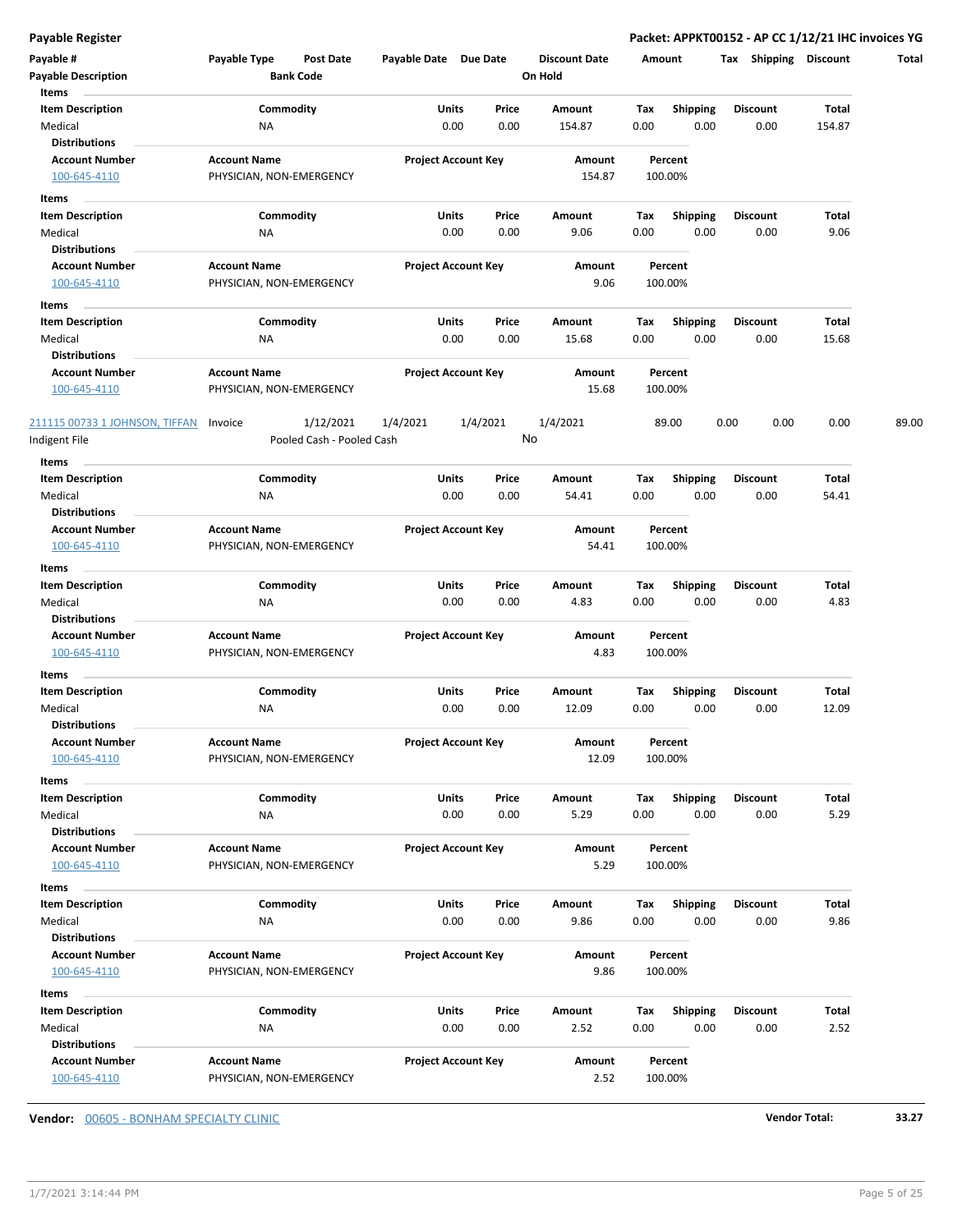| Payable Register                                        |                                                 |                        |                                        |              |                            |                 |         |                      |             |                         | Packet: APPKT00152 - AP CC 1/12/21 IHC invoices YG |                         |                   |        |
|---------------------------------------------------------|-------------------------------------------------|------------------------|----------------------------------------|--------------|----------------------------|-----------------|---------|----------------------|-------------|-------------------------|----------------------------------------------------|-------------------------|-------------------|--------|
| Payable #<br><b>Payable Description</b>                 | Payable Type                                    | <b>Bank Code</b>       | <b>Post Date</b>                       | Payable Date |                            | <b>Due Date</b> | On Hold | <b>Discount Date</b> | Amount      |                         | Тах                                                |                         | Shipping Discount | Total  |
| 170305 00605 5 MCCOMBS, JOLIND Invoice<br>Indigent File |                                                 |                        | 1/12/2021<br>Pooled Cash - Pooled Cash | 1/4/2021     |                            | 1/4/2021        | No      | 1/4/2021             |             | 33.27                   | 0.00                                               | 0.00                    | 0.00              | 33.27  |
| Items                                                   |                                                 |                        |                                        |              |                            |                 |         |                      |             |                         |                                                    |                         |                   |        |
| <b>Item Description</b><br>Medical                      |                                                 | Commodity<br>ΝA        |                                        |              | Units<br>0.00              | Price<br>0.00   |         | Amount<br>33.27      | Tax<br>0.00 | Shipping<br>0.00        |                                                    | Discount<br>0.00        | Total<br>33.27    |        |
| <b>Distributions</b>                                    |                                                 |                        |                                        |              |                            |                 |         |                      |             |                         |                                                    |                         |                   |        |
| <b>Account Number</b><br>100-645-4110                   | <b>Account Name</b><br>PHYSICIAN, NON-EMERGENCY |                        |                                        |              | <b>Project Account Key</b> |                 |         | Amount<br>33.27      |             | Percent<br>100.00%      |                                                    |                         |                   |        |
| Vendor: 01205 - CONCORD NORTH TEXAS                     |                                                 |                        |                                        |              |                            |                 |         |                      |             |                         |                                                    | <b>Vendor Total:</b>    |                   | 112.35 |
| 211217 01205 1 BOWEN, RONALD L Invoice<br>Indigent File |                                                 |                        | 1/12/2021<br>Pooled Cash - Pooled Cash | 1/4/2021     |                            | 1/4/2021        | No      | 1/4/2021             | 112.35      |                         | 0.00                                               | 0.00                    | 0.00              | 112.35 |
| Items                                                   |                                                 |                        |                                        |              |                            |                 |         |                      |             |                         |                                                    |                         |                   |        |
| <b>Item Description</b><br>Medical                      |                                                 | Commodity<br><b>NA</b> |                                        |              | Units<br>0.00              | Price<br>0.00   |         | Amount<br>98.98      | Tax<br>0.00 | <b>Shipping</b><br>0.00 |                                                    | <b>Discount</b><br>0.00 | Total<br>98.98    |        |
| <b>Distributions</b><br><b>Account Number</b>           | <b>Account Name</b>                             |                        |                                        |              |                            |                 |         |                      |             |                         |                                                    |                         |                   |        |
| 100-645-4110                                            | PHYSICIAN, NON-EMERGENCY                        |                        |                                        |              | <b>Project Account Key</b> |                 |         | Amount<br>98.98      |             | Percent<br>100.00%      |                                                    |                         |                   |        |
| Items                                                   |                                                 |                        |                                        |              |                            |                 |         |                      |             |                         |                                                    |                         |                   |        |
| <b>Item Description</b><br>Medical                      |                                                 | Commodity<br>ΝA        |                                        |              | Units<br>0.00              | Price<br>0.00   |         | Amount<br>6.95       | Tax<br>0.00 | <b>Shipping</b><br>0.00 |                                                    | <b>Discount</b><br>0.00 | Total<br>6.95     |        |
| <b>Distributions</b>                                    |                                                 |                        |                                        |              |                            |                 |         |                      |             |                         |                                                    |                         |                   |        |
| <b>Account Number</b><br>100-645-4110                   | <b>Account Name</b><br>PHYSICIAN, NON-EMERGENCY |                        |                                        |              | <b>Project Account Key</b> |                 |         | Amount<br>6.95       |             | Percent<br>100.00%      |                                                    |                         |                   |        |
| <b>Items</b>                                            |                                                 |                        |                                        |              |                            |                 |         |                      |             |                         |                                                    |                         |                   |        |
| <b>Item Description</b>                                 |                                                 | Commodity              |                                        |              | Units                      | Price           |         | Amount               | Tax         | <b>Shipping</b>         |                                                    | <b>Discount</b>         | Total             |        |
| Medical                                                 |                                                 | ΝA                     |                                        |              | 0.00                       | 0.00            |         | 6.42                 | 0.00        | 0.00                    |                                                    | 0.00                    | 6.42              |        |
| <b>Distributions</b>                                    |                                                 |                        |                                        |              |                            |                 |         |                      |             |                         |                                                    |                         |                   |        |
| <b>Account Number</b><br>100-645-4110                   | <b>Account Name</b><br>PHYSICIAN, NON-EMERGENCY |                        |                                        |              | Project Account Key        |                 |         | Amount<br>6.42       |             | Percent<br>100.00%      |                                                    |                         |                   |        |
| Vendor: 01223 - CONCORD RADIOLOGY                       |                                                 |                        |                                        |              |                            |                 |         |                      |             |                         |                                                    | <b>Vendor Total:</b>    |                   | 125.64 |
| 130819 01223 1 PLESS, HELEN ED                          | Invoice                                         |                        | 1/12/2021                              | 1/4/2021     |                            | 1/4/2021        |         | 1/4/2021             |             | 8.29                    | 0.00                                               | 0.00                    | 0.00              | 8.29   |
| Indigent File<br>Items                                  |                                                 |                        | Pooled Cash - Pooled Cash              |              |                            |                 | No      |                      |             |                         |                                                    |                         |                   |        |
| <b>Item Description</b>                                 |                                                 | Commodity              |                                        |              | Units                      | Price           |         | Amount               | Tax         | <b>Shipping</b>         |                                                    | Discount                | Total             |        |
| Medical<br><b>Distributions</b>                         |                                                 | <b>NA</b>              |                                        |              | 0.00                       | 0.00            |         | 8.29                 | 0.00        | 0.00                    |                                                    | 0.00                    | 8.29              |        |
| <b>Account Number</b><br>100-645-4110                   | <b>Account Name</b><br>PHYSICIAN, NON-EMERGENCY |                        |                                        |              | <b>Project Account Key</b> |                 |         | Amount<br>8.29       |             | Percent<br>100.00%      |                                                    |                         |                   |        |
| 130819 01223 2 PLESS, HELEN ED<br>Indigent File         | Invoice                                         |                        | 1/12/2021<br>Pooled Cash - Pooled Cash | 1/4/2021     |                            | 1/4/2021        | No      | 1/4/2021             |             | 30.74                   | 0.00                                               | 0.00                    | 0.00              | 30.74  |
| Items                                                   |                                                 |                        |                                        |              |                            |                 |         |                      |             |                         |                                                    |                         |                   |        |
| <b>Item Description</b>                                 |                                                 | Commodity              |                                        |              | Units                      | Price           |         | Amount               | Tax         | <b>Shipping</b>         |                                                    | <b>Discount</b>         | Total             |        |
| Medical<br><b>Distributions</b>                         |                                                 | <b>NA</b>              |                                        |              | 0.00                       | 0.00            |         | 30.74                | 0.00        | 0.00                    |                                                    | 0.00                    | 30.74             |        |
| <b>Account Number</b><br>100-645-4110                   | <b>Account Name</b><br>PHYSICIAN, NON-EMERGENCY |                        |                                        |              | <b>Project Account Key</b> |                 |         | Amount<br>30.74      |             | Percent<br>100.00%      |                                                    |                         |                   |        |
| 211112 01223 1 SHIPP, ALLEN RA<br>Indigent File         | Invoice                                         |                        | 1/12/2021<br>Pooled Cash - Pooled Cash | 1/4/2021     |                            | 1/4/2021        | No      | 1/4/2021             |             | 6.42                    | 0.00                                               | 0.00                    | 0.00              | 6.42   |
| Items                                                   |                                                 |                        |                                        |              |                            |                 |         |                      |             |                         |                                                    |                         |                   |        |
| <b>Item Description</b>                                 |                                                 | Commodity              |                                        |              | Units                      | Price           |         | Amount               | Tax         | <b>Shipping</b>         |                                                    | <b>Discount</b>         | Total             |        |
| Medical                                                 |                                                 | ΝA                     |                                        |              | 0.00                       | 0.00            |         | 6.42                 | 0.00        | 0.00                    |                                                    | 0.00                    | 6.42              |        |
| <b>Distributions</b>                                    |                                                 |                        |                                        |              |                            |                 |         |                      |             |                         |                                                    |                         |                   |        |
| <b>Account Number</b><br>100-645-4110                   | <b>Account Name</b><br>PHYSICIAN, NON-EMERGENCY |                        |                                        |              | <b>Project Account Key</b> |                 |         | Amount<br>6.42       |             | Percent<br>100.00%      |                                                    |                         |                   |        |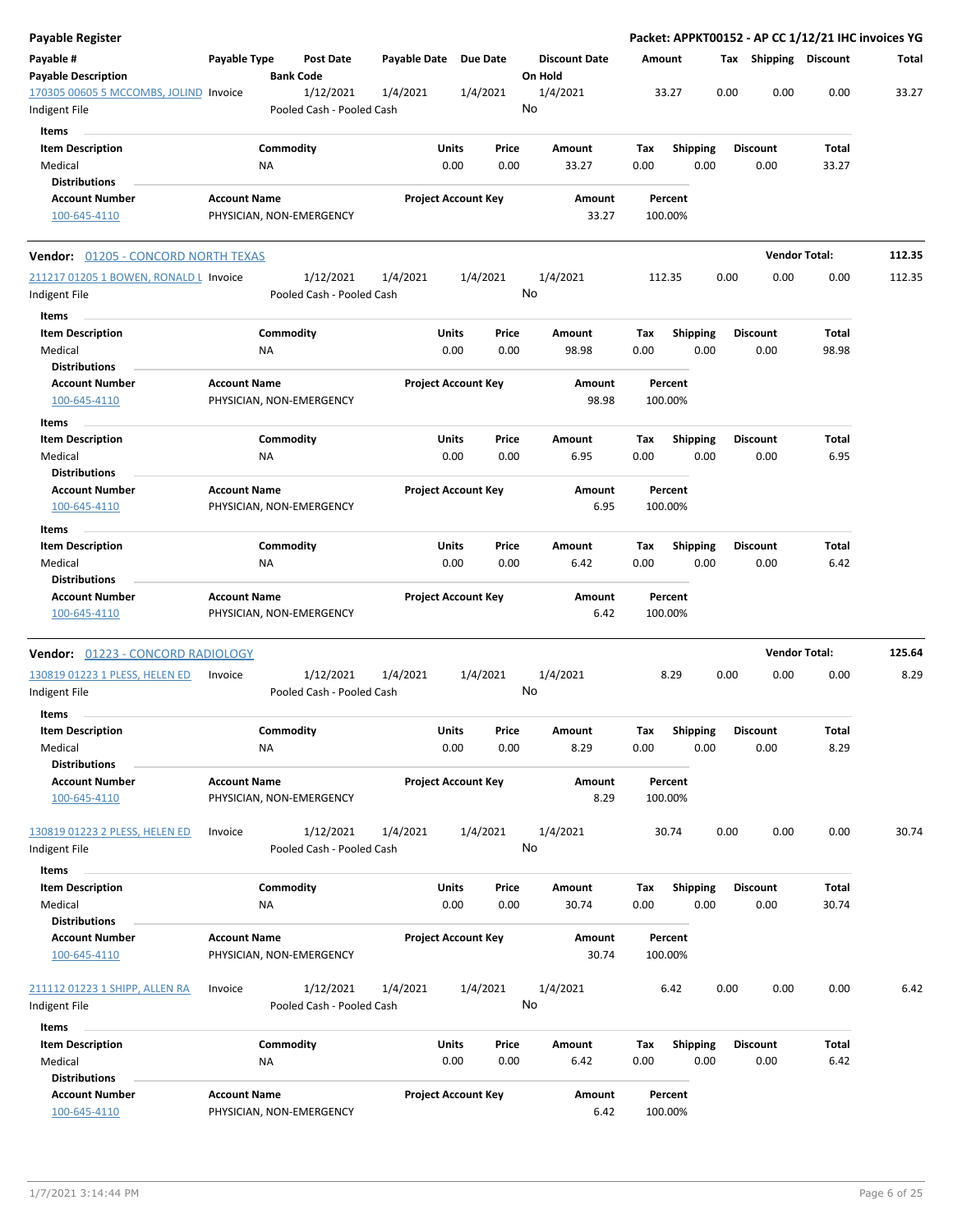| <b>Payable Register</b>                                    |                                             |                                        |                       |                            |                                 |             |                         |      |                         | Packet: APPKT00152 - AP CC 1/12/21 IHC invoices YG |          |
|------------------------------------------------------------|---------------------------------------------|----------------------------------------|-----------------------|----------------------------|---------------------------------|-------------|-------------------------|------|-------------------------|----------------------------------------------------|----------|
| Payable #<br><b>Payable Description</b>                    | Payable Type<br><b>Bank Code</b>            | <b>Post Date</b>                       | Payable Date Due Date |                            | <b>Discount Date</b><br>On Hold |             | Amount                  |      |                         | Tax Shipping Discount                              | Total    |
| SO16211 01223 1 MCFAIL, JANETT<br>Indigent File            | Invoice                                     | 1/12/2021<br>Pooled Cash - Pooled Cash | 1/4/2021              | 1/4/2021                   | 1/4/2021<br>No                  |             | 6.95                    | 0.00 | 0.00                    | 0.00                                               | 6.95     |
| <b>Items</b>                                               |                                             |                                        |                       |                            |                                 |             |                         |      |                         |                                                    |          |
| <b>Item Description</b><br>Medical                         | Commodity<br>ΝA                             |                                        | Units                 | Price<br>0.00<br>0.00      | Amount<br>6.95                  | Tax<br>0.00 | <b>Shipping</b><br>0.00 |      | <b>Discount</b><br>0.00 | Total<br>6.95                                      |          |
| <b>Distributions</b>                                       |                                             |                                        |                       |                            |                                 |             |                         |      |                         |                                                    |          |
| <b>Account Number</b><br>100-565-4050                      | <b>Account Name</b><br>PRISONER MEDICAL     |                                        |                       | <b>Project Account Key</b> | Amount<br>6.95                  |             | Percent<br>100.00%      |      |                         |                                                    |          |
| SO16211 01223 2 MCFAIL, JANETT<br>Indigent File            | Invoice                                     | 1/12/2021<br>Pooled Cash - Pooled Cash | 1/4/2021              | 1/4/2021                   | 1/4/2021<br>No                  |             | 6.95                    | 0.00 | 0.00                    | 0.00                                               | 6.95     |
| Items                                                      |                                             |                                        |                       |                            |                                 |             |                         |      |                         |                                                    |          |
| <b>Item Description</b><br>Medical                         | Commodity<br>NA                             |                                        | Units                 | Price<br>0.00<br>0.00      | Amount<br>6.95                  | Tax<br>0.00 | <b>Shipping</b><br>0.00 |      | <b>Discount</b><br>0.00 | Total<br>6.95                                      |          |
| <b>Distributions</b>                                       |                                             |                                        |                       |                            |                                 |             |                         |      |                         |                                                    |          |
| <b>Account Number</b><br>100-565-4050                      | <b>Account Name</b><br>PRISONER MEDICAL     |                                        |                       | <b>Project Account Key</b> | Amount<br>6.95                  |             | Percent<br>100.00%      |      |                         |                                                    |          |
| <b>SO40993 01223 2 WILLIAMS, REX</b><br>Indigent File      | Invoice                                     | 1/12/2021<br>Pooled Cash - Pooled Cash | 1/4/2021              | 1/4/2021                   | 1/4/2021<br>No                  |             | 66.29                   | 0.00 | 0.00                    | 0.00                                               | 66.29    |
| Items                                                      |                                             |                                        |                       |                            |                                 |             |                         |      |                         |                                                    |          |
| <b>Item Description</b><br>Medical                         | Commodity<br>ΝA                             |                                        | Units                 | Price<br>0.00<br>0.00      | Amount<br>66.29                 | Tax<br>0.00 | <b>Shipping</b><br>0.00 |      | <b>Discount</b><br>0.00 | Total<br>66.29                                     |          |
| <b>Distributions</b>                                       |                                             |                                        |                       |                            |                                 |             |                         |      |                         |                                                    |          |
| <b>Account Number</b><br>100-565-4050                      | <b>Account Name</b><br>PRISONER MEDICAL     |                                        |                       | <b>Project Account Key</b> | Amount<br>66.29                 |             | Percent<br>100.00%      |      |                         |                                                    |          |
| <b>Vendor:</b> 00965 - DATA RX MANAGEMENT                  |                                             |                                        |                       |                            |                                 |             |                         |      |                         | <b>Vendor Total:</b>                               | 2,254.74 |
|                                                            |                                             |                                        |                       |                            |                                 |             |                         |      |                         |                                                    |          |
| 130819 00965 20 PLESS, HELEN E<br>Indigent File            | Invoice                                     | 1/12/2021<br>Pooled Cash - Pooled Cash | 1/4/2021              | 1/4/2021                   | 1/4/2021<br>No                  |             | 58.63                   | 0.00 | 0.00                    | 0.00                                               | 58.63    |
| Items                                                      |                                             |                                        |                       |                            |                                 |             |                         |      |                         |                                                    |          |
| <b>Item Description</b>                                    | Commodity                                   |                                        | Units                 | Price                      | Amount                          | Tax         | <b>Shipping</b>         |      | <b>Discount</b>         | Total                                              |          |
| Medical<br><b>Distributions</b>                            | ΝA                                          |                                        |                       | 0.00<br>0.00               | 53.72                           | 0.00        | 0.00                    |      | 0.00                    | 53.72                                              |          |
| <b>Account Number</b><br>100-645-4120                      | <b>Account Name</b><br>PRESCRIPTIONS, DRUGS |                                        |                       | <b>Project Account Key</b> | Amount<br>53.72                 |             | Percent<br>100.00%      |      |                         |                                                    |          |
| Items                                                      |                                             |                                        |                       |                            |                                 |             |                         |      |                         |                                                    |          |
| <b>Item Description</b><br>Medical<br><b>Distributions</b> | Commodity<br>NA                             |                                        | Units                 | Price<br>0.00<br>0.00      | Amount<br>4.91                  | Tax<br>0.00 | <b>Shipping</b><br>0.00 |      | <b>Discount</b><br>0.00 | Total<br>4.91                                      |          |
| <b>Account Number</b><br>100-645-4120                      | <b>Account Name</b><br>PRESCRIPTIONS, DRUGS |                                        |                       | <b>Project Account Key</b> | Amount<br>4.91                  |             | Percent<br>100.00%      |      |                         |                                                    |          |
| 170305 00965 18 MCCOMBS, JOLIN Invoice<br>Indigent File    |                                             | 1/12/2021<br>Pooled Cash - Pooled Cash | 1/4/2021              | 1/4/2021                   | 1/4/2021<br>No                  |             | 219.55                  | 0.00 | 0.00                    | 0.00                                               | 219.55   |
| Items                                                      |                                             |                                        |                       |                            |                                 |             |                         |      |                         |                                                    |          |
| <b>Item Description</b>                                    | Commodity                                   |                                        | Units                 | Price                      | Amount                          | Tax         | Shipping                |      | <b>Discount</b>         | Total                                              |          |
| Medical                                                    | NA                                          |                                        |                       | 0.00<br>0.00               | 24.13                           | 0.00        | 0.00                    |      | 0.00                    | 24.13                                              |          |
| <b>Distributions</b>                                       |                                             |                                        |                       |                            |                                 |             |                         |      |                         |                                                    |          |
| <b>Account Number</b>                                      | <b>Account Name</b>                         |                                        |                       | <b>Project Account Key</b> | Amount                          |             | Percent                 |      |                         |                                                    |          |
| 100-645-4090                                               | <b>DIABETIC SUPPLIES</b>                    |                                        |                       |                            | 24.13                           |             | 100.00%                 |      |                         |                                                    |          |
| Items                                                      |                                             |                                        |                       |                            |                                 |             |                         |      |                         |                                                    |          |
| <b>Item Description</b>                                    | Commodity                                   |                                        | Units                 | Price                      | Amount                          | Tax         | <b>Shipping</b>         |      | <b>Discount</b>         | Total                                              |          |
| Medical                                                    | ΝA                                          |                                        |                       | 0.00<br>0.00               | 122.67                          | 0.00        | 0.00                    |      | 0.00                    | 122.67                                             |          |
| <b>Distributions</b>                                       |                                             |                                        |                       |                            |                                 |             |                         |      |                         |                                                    |          |
| <b>Account Number</b><br>100-645-4120                      | <b>Account Name</b><br>PRESCRIPTIONS, DRUGS |                                        |                       | <b>Project Account Key</b> | Amount<br>122.67                |             | Percent<br>100.00%      |      |                         |                                                    |          |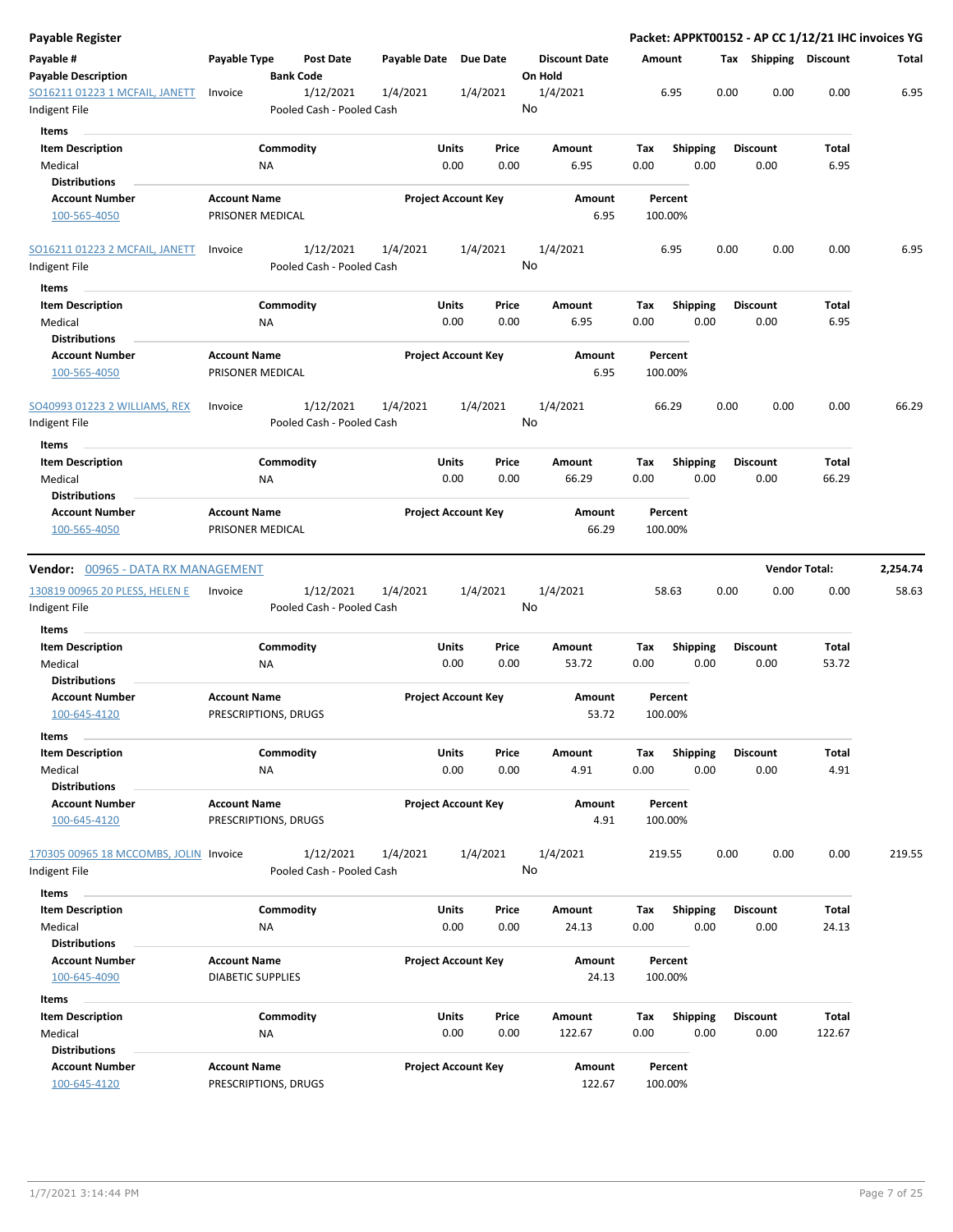| <b>Payable Register</b>                |                                  |                           |                            |                      |         |                         | Packet: APPKT00152 - AP CC 1/12/21 IHC invoices YG |        |        |
|----------------------------------------|----------------------------------|---------------------------|----------------------------|----------------------|---------|-------------------------|----------------------------------------------------|--------|--------|
| Payable #                              | Payable Type<br><b>Post Date</b> | Payable Date Due Date     |                            | <b>Discount Date</b> | Amount  |                         | Tax Shipping Discount                              |        | Total  |
| <b>Payable Description</b>             | <b>Bank Code</b>                 |                           |                            | On Hold              |         |                         |                                                    |        |        |
| Items                                  |                                  |                           |                            |                      |         |                         |                                                    |        |        |
| <b>Item Description</b>                | Commodity                        |                           | Units<br>Price             | Amount               | Tax     | <b>Shipping</b>         | <b>Discount</b>                                    | Total  |        |
| Medical                                | NA                               |                           | 0.00<br>0.00               | 72.75                | 0.00    | 0.00                    | 0.00                                               | 72.75  |        |
| <b>Distributions</b>                   |                                  |                           |                            |                      |         |                         |                                                    |        |        |
| <b>Account Number</b>                  | <b>Account Name</b>              |                           | <b>Project Account Key</b> | Amount               | Percent |                         |                                                    |        |        |
| 100-645-4120                           | PRESCRIPTIONS, DRUGS             |                           |                            | 72.75                | 100.00% |                         |                                                    |        |        |
|                                        |                                  |                           |                            |                      |         |                         |                                                    |        |        |
| 170902 00965 52 FRANKS, SHEILA         | 1/12/2021<br>Invoice             | 1/4/2021                  | 1/4/2021                   | 1/4/2021             | 128.76  |                         | 0.00<br>0.00                                       | 0.00   | 128.76 |
| Indigent File                          | Pooled Cash - Pooled Cash        |                           |                            | No                   |         |                         |                                                    |        |        |
| Items                                  |                                  |                           |                            |                      |         |                         |                                                    |        |        |
| <b>Item Description</b>                | Commodity                        |                           | Units<br>Price             | Amount               | Tax     | <b>Shipping</b>         | <b>Discount</b>                                    | Total  |        |
| Medical                                | ΝA                               |                           | 0.00<br>0.00               | 14.85                | 0.00    | 0.00                    | 0.00                                               | 14.85  |        |
| <b>Distributions</b>                   |                                  |                           |                            |                      |         |                         |                                                    |        |        |
| <b>Account Number</b>                  | <b>Account Name</b>              |                           | <b>Project Account Key</b> | Amount               | Percent |                         |                                                    |        |        |
| 100-645-4120                           | PRESCRIPTIONS, DRUGS             |                           |                            | 14.85                | 100.00% |                         |                                                    |        |        |
| Items                                  |                                  |                           |                            |                      |         |                         |                                                    |        |        |
| <b>Item Description</b>                | Commodity                        |                           | Units<br>Price             | Amount               | Tax     | <b>Shipping</b>         | <b>Discount</b>                                    | Total  |        |
| Medical                                | ΝA                               |                           | 0.00<br>0.00               | 113.91               | 0.00    | 0.00                    | 0.00                                               | 113.91 |        |
| <b>Distributions</b>                   |                                  |                           |                            |                      |         |                         |                                                    |        |        |
| <b>Account Number</b>                  | <b>Account Name</b>              |                           | <b>Project Account Key</b> | Amount               | Percent |                         |                                                    |        |        |
| 100-645-4120                           | PRESCRIPTIONS, DRUGS             |                           |                            | 113.91               | 100.00% |                         |                                                    |        |        |
|                                        |                                  |                           |                            |                      |         |                         |                                                    |        |        |
| 180512 00965 11 NORTON, CAROL          | 1/12/2021<br>Invoice             | 1/4/2021                  | 1/4/2021                   | 1/4/2021             | 279.19  |                         | 0.00<br>0.00                                       | 0.00   | 279.19 |
| Indigent File                          | Pooled Cash - Pooled Cash        |                           |                            | No                   |         |                         |                                                    |        |        |
| Items                                  |                                  |                           |                            |                      |         |                         |                                                    |        |        |
| <b>Item Description</b>                | Commodity                        |                           | Units<br>Price             | Amount               | Tax     |                         | <b>Discount</b>                                    | Total  |        |
| Medical                                | NA                               |                           | 0.00<br>0.00               | 61.51                | 0.00    | <b>Shipping</b><br>0.00 | 0.00                                               | 61.51  |        |
| <b>Distributions</b>                   |                                  |                           |                            |                      |         |                         |                                                    |        |        |
| <b>Account Number</b>                  | <b>Account Name</b>              |                           | <b>Project Account Key</b> | Amount               | Percent |                         |                                                    |        |        |
| 100-645-4120                           | PRESCRIPTIONS, DRUGS             |                           |                            | 61.51                | 100.00% |                         |                                                    |        |        |
|                                        |                                  |                           |                            |                      |         |                         |                                                    |        |        |
| Items                                  |                                  |                           |                            |                      |         |                         |                                                    |        |        |
| <b>Item Description</b>                | Commodity                        |                           | Price<br>Units             | Amount               | Tax     | <b>Shipping</b>         | <b>Discount</b>                                    | Total  |        |
| Medical                                | NA                               |                           | 0.00<br>0.00               | 44.86                | 0.00    | 0.00                    | 0.00                                               | 44.86  |        |
| <b>Distributions</b>                   |                                  |                           |                            |                      |         |                         |                                                    |        |        |
| <b>Account Number</b>                  | <b>Account Name</b>              |                           | <b>Project Account Key</b> | Amount               | Percent |                         |                                                    |        |        |
| 100-645-4120                           | PRESCRIPTIONS, DRUGS             |                           |                            | 44.86                | 100.00% |                         |                                                    |        |        |
| ltems                                  |                                  |                           |                            |                      |         |                         |                                                    |        |        |
| <b>Item Description</b>                | Commodity                        |                           | Units<br>Price             | Amount               | Tax     | Shipping                | <b>Discount</b>                                    | Total  |        |
| Medical                                | NA                               |                           | 0.00<br>0.00               | 157.02               | 0.00    | 0.00                    | 0.00                                               | 157.02 |        |
| <b>Distributions</b>                   |                                  |                           |                            |                      |         |                         |                                                    |        |        |
| <b>Account Number</b>                  | <b>Account Name</b>              |                           | <b>Project Account Key</b> | Amount               | Percent |                         |                                                    |        |        |
| 100-645-4120                           | PRESCRIPTIONS, DRUGS             |                           |                            | 157.02               | 100.00% |                         |                                                    |        |        |
| Items                                  |                                  |                           |                            |                      |         |                         |                                                    |        |        |
| <b>Item Description</b>                | Commodity                        |                           | Units<br>Price             | Amount               | Tax     | Shipping                | <b>Discount</b>                                    | Total  |        |
| Medical                                | NA                               |                           | 0.00<br>0.00               | 15.80                | 0.00    | 0.00                    | 0.00                                               | 15.80  |        |
| <b>Distributions</b>                   |                                  |                           |                            |                      |         |                         |                                                    |        |        |
| <b>Account Number</b>                  | <b>Account Name</b>              |                           | <b>Project Account Key</b> | Amount               | Percent |                         |                                                    |        |        |
| 100-645-4090                           | <b>DIABETIC SUPPLIES</b>         |                           |                            | 15.80                | 100.00% |                         |                                                    |        |        |
|                                        |                                  |                           |                            |                      |         |                         |                                                    |        |        |
| 200709 00965 8 WALLACE, MARSH/ Invoice | 1/12/2021                        | 1/4/2021                  | 1/4/2021                   | 1/4/2021             | 382.21  |                         | 0.00<br>0.00                                       | 0.00   | 382.21 |
| Indigent File                          |                                  | Pooled Cash - Pooled Cash |                            | No                   |         |                         |                                                    |        |        |
| Items                                  |                                  |                           |                            |                      |         |                         |                                                    |        |        |
| <b>Item Description</b>                | Commodity                        |                           | <b>Units</b><br>Price      | Amount               | Tax     | Shipping                | <b>Discount</b>                                    | Total  |        |
| Medical                                | ΝA                               |                           | 0.00<br>0.00               | 53.25                | 0.00    | 0.00                    | 0.00                                               | 53.25  |        |
| <b>Distributions</b>                   |                                  |                           |                            |                      |         |                         |                                                    |        |        |
| <b>Account Number</b>                  | <b>Account Name</b>              |                           | <b>Project Account Key</b> | Amount               | Percent |                         |                                                    |        |        |
| 100-645-4120                           | PRESCRIPTIONS, DRUGS             |                           |                            | 53.25                | 100.00% |                         |                                                    |        |        |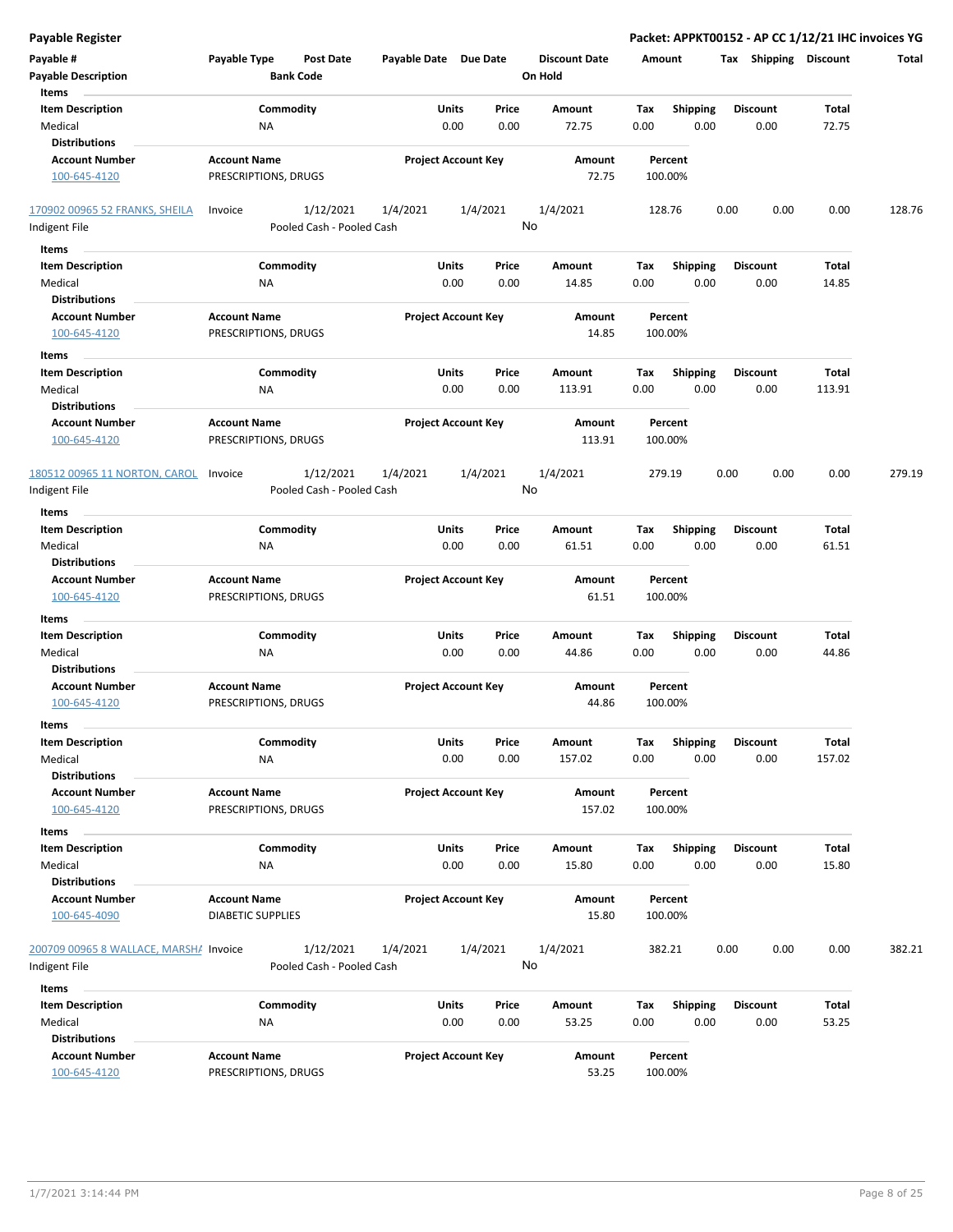| Payable #                      | Payable Type         | <b>Post Date</b>          | Payable Date Due Date |                            |          | <b>Discount Date</b> | Amount |                 | Shipping<br>Tax | <b>Discount</b> | Total  |
|--------------------------------|----------------------|---------------------------|-----------------------|----------------------------|----------|----------------------|--------|-----------------|-----------------|-----------------|--------|
| <b>Payable Description</b>     |                      | <b>Bank Code</b>          |                       |                            |          | On Hold              |        |                 |                 |                 |        |
| Items                          |                      |                           |                       |                            |          |                      |        |                 |                 |                 |        |
| <b>Item Description</b>        |                      | Commodity                 |                       | Units                      | Price    | Amount               | Tax    | <b>Shipping</b> | <b>Discount</b> | Total           |        |
| Medical                        | ΝA                   |                           |                       | 0.00                       | 0.00     | 164.48               | 0.00   | 0.00            | 0.00            | 164.48          |        |
| <b>Distributions</b>           |                      |                           |                       |                            |          |                      |        |                 |                 |                 |        |
| <b>Account Number</b>          | <b>Account Name</b>  |                           |                       | <b>Project Account Key</b> |          | Amount               |        | Percent         |                 |                 |        |
| 100-645-4120                   | PRESCRIPTIONS, DRUGS |                           |                       |                            |          | 164.48               |        | 100.00%         |                 |                 |        |
| Items                          |                      |                           |                       |                            |          |                      |        |                 |                 |                 |        |
| <b>Item Description</b>        |                      | Commodity                 |                       | Units                      | Price    | Amount               | Tax    | <b>Shipping</b> | Discount        | Total           |        |
| Medical                        | NA                   |                           |                       | 0.00                       | 0.00     | 164.48               | 0.00   | 0.00            | 0.00            | 164.48          |        |
| <b>Distributions</b>           |                      |                           |                       |                            |          |                      |        |                 |                 |                 |        |
| <b>Account Number</b>          | <b>Account Name</b>  |                           |                       | <b>Project Account Key</b> |          | Amount               |        | Percent         |                 |                 |        |
| 100-645-4120                   | PRESCRIPTIONS, DRUGS |                           |                       |                            |          | 164.48               |        | 100.00%         |                 |                 |        |
| 201205 00965 15 LOYA, SHANNON  | Invoice              | 1/12/2021                 | 1/4/2021              |                            | 1/4/2021 | 1/4/2021             |        | 125.92          | 0.00<br>0.00    | 0.00            | 125.92 |
| Indigent File                  |                      | Pooled Cash - Pooled Cash |                       |                            |          | No                   |        |                 |                 |                 |        |
|                                |                      |                           |                       |                            |          |                      |        |                 |                 |                 |        |
| Items                          |                      |                           |                       |                            |          |                      |        |                 |                 |                 |        |
| <b>Item Description</b>        |                      | Commodity                 |                       | Units                      | Price    | Amount               | Tax    | <b>Shipping</b> | <b>Discount</b> | Total           |        |
| Medical                        | <b>NA</b>            |                           |                       | 0.00                       | 0.00     | 72.75                | 0.00   | 0.00            | 0.00            | 72.75           |        |
| <b>Distributions</b>           |                      |                           |                       |                            |          |                      |        |                 |                 |                 |        |
| <b>Account Number</b>          | <b>Account Name</b>  |                           |                       | <b>Project Account Key</b> |          | Amount               |        | Percent         |                 |                 |        |
| 100-645-4120                   | PRESCRIPTIONS, DRUGS |                           |                       |                            |          | 72.75                |        | 100.00%         |                 |                 |        |
| <b>Items</b>                   |                      |                           |                       |                            |          |                      |        |                 |                 |                 |        |
| <b>Item Description</b>        |                      | Commodity                 |                       | Units                      | Price    | Amount               | Tax    | <b>Shipping</b> | <b>Discount</b> | Total           |        |
| Medical                        | NA                   |                           |                       | 0.00                       | 0.00     | 18.49                | 0.00   | 0.00            | 0.00            | 18.49           |        |
| <b>Distributions</b>           |                      |                           |                       |                            |          |                      |        |                 |                 |                 |        |
| <b>Account Number</b>          | <b>Account Name</b>  |                           |                       | <b>Project Account Key</b> |          | Amount               |        | Percent         |                 |                 |        |
| 100-645-4120                   | PRESCRIPTIONS, DRUGS |                           |                       |                            |          | 18.49                |        | 100.00%         |                 |                 |        |
| Items                          |                      |                           |                       |                            |          |                      |        |                 |                 |                 |        |
| <b>Item Description</b>        |                      | Commodity                 |                       | Units                      | Price    | Amount               | Tax    | <b>Shipping</b> | <b>Discount</b> | Total           |        |
| Medical                        | NA                   |                           |                       | 0.00                       | 0.00     | 34.68                | 0.00   | 0.00            | 0.00            | 34.68           |        |
| <b>Distributions</b>           |                      |                           |                       |                            |          |                      |        |                 |                 |                 |        |
| <b>Account Number</b>          | <b>Account Name</b>  |                           |                       | <b>Project Account Key</b> |          | Amount               |        | Percent         |                 |                 |        |
| 100-645-4120                   | PRESCRIPTIONS, DRUGS |                           |                       |                            |          | 34.68                |        | 100.00%         |                 |                 |        |
| 210902 00965 3 TAYLOR, MICHAEL | Invoice              | 1/12/2021                 | 1/4/2021              |                            | 1/4/2021 | 1/4/2021             |        | 134.65          | 0.00<br>0.00    | 0.00            | 134.65 |
| Indigent File                  |                      | Pooled Cash - Pooled Cash |                       |                            |          | No                   |        |                 |                 |                 |        |
|                                |                      |                           |                       |                            |          |                      |        |                 |                 |                 |        |
| Items                          |                      |                           |                       |                            |          |                      |        |                 |                 |                 |        |
| <b>Item Description</b>        |                      | Commodity                 |                       | <b>Units</b>               | Price    | Amount               | Tax    | Shipping        | <b>Discount</b> | <b>Total</b>    |        |
| Medical                        | <b>NA</b>            |                           |                       | 0.00                       | 0.00     | 105.87               | 0.00   | 0.00            | 0.00            | 105.87          |        |
| <b>Distributions</b>           |                      |                           |                       |                            |          |                      |        |                 |                 |                 |        |
| <b>Account Number</b>          | <b>Account Name</b>  |                           |                       | <b>Project Account Key</b> |          | Amount               |        | Percent         |                 |                 |        |
| 100-645-4120                   | PRESCRIPTIONS, DRUGS |                           |                       |                            |          | 105.87               |        | 100.00%         |                 |                 |        |
| Items                          |                      |                           |                       |                            |          |                      |        |                 |                 |                 |        |
| <b>Item Description</b>        |                      | Commodity                 |                       | Units                      | Price    | Amount               | Tax    | <b>Shipping</b> | <b>Discount</b> | Total           |        |
| Medical                        | NA                   |                           |                       | 0.00                       | 0.00     | 28.78                | 0.00   | 0.00            | 0.00            | 28.78           |        |
| <b>Distributions</b>           |                      |                           |                       |                            |          |                      |        |                 |                 |                 |        |
| <b>Account Number</b>          | <b>Account Name</b>  |                           |                       | <b>Project Account Key</b> |          | Amount               |        | Percent         |                 |                 |        |
| 100-645-4120                   | PRESCRIPTIONS, DRUGS |                           |                       |                            |          | 28.78                |        | 100.00%         |                 |                 |        |
|                                |                      |                           |                       |                            |          |                      |        |                 |                 |                 |        |
| 211007 00965 1 STAILEY, POLLY  | Invoice              | 1/12/2021                 | 1/4/2021              |                            | 1/4/2021 | 1/4/2021             |        | 127.12          | 0.00<br>0.00    | 0.00            | 127.12 |
| Indigent File                  |                      | Pooled Cash - Pooled Cash |                       |                            |          | No                   |        |                 |                 |                 |        |
| Items                          |                      |                           |                       |                            |          |                      |        |                 |                 |                 |        |
| <b>Item Description</b>        |                      | Commodity                 |                       | Units                      | Price    | Amount               | Tax    | Shipping        | <b>Discount</b> | Total           |        |
| Medical                        | <b>NA</b>            |                           |                       | 0.00                       | 0.00     | 127.12               | 0.00   | 0.00            | 0.00            | 127.12          |        |
| <b>Distributions</b>           |                      |                           |                       |                            |          |                      |        |                 |                 |                 |        |
| <b>Account Number</b>          | <b>Account Name</b>  |                           |                       | <b>Project Account Key</b> |          | Amount               |        | Percent         |                 |                 |        |
| 100-645-4120                   | PRESCRIPTIONS, DRUGS |                           |                       |                            |          | 127.12               |        | 100.00%         |                 |                 |        |
|                                |                      |                           |                       |                            |          |                      |        |                 |                 |                 |        |
| 211009 00965 3 EICHMAN JR, WIL | Invoice              | 1/12/2021                 | 1/4/2021              |                            | 1/4/2021 | 1/4/2021             |        | 109.13          | 0.00<br>0.00    | 0.00            | 109.13 |
| Indigent File                  |                      | Pooled Cash - Pooled Cash |                       |                            |          | No                   |        |                 |                 |                 |        |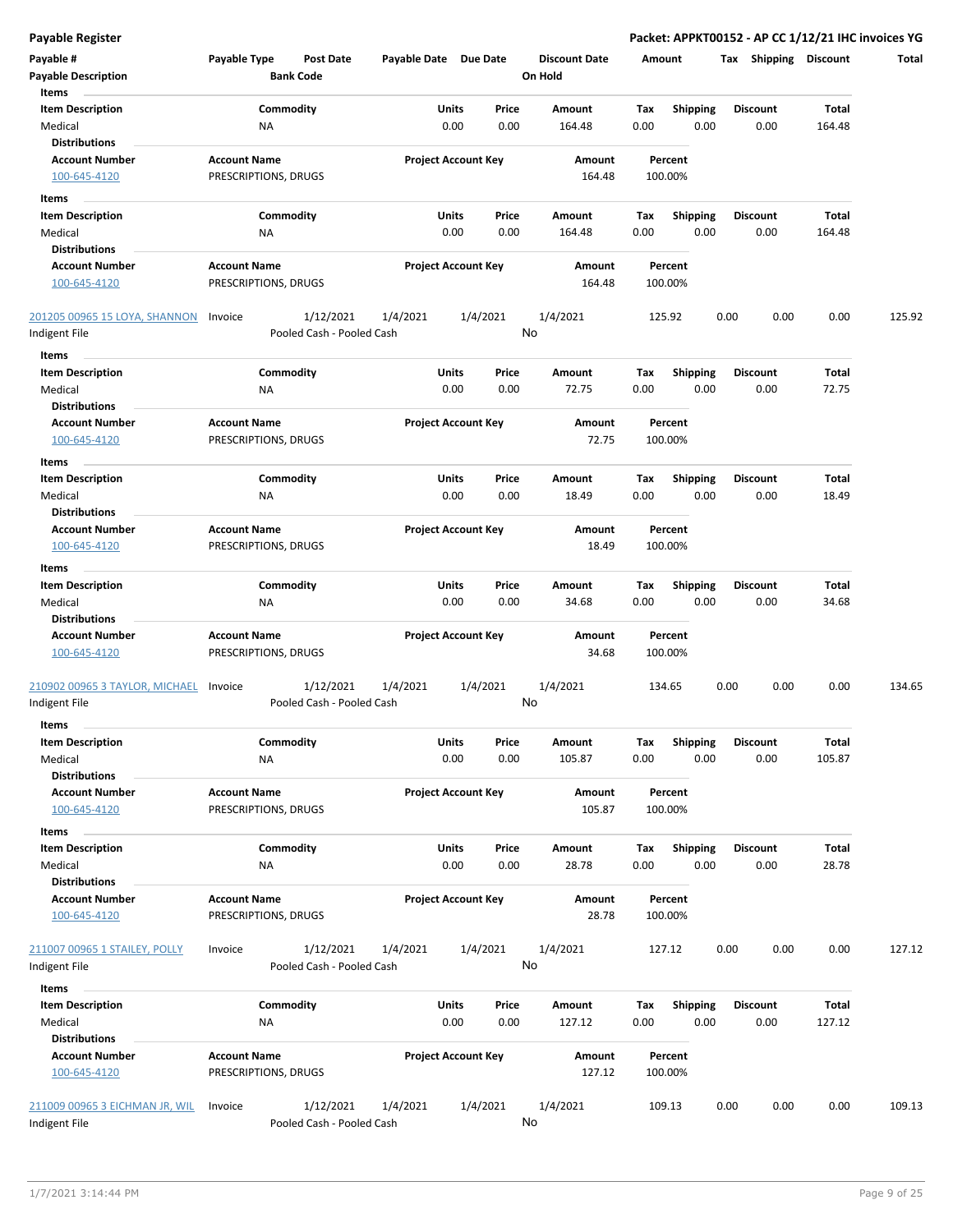| Payable #<br><b>Payable Description</b> | Payable Type                                | Post Date<br><b>Bank Code</b> | Payable Date Due Date |                            |          | <b>Discount Date</b><br>On Hold | Amount |                 | Tax  | <b>Shipping</b> | <b>Discount</b> | Total  |
|-----------------------------------------|---------------------------------------------|-------------------------------|-----------------------|----------------------------|----------|---------------------------------|--------|-----------------|------|-----------------|-----------------|--------|
| Items                                   |                                             |                               |                       |                            |          |                                 |        |                 |      |                 |                 |        |
| <b>Item Description</b>                 |                                             | Commodity                     |                       | Units                      | Price    | Amount                          | Tax    | <b>Shipping</b> |      | <b>Discount</b> | Total           |        |
| Medical                                 | <b>NA</b>                                   |                               |                       | 0.00                       | 0.00     | 24.11                           | 0.00   | 0.00            |      | 0.00            | 24.11           |        |
| <b>Distributions</b>                    |                                             |                               |                       |                            |          |                                 |        |                 |      |                 |                 |        |
| <b>Account Number</b>                   | <b>Account Name</b>                         |                               |                       | <b>Project Account Key</b> |          | Amount                          |        | Percent         |      |                 |                 |        |
| 100-645-4120                            | PRESCRIPTIONS, DRUGS                        |                               |                       |                            |          | 24.11                           |        | 100.00%         |      |                 |                 |        |
| Items                                   |                                             |                               |                       |                            |          |                                 |        |                 |      |                 |                 |        |
| <b>Item Description</b>                 |                                             | Commodity                     |                       | Units                      | Price    | Amount                          | Тах    | <b>Shipping</b> |      | <b>Discount</b> | Total           |        |
| Medical                                 | ΝA                                          |                               |                       | 0.00                       | 0.00     | 22.50                           | 0.00   | 0.00            |      | 0.00            | 22.50           |        |
| <b>Distributions</b>                    |                                             |                               |                       |                            |          |                                 |        |                 |      |                 |                 |        |
| <b>Account Number</b>                   | <b>Account Name</b>                         |                               |                       | <b>Project Account Key</b> |          | Amount                          |        | Percent         |      |                 |                 |        |
| 100-645-4120                            | PRESCRIPTIONS, DRUGS                        |                               |                       |                            |          | 22.50                           |        | 100.00%         |      |                 |                 |        |
| Items                                   |                                             |                               |                       |                            |          |                                 |        |                 |      |                 |                 |        |
| <b>Item Description</b>                 |                                             | Commodity                     |                       | Units                      | Price    | Amount                          | Tax    | <b>Shipping</b> |      | <b>Discount</b> | Total           |        |
| Medical                                 | ΝA                                          |                               |                       | 0.00                       | 0.00     | 62.52                           | 0.00   | 0.00            |      | 0.00            | 62.52           |        |
| <b>Distributions</b>                    |                                             |                               |                       |                            |          |                                 |        |                 |      |                 |                 |        |
| <b>Account Number</b>                   | <b>Account Name</b><br>PRESCRIPTIONS, DRUGS |                               |                       | <b>Project Account Key</b> |          | Amount<br>62.52                 |        | Percent         |      |                 |                 |        |
| 100-645-4120                            |                                             |                               |                       |                            |          |                                 |        | 100.00%         |      |                 |                 |        |
| 211112 00965 1 SHIPP, ALLEN RA          | Invoice                                     | 1/12/2021                     | 1/4/2021              |                            | 1/4/2021 | 1/4/2021                        |        | 32.73           | 0.00 | 0.00            | 0.00            | 32.73  |
| Indigent File                           |                                             | Pooled Cash - Pooled Cash     |                       |                            |          | No                              |        |                 |      |                 |                 |        |
| Items                                   |                                             |                               |                       |                            |          |                                 |        |                 |      |                 |                 |        |
| <b>Item Description</b>                 |                                             | Commodity                     |                       | Units                      | Price    | Amount                          | Tax    | <b>Shipping</b> |      | <b>Discount</b> | Total           |        |
| Medical                                 | ΝA                                          |                               |                       | 0.00                       | 0.00     | 32.73                           | 0.00   | 0.00            |      | 0.00            | 32.73           |        |
| <b>Distributions</b>                    |                                             |                               |                       |                            |          |                                 |        |                 |      |                 |                 |        |
| <b>Account Number</b>                   | <b>Account Name</b>                         |                               |                       | <b>Project Account Key</b> |          | Amount                          |        | Percent         |      |                 |                 |        |
| 100-645-4120                            | PRESCRIPTIONS, DRUGS                        |                               |                       |                            |          | 32.73                           |        | 100.00%         |      |                 |                 |        |
|                                         |                                             |                               |                       |                            |          |                                 |        |                 |      |                 |                 |        |
| 211113 00965 2 JIMENEZ, CHRIST          | Invoice                                     | 1/12/2021                     | 1/4/2021              |                            | 1/4/2021 | 1/4/2021                        |        | 202.71          | 0.00 | 0.00            | 0.00            | 202.71 |
| Indigent File                           |                                             | Pooled Cash - Pooled Cash     |                       |                            |          | No                              |        |                 |      |                 |                 |        |
| Items                                   |                                             |                               |                       |                            |          |                                 |        |                 |      |                 |                 |        |
| <b>Item Description</b>                 |                                             | Commodity                     |                       | <b>Units</b>               | Price    | Amount                          | Тах    | <b>Shipping</b> |      | <b>Discount</b> | Total           |        |
| Medical                                 | ΝA                                          |                               |                       | 0.00                       | 0.00     | 42.76                           | 0.00   | 0.00            |      | 0.00            | 42.76           |        |
| <b>Distributions</b>                    |                                             |                               |                       |                            |          |                                 |        |                 |      |                 |                 |        |
| <b>Account Number</b>                   | <b>Account Name</b>                         |                               |                       | <b>Project Account Key</b> |          | Amount                          |        | Percent         |      |                 |                 |        |
| 100-645-4120                            | PRESCRIPTIONS, DRUGS                        |                               |                       |                            |          | 42.76                           |        | 100.00%         |      |                 |                 |        |
| Items                                   |                                             |                               |                       |                            |          |                                 |        |                 |      |                 |                 |        |
| <b>Item Description</b>                 |                                             | Commodity                     |                       | Units                      | Price    | Amount                          | Tax    | Shipping        |      | <b>Discount</b> | Total           |        |
| Medical                                 | NA                                          |                               |                       | 0.00                       | 0.00     | 37.70                           | 0.00   | 0.00            |      | 0.00            | 37.70           |        |
| <b>Distributions</b>                    |                                             |                               |                       |                            |          |                                 |        |                 |      |                 |                 |        |
| <b>Account Number</b>                   | <b>Account Name</b>                         |                               |                       | <b>Project Account Key</b> |          | Amount                          |        | Percent         |      |                 |                 |        |
| 100-645-4120                            | PRESCRIPTIONS, DRUGS                        |                               |                       |                            |          | 37.70                           |        | 100.00%         |      |                 |                 |        |
| Items                                   |                                             |                               |                       |                            |          |                                 |        |                 |      |                 |                 |        |
| <b>Item Description</b>                 |                                             | Commodity                     |                       | Units                      | Price    | Amount                          | Tax    | <b>Shipping</b> |      | <b>Discount</b> | Total           |        |
| Medical                                 | ΝA                                          |                               |                       | 0.00                       | 0.00     | 122.25                          | 0.00   | 0.00            |      | 0.00            | 122.25          |        |
| <b>Distributions</b>                    |                                             |                               |                       |                            |          |                                 |        |                 |      |                 |                 |        |
| <b>Account Number</b>                   | <b>Account Name</b>                         |                               |                       | <b>Project Account Key</b> |          | Amount                          |        | Percent         |      |                 |                 |        |
| 100-645-4120                            | PRESCRIPTIONS, DRUGS                        |                               |                       |                            |          | 122.25                          |        | 100.00%         |      |                 |                 |        |
|                                         |                                             |                               |                       |                            |          |                                 |        |                 |      |                 |                 |        |
| 211114 00965 1 SCOTT, MARK BRI          | Invoice                                     | 1/12/2021                     | 1/4/2021              |                            | 1/4/2021 | 1/4/2021                        |        | 108.03          | 0.00 | 0.00            | 0.00            | 108.03 |
| Indigent File                           |                                             | Pooled Cash - Pooled Cash     |                       |                            |          | No                              |        |                 |      |                 |                 |        |
| Items                                   |                                             |                               |                       |                            |          |                                 |        |                 |      |                 |                 |        |
| <b>Item Description</b>                 |                                             | Commodity                     |                       | Units                      | Price    | Amount                          | Tax    | <b>Shipping</b> |      | <b>Discount</b> | Total           |        |
| Medical                                 | ΝA                                          |                               |                       | 0.00                       | 0.00     | 108.03                          | 0.00   | 0.00            |      | 0.00            | 108.03          |        |
| <b>Distributions</b>                    |                                             |                               |                       |                            |          |                                 |        |                 |      |                 |                 |        |
| <b>Account Number</b>                   | <b>Account Name</b>                         |                               |                       | <b>Project Account Key</b> |          | Amount                          |        | Percent         |      |                 |                 |        |
| 100-645-4120                            | PRESCRIPTIONS, DRUGS                        |                               |                       |                            |          | 108.03                          |        | 100.00%         |      |                 |                 |        |
|                                         |                                             |                               |                       |                            |          |                                 |        |                 |      |                 |                 |        |
| 211216 00965 1 CLEMENT, EUGENE Invoice  |                                             | 1/12/2021                     | 1/4/2021              |                            | 1/4/2021 | 1/4/2021                        |        | 232.48          | 0.00 | 0.00            | 0.00            | 232.48 |
| Indigent File                           |                                             | Pooled Cash - Pooled Cash     |                       |                            |          | No                              |        |                 |      |                 |                 |        |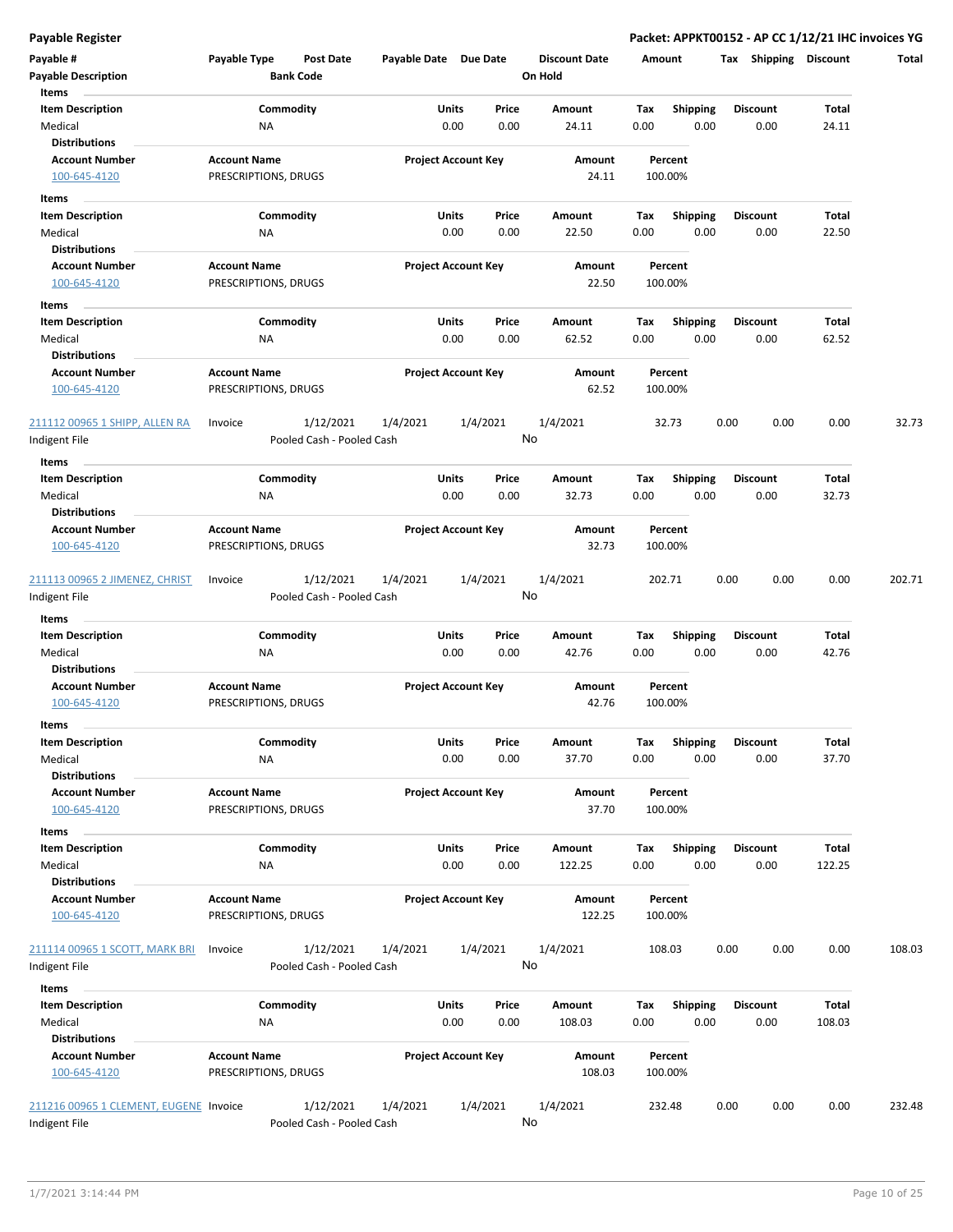| Payable #<br><b>Payable Description</b>                             | Payable Type                                | <b>Post Date</b><br><b>Bank Code</b>   | Payable Date Due Date |                            |               | <b>Discount Date</b><br>On Hold | Amount      |                         | Tax  | <b>Shipping</b>         | <b>Discount</b> | Total  |
|---------------------------------------------------------------------|---------------------------------------------|----------------------------------------|-----------------------|----------------------------|---------------|---------------------------------|-------------|-------------------------|------|-------------------------|-----------------|--------|
| Items<br><b>Item Description</b><br>Medical<br><b>Distributions</b> | <b>NA</b>                                   | Commodity                              |                       | Units<br>0.00              | Price<br>0.00 | Amount<br>111.02                | Tax<br>0.00 | <b>Shipping</b><br>0.00 |      | <b>Discount</b><br>0.00 | Total<br>111.02 |        |
| <b>Account Number</b><br>100-645-4120                               | <b>Account Name</b><br>PRESCRIPTIONS, DRUGS |                                        |                       | <b>Project Account Key</b> |               | Amount<br>111.02                |             | Percent<br>100.00%      |      |                         |                 |        |
| Items                                                               |                                             |                                        |                       |                            |               |                                 |             |                         |      |                         |                 |        |
| <b>Item Description</b><br>Medical                                  | ΝA                                          | Commodity                              |                       | Units<br>0.00              | Price<br>0.00 | Amount<br>121.46                | Тах<br>0.00 | <b>Shipping</b><br>0.00 |      | <b>Discount</b><br>0.00 | Total<br>121.46 |        |
| <b>Distributions</b>                                                |                                             |                                        |                       |                            |               |                                 |             |                         |      |                         |                 |        |
| <b>Account Number</b>                                               | <b>Account Name</b>                         |                                        |                       | <b>Project Account Key</b> |               | Amount                          |             | Percent                 |      |                         |                 |        |
| 100-645-4120                                                        | PRESCRIPTIONS, DRUGS                        |                                        |                       |                            |               | 121.46                          |             | 100.00%                 |      |                         |                 |        |
| 930026 00965 76 ROBERTS, MELIS                                      | Invoice                                     | 1/12/2021<br>Pooled Cash - Pooled Cash | 1/4/2021              | 1/4/2021                   | No            | 1/4/2021                        |             | 113.63                  | 0.00 | 0.00                    | 0.00            | 113.63 |
| Indigent File                                                       |                                             |                                        |                       |                            |               |                                 |             |                         |      |                         |                 |        |
| Items                                                               |                                             |                                        |                       |                            |               |                                 |             |                         |      |                         |                 |        |
| <b>Item Description</b><br>Medical<br><b>Distributions</b>          | ΝA                                          | Commodity                              |                       | Units<br>0.00              | Price<br>0.00 | <b>Amount</b><br>72.75          | Tax<br>0.00 | <b>Shipping</b><br>0.00 |      | <b>Discount</b><br>0.00 | Total<br>72.75  |        |
| <b>Account Number</b><br>100-645-4120                               | <b>Account Name</b><br>PRESCRIPTIONS, DRUGS |                                        |                       | <b>Project Account Key</b> |               | Amount<br>72.75                 |             | Percent<br>100.00%      |      |                         |                 |        |
| Items                                                               |                                             |                                        |                       |                            |               |                                 |             |                         |      |                         |                 |        |
| <b>Item Description</b><br>Medical<br><b>Distributions</b>          | NA                                          | Commodity                              |                       | Units<br>0.00              | Price<br>0.00 | Amount<br>21.55                 | Tax<br>0.00 | <b>Shipping</b><br>0.00 |      | <b>Discount</b><br>0.00 | Total<br>21.55  |        |
| <b>Account Number</b><br>100-645-4120                               | <b>Account Name</b><br>PRESCRIPTIONS, DRUGS |                                        |                       | <b>Project Account Key</b> |               | Amount<br>21.55                 |             | Percent<br>100.00%      |      |                         |                 |        |
| Items<br><b>Item Description</b><br>Medical                         | <b>NA</b>                                   | Commodity                              |                       | Units<br>0.00              | Price<br>0.00 | Amount<br>19.33                 | Tax<br>0.00 | <b>Shipping</b><br>0.00 |      | <b>Discount</b><br>0.00 | Total<br>19.33  |        |
| Distributions<br><b>Account Number</b><br>100-645-4120              | <b>Account Name</b><br>PRESCRIPTIONS, DRUGS |                                        |                       | <b>Project Account Key</b> |               | Amount<br>19.33                 |             | Percent<br>100.00%      |      |                         |                 |        |
| Vendor: 01236 - Frisco Medical Center                               |                                             |                                        |                       |                            |               |                                 |             |                         |      | <b>Vendor Total:</b>    |                 | 392.06 |
| 210905 01236 1 GARCIA, GERALD<br>Indigent File                      | Invoice                                     | 1/12/2021<br>Pooled Cash - Pooled Cash | 1/4/2021              | 1/4/2021                   | No            | 1/4/2021                        | 196.03      |                         | 0.00 | 0.00                    | 0.00            | 196.03 |
| Items                                                               |                                             |                                        |                       |                            |               |                                 |             |                         |      |                         |                 |        |
| <b>Item Description</b><br>Medical                                  | <b>NA</b>                                   | Commodity                              |                       | Units<br>0.00              | Price<br>0.00 | Amount<br>196.03                | Tax<br>0.00 | <b>Shipping</b><br>0.00 |      | <b>Discount</b><br>0.00 | Total<br>196.03 |        |
| <b>Distributions</b>                                                |                                             |                                        |                       |                            |               |                                 |             |                         |      |                         |                 |        |
| <b>Account Number</b><br>100-645-4140                               | <b>Account Name</b><br>HOSPITAL, OUTPATIENT |                                        |                       | <b>Project Account Key</b> |               | Amount<br>196.03                |             | Percent<br>100.00%      |      |                         |                 |        |
| 210905 01236 2 GARCIA, GERALD<br>Indigent File                      | Invoice                                     | 1/12/2021<br>Pooled Cash - Pooled Cash | 1/4/2021              | 1/4/2021                   | No            | 1/4/2021                        |             | 196.03                  | 0.00 | 0.00                    | 0.00            | 196.03 |
| Items                                                               |                                             |                                        |                       |                            |               |                                 |             |                         |      |                         |                 |        |
| <b>Item Description</b>                                             |                                             | Commodity                              |                       | Units                      | Price         | Amount                          | Tax         | Shipping                |      | <b>Discount</b>         | Total           |        |
| Medical                                                             | NA                                          |                                        |                       | 0.00                       | 0.00          | 196.03                          | 0.00        | 0.00                    |      | 0.00                    | 196.03          |        |
| <b>Distributions</b>                                                |                                             |                                        |                       |                            |               |                                 |             |                         |      |                         |                 |        |
| <b>Account Number</b><br>100-645-4140                               | <b>Account Name</b><br>HOSPITAL, OUTPATIENT |                                        |                       | <b>Project Account Key</b> |               | Amount<br>196.03                |             | Percent<br>100.00%      |      |                         |                 |        |
| Vendor: 01237 - Grayson Digestive Health, PLLC                      |                                             |                                        |                       |                            |               |                                 |             |                         |      | <b>Vendor Total:</b>    |                 | 112.50 |
|                                                                     |                                             |                                        |                       |                            |               |                                 |             |                         |      |                         |                 |        |
| 211007 01237 1 STAILEY, POLLY<br>Indigent File                      | Invoice                                     | 1/12/2021<br>Pooled Cash - Pooled Cash | 1/4/2021              | 1/4/2021                   | No            | 1/4/2021                        | 112.50      |                         | 0.00 | 0.00                    | 0.00            | 112.50 |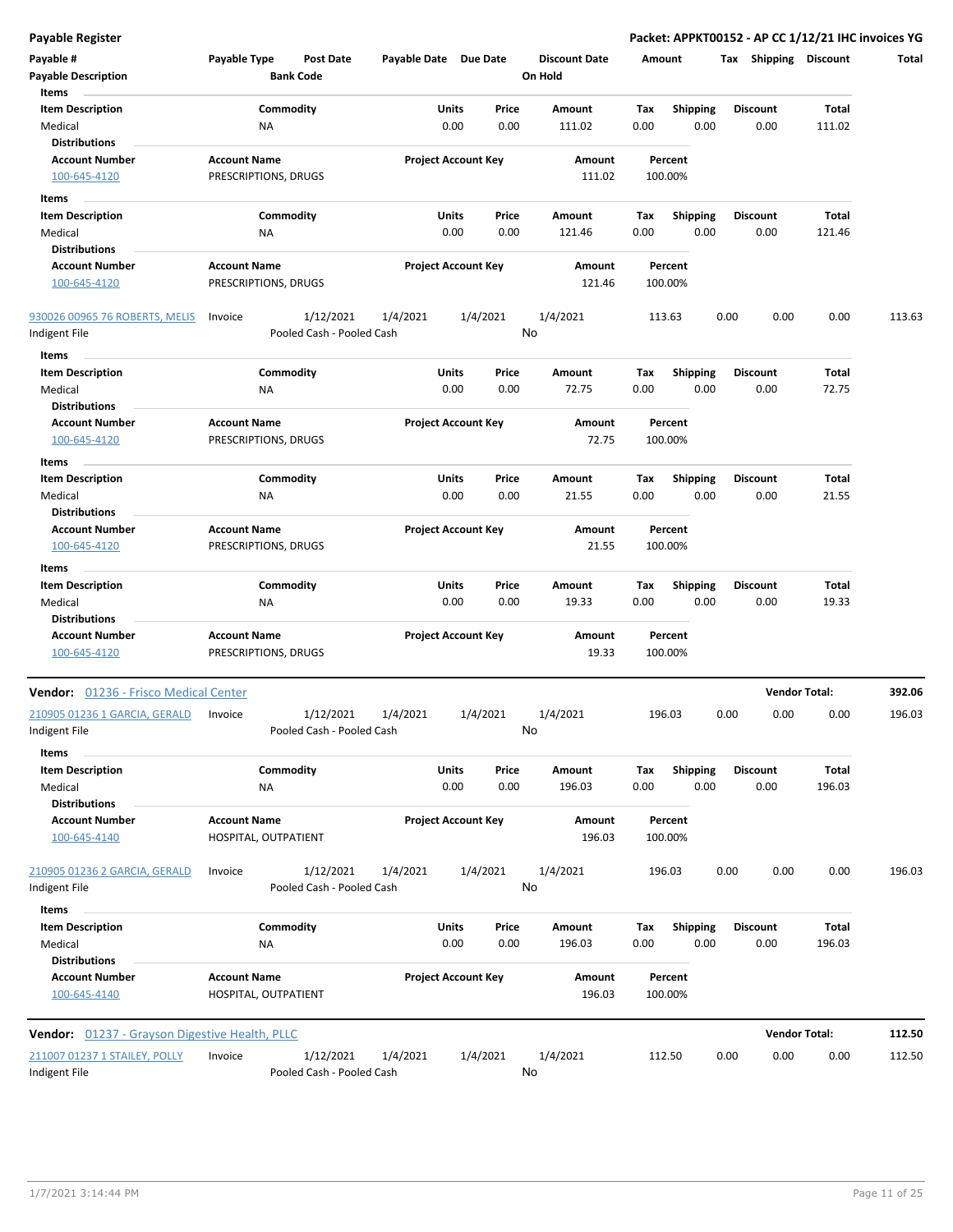| Payable Register                                        |                                                      |                       |                            |                                 |                                        | Packet: APPKT00152 - AP CC 1/12/21 IHC invoices YG |                 |        |
|---------------------------------------------------------|------------------------------------------------------|-----------------------|----------------------------|---------------------------------|----------------------------------------|----------------------------------------------------|-----------------|--------|
| Payable #<br><b>Payable Description</b>                 | Payable Type<br><b>Post Date</b><br><b>Bank Code</b> | Payable Date Due Date |                            | <b>Discount Date</b><br>On Hold | Amount                                 | Tax Shipping Discount                              |                 | Total  |
| Items                                                   |                                                      |                       |                            |                                 |                                        |                                                    |                 |        |
| <b>Item Description</b>                                 | Commodity                                            | <b>Units</b>          | Price                      | Amount                          | Tax<br><b>Shipping</b>                 | <b>Discount</b>                                    | Total           |        |
| Medical<br><b>Distributions</b>                         | NA                                                   |                       | 0.00<br>0.00               | 112.50                          | 0.00<br>0.00                           | 0.00                                               | 112.50          |        |
| <b>Account Number</b>                                   | <b>Account Name</b>                                  |                       | <b>Project Account Key</b> | Amount                          | Percent                                |                                                    |                 |        |
| 100-645-4110                                            | PHYSICIAN, NON-EMERGENCY                             |                       |                            | 112.50                          | 100.00%                                |                                                    |                 |        |
| Vendor: 01194 - HEART CLINIC OF PARIS                   |                                                      |                       |                            |                                 |                                        | <b>Vendor Total:</b>                               |                 | 33.27  |
| 210902 01194 6 TAYLOR, MICHAEL Invoice                  | 1/12/2021                                            | 1/4/2021              | 1/4/2021                   | 1/4/2021                        | 33.27                                  | 0.00<br>0.00                                       | 0.00            | 33.27  |
| Indigent File                                           | Pooled Cash - Pooled Cash                            |                       |                            | No                              |                                        |                                                    |                 |        |
| Items                                                   |                                                      |                       |                            |                                 |                                        |                                                    |                 |        |
| <b>Item Description</b>                                 | Commodity                                            | Units                 | Price                      | Amount                          | <b>Shipping</b><br>Tax                 | <b>Discount</b>                                    | Total           |        |
| Medical<br><b>Distributions</b>                         | ΝA                                                   |                       | 0.00<br>0.00               | 33.27                           | 0.00<br>0.00                           | 0.00                                               | 33.27           |        |
| <b>Account Number</b>                                   | <b>Account Name</b>                                  |                       | <b>Project Account Key</b> | Amount                          | Percent                                |                                                    |                 |        |
| 100-645-4110                                            | PHYSICIAN, NON-EMERGENCY                             |                       |                            | 33.27                           | 100.00%                                |                                                    |                 |        |
| Vendor: 01107 - HUNT REGIONAL MEDICAL CENTER            |                                                      |                       |                            |                                 |                                        | <b>Vendor Total:</b>                               |                 | 773.41 |
| 170305 01107 2 MCCOMBS, JOLIND Invoice                  | 1/12/2021                                            | 1/4/2021              | 1/4/2021                   | 1/4/2021                        | 620.92                                 | 0.00<br>0.00                                       | 0.00            | 620.92 |
| Indigent File                                           | Pooled Cash - Pooled Cash                            |                       |                            | No                              |                                        |                                                    |                 |        |
| Items                                                   |                                                      |                       |                            |                                 |                                        |                                                    |                 |        |
| <b>Item Description</b>                                 | Commodity                                            | Units                 | Price                      | Amount                          | <b>Shipping</b><br>Tax                 | <b>Discount</b>                                    | Total           |        |
| Medical                                                 | ΝA                                                   |                       | 0.00<br>0.00               | 620.92                          | 0.00<br>0.00                           | 0.00                                               | 620.92          |        |
| <b>Distributions</b><br><b>Account Number</b>           | <b>Account Name</b>                                  |                       | <b>Project Account Key</b> | Amount                          | Percent                                |                                                    |                 |        |
| 100-645-4140                                            | HOSPITAL, OUTPATIENT                                 |                       |                            | 620.92                          | 100.00%                                |                                                    |                 |        |
| 211006 01107 2 MOOMJIAN, KAI O Invoice<br>Indigent File | 1/12/2021<br>Pooled Cash - Pooled Cash               | 1/4/2021              | 1/4/2021                   | 1/4/2021<br>No                  | 43.39                                  | 0.00<br>0.00                                       | 0.00            | 43.39  |
| Items                                                   |                                                      |                       |                            |                                 |                                        |                                                    |                 |        |
| <b>Item Description</b>                                 | Commodity                                            | Units                 | Price                      | Amount                          | Tax<br><b>Shipping</b>                 | <b>Discount</b>                                    | Total           |        |
| Medical                                                 | <b>NA</b>                                            |                       | 0.00<br>0.00               | 43.39                           | 0.00<br>0.00                           | 0.00                                               | 43.39           |        |
| <b>Distributions</b>                                    |                                                      |                       |                            |                                 |                                        |                                                    |                 |        |
| <b>Account Number</b>                                   | <b>Account Name</b>                                  |                       | <b>Project Account Key</b> | Amount                          | Percent                                |                                                    |                 |        |
| 100-645-4140                                            | HOSPITAL, OUTPATIENT                                 |                       |                            | 43.39                           | 100.00%                                |                                                    |                 |        |
| 211006 01107 3 MOOMJIAN, KAI O Invoice                  | 1/12/2021<br>Pooled Cash - Pooled Cash               | 1/4/2021              | 1/4/2021                   | 1/4/2021<br>No                  | 109.10                                 | 0.00<br>0.00                                       | 0.00            | 109.10 |
| Indigent File                                           |                                                      |                       |                            |                                 |                                        |                                                    |                 |        |
| Items                                                   |                                                      |                       |                            |                                 |                                        |                                                    |                 |        |
| <b>Item Description</b><br>Medical                      | Commodity<br>ΝA                                      | Units                 | Price<br>0.00<br>0.00      | Amount<br>109.10                | <b>Shipping</b><br>Tax<br>0.00<br>0.00 | <b>Discount</b><br>0.00                            | Total<br>109.10 |        |
| <b>Distributions</b>                                    |                                                      |                       |                            |                                 |                                        |                                                    |                 |        |
| <b>Account Number</b>                                   | <b>Account Name</b>                                  |                       | <b>Project Account Key</b> | Amount                          | Percent                                |                                                    |                 |        |
| 100-645-4140                                            | HOSPITAL, OUTPATIENT                                 |                       |                            | 109.10                          | 100.00%                                |                                                    |                 |        |
| Vendor: 01185 - HUNT REGIONAL MEDICAL PARTNERS          |                                                      |                       |                            |                                 |                                        | <b>Vendor Total:</b>                               |                 | 208.10 |
| 130819 01185 2 PLESS, HELEN ED                          | 1/12/2021<br>Invoice                                 | 1/4/2021              | 1/4/2021                   | 1/4/2021                        | 208.10                                 | 0.00<br>0.00                                       | 0.00            | 208.10 |
| Indigent File                                           | Pooled Cash - Pooled Cash                            |                       |                            | No                              |                                        |                                                    |                 |        |
| Items                                                   |                                                      |                       |                            |                                 |                                        |                                                    |                 |        |
| <b>Item Description</b>                                 | Commodity                                            | Units                 | Price                      | Amount                          | <b>Shipping</b><br>Tax                 | <b>Discount</b>                                    | Total           |        |
| Medical                                                 | NA                                                   |                       | 0.00<br>0.00               | 154.77                          | 0.00<br>0.00                           | 0.00                                               | 154.77          |        |
| <b>Distributions</b>                                    |                                                      |                       |                            |                                 |                                        |                                                    |                 |        |
| <b>Account Number</b><br>100-645-4110                   | <b>Account Name</b><br>PHYSICIAN, NON-EMERGENCY      |                       | <b>Project Account Key</b> | Amount<br>154.77                | Percent<br>100.00%                     |                                                    |                 |        |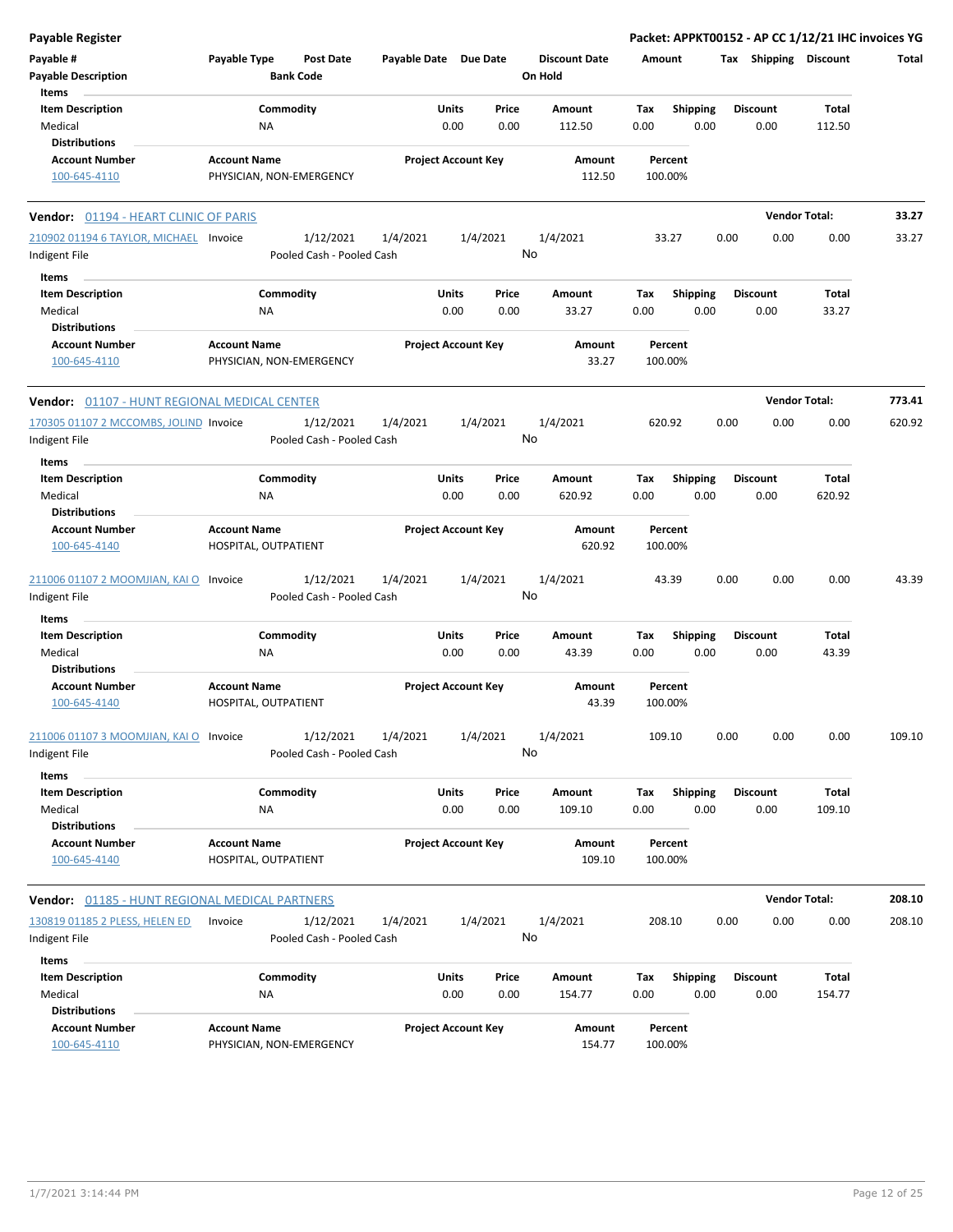| Payable Register                                   |                                                      |                            |               |                                 |             |                         |                       | Packet: APPKT00152 - AP CC 1/12/21 IHC invoices YG |        |
|----------------------------------------------------|------------------------------------------------------|----------------------------|---------------|---------------------------------|-------------|-------------------------|-----------------------|----------------------------------------------------|--------|
| Payable #<br><b>Payable Description</b>            | Payable Type<br><b>Post Date</b><br><b>Bank Code</b> | Payable Date Due Date      |               | <b>Discount Date</b><br>On Hold | Amount      |                         | Tax Shipping Discount |                                                    | Total  |
| Items<br><b>Item Description</b><br>Medical        | Commodity<br>NA                                      | Units<br>0.00              | Price<br>0.00 | Amount<br>53.33                 | Tax<br>0.00 | <b>Shipping</b><br>0.00 | Discount<br>0.00      | Total<br>53.33                                     |        |
| <b>Distributions</b>                               |                                                      |                            |               |                                 |             |                         |                       |                                                    |        |
| <b>Account Number</b>                              | <b>Account Name</b>                                  | <b>Project Account Key</b> |               | Amount                          |             | Percent                 |                       |                                                    |        |
| 100-645-4110                                       | PHYSICIAN, NON-EMERGENCY                             |                            |               | 53.33                           |             | 100.00%                 |                       |                                                    |        |
| <b>Vendor:</b> 00510 - LABORATORY CORP. OF AMERICA |                                                      |                            |               |                                 |             |                         |                       | <b>Vendor Total:</b>                               | 301.60 |
| 170305 00510 1 MCCOMBS, JOLIND Invoice             | 1/12/2021                                            | 1/4/2021                   | 1/4/2021      | 1/4/2021                        |             | 68.90                   | 0.00<br>0.00          | 0.00                                               | 68.90  |
| Indigent File                                      | Pooled Cash - Pooled Cash                            |                            | No            |                                 |             |                         |                       |                                                    |        |
| Items                                              |                                                      |                            |               |                                 |             |                         |                       |                                                    |        |
| <b>Item Description</b>                            | Commodity                                            | Units                      | Price         | Amount                          | Тах         | Shipping                | Discount              | Total                                              |        |
| Medical<br><b>Distributions</b>                    | ΝA                                                   | 0.00                       | 0.00          | 7.25                            | 0.00        | 0.00                    | 0.00                  | 7.25                                               |        |
| <b>Account Number</b>                              | <b>Account Name</b>                                  | <b>Project Account Key</b> |               | Amount                          |             | Percent                 |                       |                                                    |        |
| 100-645-4150                                       | LABORATORY/X-RAY                                     |                            |               | 7.25                            |             | 100.00%                 |                       |                                                    |        |
| <b>Items</b>                                       |                                                      |                            |               |                                 |             |                         |                       |                                                    |        |
| <b>Item Description</b>                            | Commodity                                            | Units                      | Price         | Amount                          | Tax         | <b>Shipping</b>         | <b>Discount</b>       | Total                                              |        |
| Medical<br><b>Distributions</b>                    | NA                                                   | 0.00                       | 0.00          | 9.86                            | 0.00        | 0.00                    | 0.00                  | 9.86                                               |        |
| <b>Account Number</b>                              | <b>Account Name</b>                                  | <b>Project Account Key</b> |               | Amount                          |             | Percent                 |                       |                                                    |        |
| 100-645-4150                                       | LABORATORY/X-RAY                                     |                            |               | 9.86                            |             | 100.00%                 |                       |                                                    |        |
| Items                                              |                                                      |                            |               |                                 |             |                         |                       |                                                    |        |
| <b>Item Description</b>                            | Commodity                                            | Units                      | Price         | Amount                          | Tax         | <b>Shipping</b>         | Discount              | Total                                              |        |
| Medical<br><b>Distributions</b>                    | NA                                                   | 0.00                       | 0.00          | 12.50                           | 0.00        | 0.00                    | 0.00                  | 12.50                                              |        |
| <b>Account Number</b>                              | <b>Account Name</b>                                  | <b>Project Account Key</b> |               | Amount                          |             | Percent                 |                       |                                                    |        |
| 100-645-4150                                       | LABORATORY/X-RAY                                     |                            |               | 12.50                           |             | 100.00%                 |                       |                                                    |        |
| Items<br><b>Item Description</b>                   | Commodity                                            | Units                      | Price         | Amount                          | Tax         | <b>Shipping</b>         | Discount              | Total                                              |        |
| Medical                                            | NA                                                   | 0.00                       | 0.00          | 5.39                            | 0.00        | 0.00                    | 0.00                  | 5.39                                               |        |
| <b>Distributions</b>                               |                                                      |                            |               |                                 |             |                         |                       |                                                    |        |
| <b>Account Number</b>                              | <b>Account Name</b>                                  | <b>Project Account Key</b> |               | Amount                          |             | Percent                 |                       |                                                    |        |
| 100-645-4150                                       | LABORATORY/X-RAY                                     |                            |               | 5.39                            |             | 100.00%                 |                       |                                                    |        |
| Items                                              |                                                      |                            |               |                                 |             |                         |                       |                                                    |        |
| <b>Item Description</b>                            | Commodity                                            | Units                      | Price         | Amount                          | Tax         | <b>Shipping</b>         | <b>Discount</b>       | Total                                              |        |
| Medical<br><b>Distributions</b>                    | <b>NA</b>                                            | 0.00                       | 0.00          | 4.83                            | 0.00        | 0.00                    | 0.00                  | 4.83                                               |        |
| <b>Account Number</b>                              | <b>Account Name</b>                                  | <b>Project Account Key</b> |               | Amount                          |             | Percent                 |                       |                                                    |        |
| 100-645-4150                                       | LABORATORY/X-RAY                                     |                            |               | 4.83                            |             | 100.00%                 |                       |                                                    |        |
| Items                                              |                                                      |                            |               |                                 |             |                         |                       |                                                    |        |
| <b>Item Description</b>                            | Commodity                                            | Units                      | Price         | Amount                          | Тах         | <b>Shipping</b>         | <b>Discount</b>       | Total                                              |        |
| Medical                                            | ΝA                                                   | 0.00                       | 0.00          | 6.05                            | 0.00        | 0.00                    | 0.00                  | 6.05                                               |        |
| <b>Distributions</b>                               |                                                      |                            |               |                                 |             |                         |                       |                                                    |        |
| <b>Account Number</b><br>100-645-4150              | <b>Account Name</b><br>LABORATORY/X-RAY              | <b>Project Account Key</b> |               | Amount<br>6.05                  |             | Percent<br>100.00%      |                       |                                                    |        |
| Items                                              |                                                      |                            |               |                                 |             |                         |                       |                                                    |        |
| <b>Item Description</b>                            | Commodity                                            | Units                      | Price         | Amount                          | Tax         | <b>Shipping</b>         | Discount              | Total                                              |        |
| Medical                                            | ΝA                                                   | 0.00                       | 0.00          | 6.43                            | 0.00        | 0.00                    | 0.00                  | 6.43                                               |        |
| <b>Distributions</b>                               |                                                      |                            |               |                                 |             |                         |                       |                                                    |        |
| <b>Account Number</b><br>100-645-4150              | <b>Account Name</b><br>LABORATORY/X-RAY              | <b>Project Account Key</b> |               | Amount<br>6.43                  |             | Percent<br>100.00%      |                       |                                                    |        |
| Items                                              |                                                      |                            |               |                                 |             |                         |                       |                                                    |        |
| <b>Item Description</b>                            | Commodity                                            | Units                      | Price         | Amount                          | Tax         | <b>Shipping</b>         | <b>Discount</b>       | Total                                              |        |
| Medical                                            | ΝA                                                   | 0.00                       | 0.00          | 9.06                            | 0.00        | 0.00                    | 0.00                  | 9.06                                               |        |
| <b>Distributions</b>                               |                                                      |                            |               |                                 |             |                         |                       |                                                    |        |
| <b>Account Number</b><br>100-645-4150              | <b>Account Name</b><br>LABORATORY/X-RAY              | <b>Project Account Key</b> |               | Amount<br>9.06                  |             | Percent<br>100.00%      |                       |                                                    |        |
|                                                    |                                                      |                            |               |                                 |             |                         |                       |                                                    |        |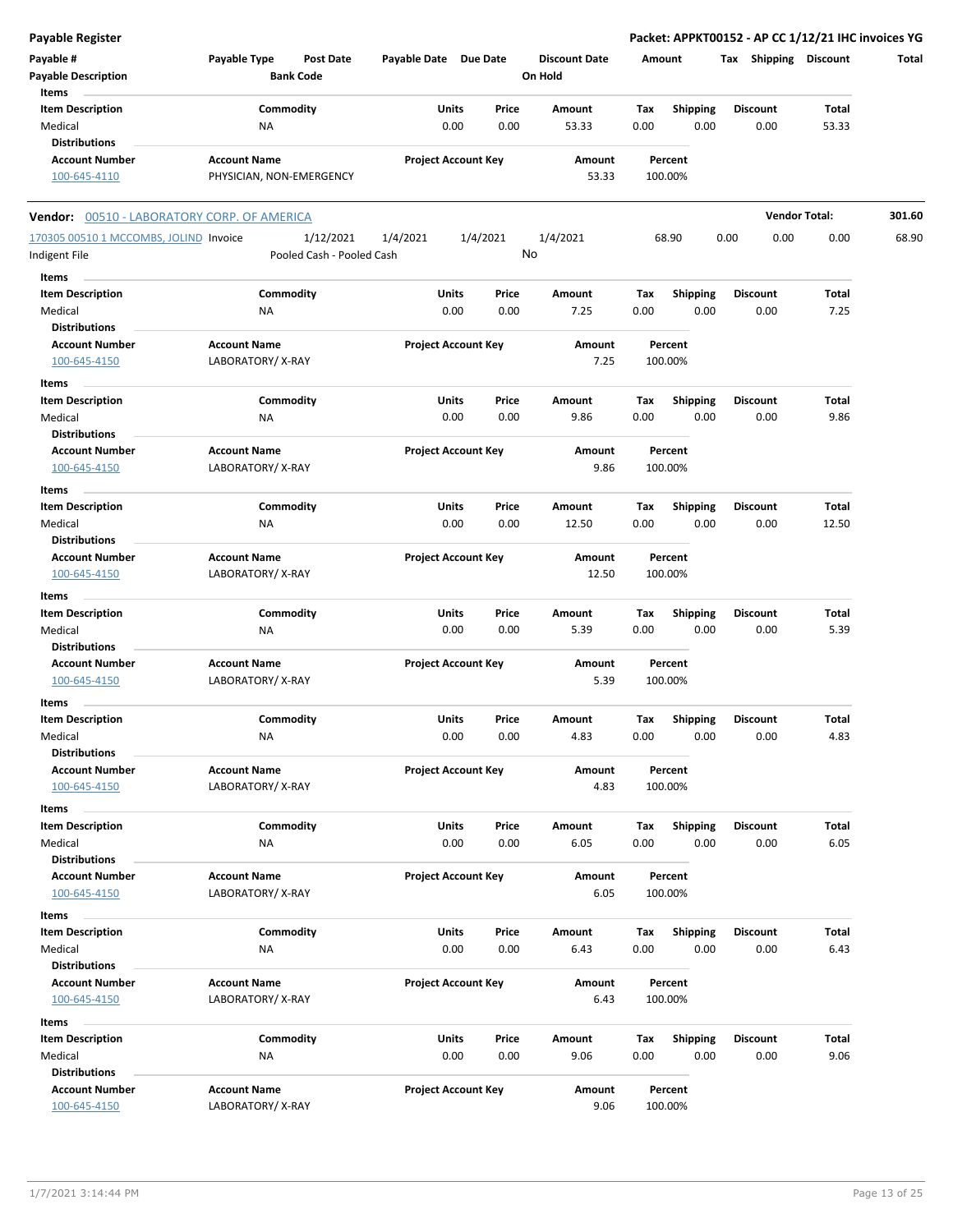| <b>Payable Register</b>                                             |                                         |                                                    |                            |                |                                 |             |                         | Packet: APPKT00152 - AP CC 1/12/21 IHC invoices YG |                |        |
|---------------------------------------------------------------------|-----------------------------------------|----------------------------------------------------|----------------------------|----------------|---------------------------------|-------------|-------------------------|----------------------------------------------------|----------------|--------|
| Payable #<br><b>Payable Description</b>                             | Payable Type<br><b>Bank Code</b>        | <b>Post Date</b><br>Payable Date Due Date          |                            |                | <b>Discount Date</b><br>On Hold | Amount      |                         | Tax Shipping Discount                              |                | Total  |
| Items<br><b>Item Description</b><br>Medical<br><b>Distributions</b> | Commodity<br>NA                         |                                                    | Units<br>0.00              | Price<br>0.00  | Amount<br>7.53                  | Tax<br>0.00 | <b>Shipping</b><br>0.00 | <b>Discount</b><br>0.00                            | Total<br>7.53  |        |
| <b>Account Number</b><br>100-645-4150                               | <b>Account Name</b><br>LABORATORY/X-RAY |                                                    | <b>Project Account Key</b> |                | Amount<br>7.53                  |             | Percent<br>100.00%      |                                                    |                |        |
| 211007 00510 1 STAILEY, POLLY                                       | Invoice                                 | 1/12/2021<br>1/4/2021                              |                            | 1/4/2021       | 1/4/2021                        |             | 59.07                   | 0.00<br>0.00                                       | 0.00           | 59.07  |
| Indigent File                                                       |                                         | Pooled Cash - Pooled Cash                          |                            | No             |                                 |             |                         |                                                    |                |        |
| Items                                                               |                                         |                                                    |                            |                |                                 |             |                         |                                                    |                |        |
| <b>Item Description</b><br>Medical<br><b>Distributions</b>          | Commodity<br>ΝA                         |                                                    | Units<br>0.00              | Price<br>0.00  | Amount<br>11.25                 | Tax<br>0.00 | <b>Shipping</b><br>0.00 | <b>Discount</b><br>0.00                            | Total<br>11.25 |        |
| <b>Account Number</b>                                               | <b>Account Name</b>                     |                                                    | <b>Project Account Key</b> |                | Amount                          |             | Percent                 |                                                    |                |        |
| 100-645-4150                                                        | LABORATORY/X-RAY                        |                                                    |                            |                | 11.25                           |             | 100.00%                 |                                                    |                |        |
| Items                                                               |                                         |                                                    |                            |                |                                 |             |                         |                                                    |                |        |
| <b>Item Description</b>                                             | Commodity                               |                                                    | Units                      | Price          | Amount                          | Tax         | <b>Shipping</b>         | <b>Discount</b>                                    | Total          |        |
| Medical<br><b>Distributions</b>                                     | ΝA                                      |                                                    | 0.00                       | 0.00           | 10.76                           | 0.00        | 0.00                    | 0.00                                               | 10.76          |        |
| <b>Account Number</b><br>100-645-4150                               | <b>Account Name</b><br>LABORATORY/X-RAY |                                                    | <b>Project Account Key</b> |                | Amount<br>10.76                 |             | Percent<br>100.00%      |                                                    |                |        |
| Items                                                               |                                         |                                                    |                            |                |                                 |             |                         |                                                    |                |        |
| <b>Item Description</b><br>Medical                                  | Commodity<br>NA                         |                                                    | Units<br>0.00              | Price<br>0.00  | Amount<br>8.69                  | Tax<br>0.00 | <b>Shipping</b><br>0.00 | <b>Discount</b><br>0.00                            | Total<br>8.69  |        |
| <b>Distributions</b>                                                |                                         |                                                    |                            |                |                                 |             |                         |                                                    |                |        |
| <b>Account Number</b><br>100-645-4150                               | <b>Account Name</b><br>LABORATORY/X-RAY |                                                    | <b>Project Account Key</b> |                | Amount<br>8.69                  |             | Percent<br>100.00%      |                                                    |                |        |
| Items                                                               |                                         |                                                    |                            |                |                                 |             |                         |                                                    |                |        |
| <b>Item Description</b><br>Medical<br><b>Distributions</b>          | Commodity<br>NA                         |                                                    | Units<br>0.00              | Price<br>0.00  | Amount<br>7.25                  | Tax<br>0.00 | <b>Shipping</b><br>0.00 | <b>Discount</b><br>0.00                            | Total<br>7.25  |        |
| <b>Account Number</b><br>100-645-4150                               | <b>Account Name</b><br>LABORATORY/X-RAY |                                                    | <b>Project Account Key</b> |                | Amount<br>7.25                  |             | Percent<br>100.00%      |                                                    |                |        |
| Items                                                               |                                         |                                                    |                            |                |                                 |             |                         |                                                    | Total          |        |
| <b>Item Description</b><br>Medical<br><b>Distributions</b>          | Commodity<br>ΝA                         |                                                    | Units<br>0.00              | Price<br>0.00  | Amount<br>9.86                  | Tax<br>0.00 | <b>Shipping</b><br>0.00 | <b>Discount</b><br>0.00                            | 9.86           |        |
| <b>Account Number</b><br>100-645-4150                               | <b>Account Name</b><br>LABORATORY/X-RAY |                                                    | <b>Project Account Key</b> |                | Amount<br>9.86                  |             | Percent<br>100.00%      |                                                    |                |        |
| Items<br><b>Item Description</b>                                    |                                         |                                                    | Units                      | Price          |                                 |             |                         | <b>Discount</b>                                    | Total          |        |
| Medical<br><b>Distributions</b>                                     | Commodity<br>NA                         |                                                    | 0.00                       | 0.00           | Amount<br>6.43                  | Tax<br>0.00 | <b>Shipping</b><br>0.00 | 0.00                                               | 6.43           |        |
| <b>Account Number</b><br>100-645-4150                               | <b>Account Name</b><br>LABORATORY/X-RAY |                                                    | <b>Project Account Key</b> |                | Amount<br>6.43                  |             | Percent<br>100.00%      |                                                    |                |        |
| Items<br><b>Item Description</b>                                    | Commodity                               |                                                    | Units                      | Price          | Amount                          | Tax         | Shipping                | <b>Discount</b>                                    | Total          |        |
| Medical<br><b>Distributions</b>                                     | ΝA                                      |                                                    | 0.00                       | 0.00           | 4.83                            | 0.00        | 0.00                    | 0.00                                               | 4.83           |        |
| <b>Account Number</b><br>100-645-4150                               | <b>Account Name</b><br>LABORATORY/X-RAY |                                                    | <b>Project Account Key</b> |                | Amount<br>4.83                  |             | Percent<br>100.00%      |                                                    |                |        |
| 211114 00510 1 SCOTT, MARK BRI<br>Indigent File                     | Invoice                                 | 1/12/2021<br>1/4/2021<br>Pooled Cash - Pooled Cash |                            | 1/4/2021<br>No | 1/4/2021                        |             | 131.79                  | 0.00<br>0.00                                       | 0.00           | 131.79 |
| Items                                                               |                                         |                                                    |                            |                |                                 |             |                         |                                                    |                |        |
| <b>Item Description</b>                                             | Commodity                               |                                                    | Units                      | Price          | Amount                          | Tax         | <b>Shipping</b>         | <b>Discount</b>                                    | Total          |        |
| Medical                                                             | ΝA                                      |                                                    | 0.00                       | 0.00           | 7.25                            | 0.00        | 0.00                    | 0.00                                               | 7.25           |        |
| <b>Distributions</b><br><b>Account Number</b><br>100-645-4150       | <b>Account Name</b><br>LABORATORY/X-RAY |                                                    | <b>Project Account Key</b> |                | Amount<br>7.25                  |             | Percent<br>100.00%      |                                                    |                |        |
|                                                                     |                                         |                                                    |                            |                |                                 |             |                         |                                                    |                |        |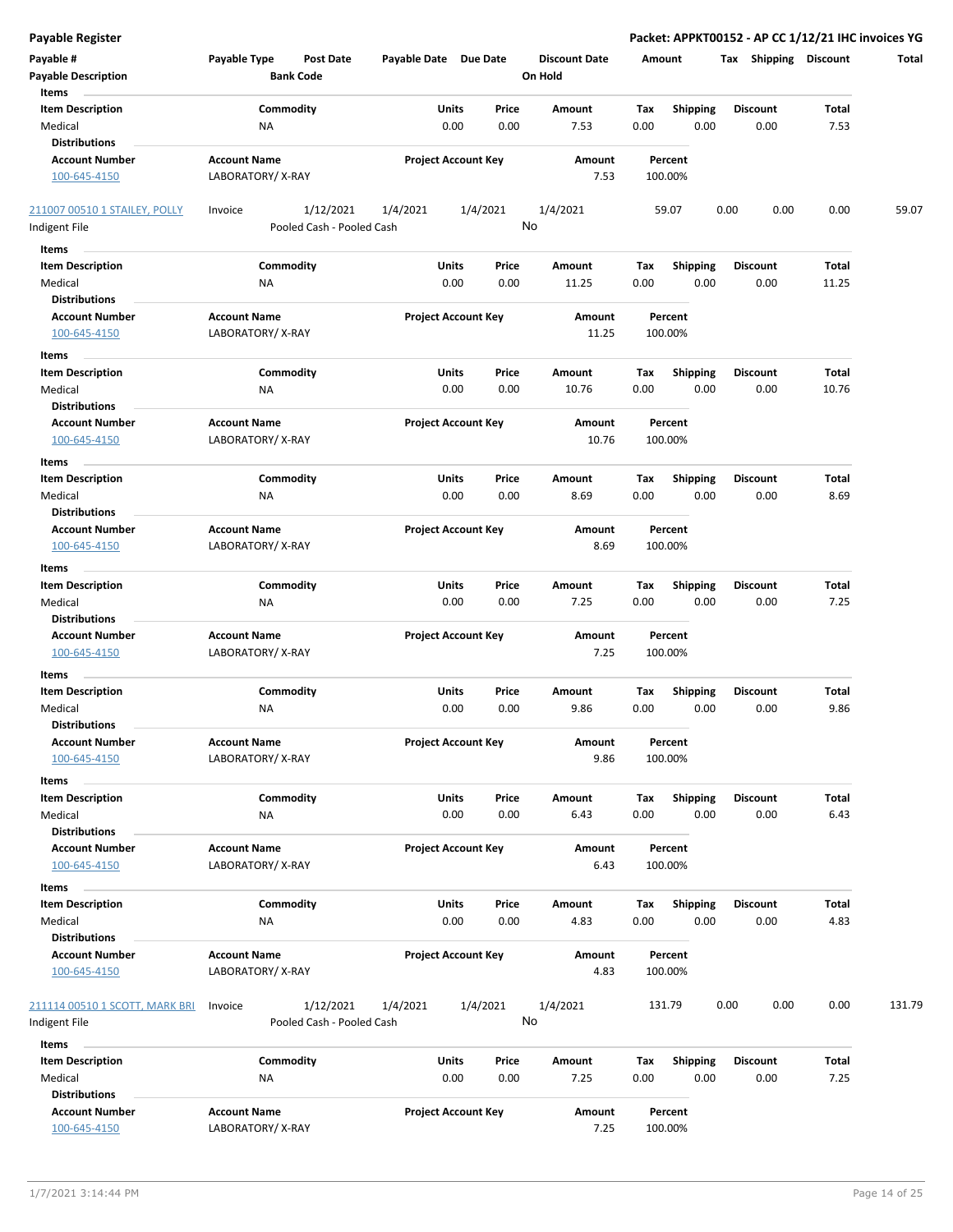| Payable #<br><b>Payable Description</b>       | Payable Type<br><b>Bank Code</b>        | Payable Date Due Date<br>Post Date |                            | <b>Discount Date</b><br>On Hold | Amount      |                         | <b>Shipping</b><br>Tax  | <b>Discount</b> |
|-----------------------------------------------|-----------------------------------------|------------------------------------|----------------------------|---------------------------------|-------------|-------------------------|-------------------------|-----------------|
| Items                                         |                                         |                                    |                            |                                 |             |                         |                         |                 |
| <b>Item Description</b>                       | Commodity                               | Units                              | Price                      | Amount                          | Tax         | <b>Shipping</b>         | <b>Discount</b>         | Total           |
| Medical<br><b>Distributions</b>               | <b>NA</b>                               | 0.00                               | 0.00                       | 3.39                            | 0.00        | 0.00                    | 0.00                    | 3.39            |
| <b>Account Number</b>                         | <b>Account Name</b>                     | <b>Project Account Key</b>         |                            | Amount                          |             | Percent                 |                         |                 |
| 100-645-4150                                  | LABORATORY/X-RAY                        |                                    |                            | 3.39                            |             | 100.00%                 |                         |                 |
|                                               |                                         |                                    |                            |                                 |             |                         |                         |                 |
| Items                                         |                                         |                                    |                            |                                 |             |                         |                         |                 |
| <b>Item Description</b>                       | Commodity                               | Units                              | Price                      | Amount                          | Тах         | <b>Shipping</b>         | <b>Discount</b>         | Total           |
| Medical<br><b>Distributions</b>               | ΝA                                      | 0.00                               | 0.00                       | 3.27                            | 0.00        | 0.00                    | 0.00                    | 3.27            |
| <b>Account Number</b>                         | <b>Account Name</b>                     |                                    | <b>Project Account Key</b> | Amount                          |             | Percent                 |                         |                 |
| 100-645-4150                                  | LABORATORY/X-RAY                        |                                    |                            | 3.27                            |             | 100.00%                 |                         |                 |
|                                               |                                         |                                    |                            |                                 |             |                         |                         |                 |
| Items                                         |                                         |                                    |                            |                                 |             |                         |                         |                 |
| <b>Item Description</b>                       | Commodity                               | Units                              | Price                      | Amount                          | Tax         | <b>Shipping</b>         | <b>Discount</b>         | Total           |
| Medical                                       | ΝA                                      | 0.00                               | 0.00                       | 3.27                            | 0.00        | 0.00                    | 0.00                    | 3.27            |
| <b>Distributions</b>                          |                                         |                                    |                            |                                 |             |                         |                         |                 |
| <b>Account Number</b>                         | <b>Account Name</b><br>LABORATORY/X-RAY | <b>Project Account Key</b>         |                            | Amount<br>3.27                  |             | Percent                 |                         |                 |
| 100-645-4150                                  |                                         |                                    |                            |                                 |             | 100.00%                 |                         |                 |
| Items                                         |                                         |                                    |                            |                                 |             |                         |                         |                 |
| <b>Item Description</b>                       | Commodity                               | Units                              | Price                      | Amount                          | Tax         | Shipping                | <b>Discount</b>         | Total           |
| Medical                                       | ΝA                                      | 0.00                               | 0.00                       | 3.27                            | 0.00        | 0.00                    | 0.00                    | 3.27            |
| <b>Distributions</b><br><b>Account Number</b> | <b>Account Name</b>                     | <b>Project Account Key</b>         |                            | Amount                          |             | Percent                 |                         |                 |
| 100-645-4150                                  | LABORATORY/X-RAY                        |                                    |                            | 3.27                            |             | 100.00%                 |                         |                 |
|                                               |                                         |                                    |                            |                                 |             |                         |                         |                 |
| Items                                         |                                         |                                    |                            |                                 |             |                         |                         |                 |
| <b>Item Description</b>                       | Commodity                               | Units                              | Price                      | Amount                          | Tax         | <b>Shipping</b>         | <b>Discount</b>         | Total           |
| Medical<br><b>Distributions</b>               | NA                                      | 0.00                               | 0.00                       | 3.27                            | 0.00        | 0.00                    | 0.00                    | 3.27            |
| <b>Account Number</b>                         | <b>Account Name</b>                     | <b>Project Account Key</b>         |                            | Amount                          |             | Percent                 |                         |                 |
| 100-645-4150                                  | LABORATORY/X-RAY                        |                                    |                            | 3.27                            |             | 100.00%                 |                         |                 |
|                                               |                                         |                                    |                            |                                 |             |                         |                         |                 |
| Items                                         |                                         |                                    |                            |                                 |             |                         |                         |                 |
| <b>Item Description</b><br>Medical            | Commodity<br><b>NA</b>                  | Units<br>0.00                      | Price<br>0.00              | Amount<br>3.27                  | Tax<br>0.00 | <b>Shipping</b><br>0.00 | <b>Discount</b><br>0.00 | Total<br>3.27   |
| <b>Distributions</b>                          |                                         |                                    |                            |                                 |             |                         |                         |                 |
| <b>Account Number</b>                         | <b>Account Name</b>                     | <b>Project Account Key</b>         |                            | Amount                          |             | Percent                 |                         |                 |
| 100-645-4150                                  | LABORATORY/X-RAY                        |                                    |                            | 3.27                            |             | 100.00%                 |                         |                 |
| Items                                         |                                         |                                    |                            |                                 |             |                         |                         |                 |
|                                               | Commodity                               | Units                              | Price                      |                                 |             | Shipping                | Discount                | Total           |
| Item Description<br>Medical                   | ΝA                                      | 0.00                               | 0.00                       | Amount<br>3.27                  | Тах<br>0.00 | 0.00                    | 0.00                    | 3.27            |
| <b>Distributions</b>                          |                                         |                                    |                            |                                 |             |                         |                         |                 |
| <b>Account Number</b>                         | <b>Account Name</b>                     | <b>Project Account Key</b>         |                            | Amount                          |             | Percent                 |                         |                 |
| 100-645-4150                                  | LABORATORY/X-RAY                        |                                    |                            | 3.27                            |             | 100.00%                 |                         |                 |
| Items                                         |                                         |                                    |                            |                                 |             |                         |                         |                 |
| <b>Item Description</b>                       | Commodity                               | Units                              | Price                      | Amount                          | Tax         | <b>Shipping</b>         | <b>Discount</b>         | Total           |
| Medical                                       | NA                                      | 0.00                               | 0.00                       | 3.27                            | 0.00        | 0.00                    | 0.00                    | 3.27            |
| <b>Distributions</b>                          |                                         |                                    |                            |                                 |             |                         |                         |                 |
| <b>Account Number</b>                         | <b>Account Name</b>                     | <b>Project Account Key</b>         |                            | Amount                          |             | Percent                 |                         |                 |
| 100-645-4150                                  | LABORATORY/X-RAY                        |                                    |                            | 3.27                            |             | 100.00%                 |                         |                 |
| Items                                         |                                         |                                    |                            |                                 |             |                         |                         |                 |
| <b>Item Description</b>                       | Commodity                               | <b>Units</b>                       | Price                      | Amount                          | Tax         | <b>Shipping</b>         | <b>Discount</b>         | Total           |
| Medical                                       | NA                                      | 0.00                               | 0.00                       | 3.27                            | 0.00        | 0.00                    | 0.00                    | 3.27            |
| <b>Distributions</b>                          |                                         |                                    |                            |                                 |             |                         |                         |                 |
| <b>Account Number</b>                         | <b>Account Name</b>                     | <b>Project Account Key</b>         |                            | Amount                          |             | Percent                 |                         |                 |
| 100-645-4150                                  | LABORATORY/X-RAY                        |                                    |                            | 3.27                            |             | 100.00%                 |                         |                 |
|                                               |                                         |                                    |                            |                                 |             |                         |                         |                 |
|                                               |                                         | Units                              |                            |                                 | Tax         |                         |                         |                 |
| Items                                         |                                         |                                    |                            |                                 |             | <b>Shipping</b>         | <b>Discount</b>         | Total           |
| <b>Item Description</b>                       | Commodity                               |                                    | Price                      | Amount                          |             |                         |                         |                 |
| Medical                                       | NA                                      | 0.00                               | 0.00                       | 3.27                            | 0.00        | 0.00                    | 0.00                    | 3.27            |
| <b>Distributions</b><br><b>Account Number</b> | <b>Account Name</b>                     | <b>Project Account Key</b>         |                            | Amount                          |             | Percent                 |                         |                 |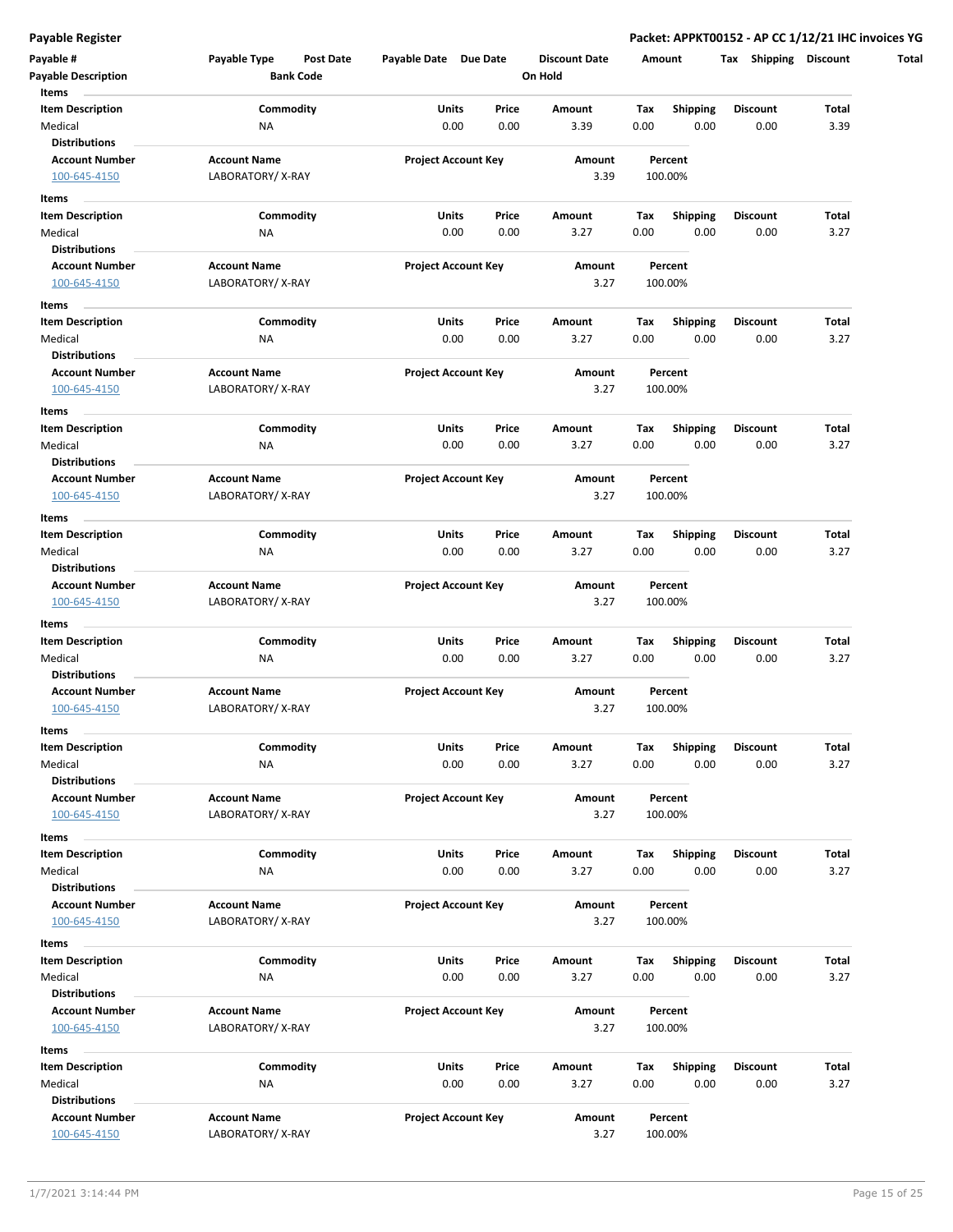| Payable #<br><b>Payable Description</b>                       | Payable Type                            | Post Date<br><b>Bank Code</b>          | Payable Date Due Date |                            | <b>Discount Date</b><br>On Hold | Amount      |                         | Tax Shipping Discount   |                | Total |
|---------------------------------------------------------------|-----------------------------------------|----------------------------------------|-----------------------|----------------------------|---------------------------------|-------------|-------------------------|-------------------------|----------------|-------|
| Items<br><b>Item Description</b>                              |                                         | Commodity                              | Units                 | Price                      | Amount                          | Tax         | Shipping                | <b>Discount</b>         | Total          |       |
| Medical<br><b>Distributions</b>                               | NA                                      |                                        | 0.00                  | 0.00                       | 3.27                            | 0.00        | 0.00                    | 0.00                    | 3.27           |       |
| <b>Account Number</b><br>100-645-4150                         | <b>Account Name</b><br>LABORATORY/X-RAY |                                        |                       | <b>Project Account Key</b> | Amount<br>3.27                  |             | Percent<br>100.00%      |                         |                |       |
| Items                                                         |                                         |                                        |                       |                            |                                 |             |                         |                         |                |       |
| <b>Item Description</b><br>Medical<br><b>Distributions</b>    | ΝA                                      | Commodity                              | Units<br>0.00         | Price<br>0.00              | Amount<br>3.35                  | Tax<br>0.00 | <b>Shipping</b><br>0.00 | <b>Discount</b><br>0.00 | Total<br>3.35  |       |
| <b>Account Number</b><br>100-645-4150                         | <b>Account Name</b><br>LABORATORY/X-RAY |                                        |                       | <b>Project Account Key</b> | Amount<br>3.35                  |             | Percent<br>100.00%      |                         |                |       |
| Items                                                         |                                         |                                        |                       |                            |                                 |             |                         |                         |                |       |
| <b>Item Description</b><br>Medical                            | ΝA                                      | Commodity                              | Units<br>0.00         | Price<br>0.00              | Amount<br>12.50                 | Тах<br>0.00 | <b>Shipping</b><br>0.00 | Discount<br>0.00        | Total<br>12.50 |       |
| <b>Distributions</b><br><b>Account Number</b><br>100-645-4150 | <b>Account Name</b><br>LABORATORY/X-RAY |                                        |                       | <b>Project Account Key</b> | Amount<br>12.50                 |             | Percent<br>100.00%      |                         |                |       |
| Items                                                         |                                         |                                        |                       |                            |                                 |             |                         |                         |                |       |
| <b>Item Description</b><br>Medical                            | ΝA                                      | Commodity                              | Units<br>0.00         | Price<br>0.00              | Amount<br>24.09                 | Tax<br>0.00 | <b>Shipping</b><br>0.00 | Discount<br>0.00        | Total<br>24.09 |       |
| <b>Distributions</b><br><b>Account Number</b>                 | <b>Account Name</b>                     |                                        |                       | <b>Project Account Key</b> | Amount                          |             | Percent                 |                         |                |       |
| 100-645-4150                                                  | LABORATORY/X-RAY                        |                                        |                       |                            | 24.09                           |             | 100.00%                 |                         |                |       |
| Items<br>Item Description                                     |                                         | Commodity                              | Units                 | Price                      | Amount                          | Tax         | <b>Shipping</b>         | <b>Discount</b>         | Total          |       |
| Medical<br><b>Distributions</b>                               | <b>NA</b>                               |                                        | 0.00                  | 0.00                       | 23.77                           | 0.00        | 0.00                    | 0.00                    | 23.77          |       |
| <b>Account Number</b><br>100-645-4150                         | <b>Account Name</b><br>LABORATORY/X-RAY |                                        |                       | <b>Project Account Key</b> | Amount<br>23.77                 |             | Percent<br>100.00%      |                         |                |       |
| Items                                                         |                                         |                                        |                       |                            |                                 |             |                         |                         |                |       |
| <b>Item Description</b><br>Medical                            | <b>NA</b>                               | Commodity                              | Units<br>0.00         | Price<br>0.00              | Amount<br>9.06                  | Tax<br>0.00 | <b>Shipping</b><br>0.00 | <b>Discount</b><br>0.00 | Total<br>9.06  |       |
| <b>Distributions</b><br><b>Account Number</b><br>100-645-4150 | <b>Account Name</b><br>LABORATORY/X-RAY |                                        |                       | <b>Project Account Key</b> | Amount<br>9.06                  |             | Percent<br>100.00%      |                         |                |       |
| Items                                                         |                                         |                                        |                       |                            |                                 |             |                         |                         |                |       |
| <b>Item Description</b><br>Medical                            | NA                                      | Commodity                              | Units<br>0.00         | Price<br>0.00              | Amount<br>15.68                 | Tax<br>0.00 | Shipping<br>0.00        | <b>Discount</b><br>0.00 | Total<br>15.68 |       |
| <b>Distributions</b><br><b>Account Number</b><br>100-645-4150 | <b>Account Name</b><br>LABORATORY/X-RAY |                                        |                       | <b>Project Account Key</b> | Amount<br>15.68                 |             | Percent<br>100.00%      |                         |                |       |
| 211115 00510 1 JOHNSON, TIFFAN<br>Indigent File               | Invoice                                 | 1/12/2021<br>Pooled Cash - Pooled Cash | 1/4/2021              | 1/4/2021                   | 1/4/2021<br>No                  |             | 2.52                    | 0.00<br>0.00            | 0.00           | 2.52  |
| Items                                                         |                                         |                                        |                       |                            |                                 |             |                         |                         |                |       |
| <b>Item Description</b><br>Medical<br><b>Distributions</b>    | ΝA                                      | Commodity                              | <b>Units</b><br>0.00  | Price<br>0.00              | Amount<br>2.52                  | Tax<br>0.00 | Shipping<br>0.00        | <b>Discount</b><br>0.00 | Total<br>2.52  |       |
| <b>Account Number</b><br>100-645-4150                         | <b>Account Name</b><br>LABORATORY/X-RAY |                                        |                       | <b>Project Account Key</b> | Amount<br>2.52                  |             | Percent<br>100.00%      |                         |                |       |
| 211115 00510 2 JOHNSON, TIFFAN<br>Indigent File               | Invoice                                 | 1/12/2021<br>Pooled Cash - Pooled Cash | 1/4/2021              | 1/4/2021                   | 1/4/2021<br>No                  |             | 39.32                   | 0.00<br>0.00            | 0.00           | 39.32 |
| Items                                                         |                                         |                                        |                       |                            |                                 |             |                         |                         |                |       |
| <b>Item Description</b><br>Medical                            | ΝA                                      | Commodity                              | <b>Units</b><br>0.00  | Price<br>0.00              | Amount<br>7.25                  | Tax<br>0.00 | Shipping<br>0.00        | Discount<br>0.00        | Total<br>7.25  |       |
| <b>Distributions</b><br><b>Account Number</b><br>100-645-4150 | <b>Account Name</b><br>LABORATORY/X-RAY |                                        |                       | <b>Project Account Key</b> | Amount<br>7.25                  |             | Percent<br>100.00%      |                         |                |       |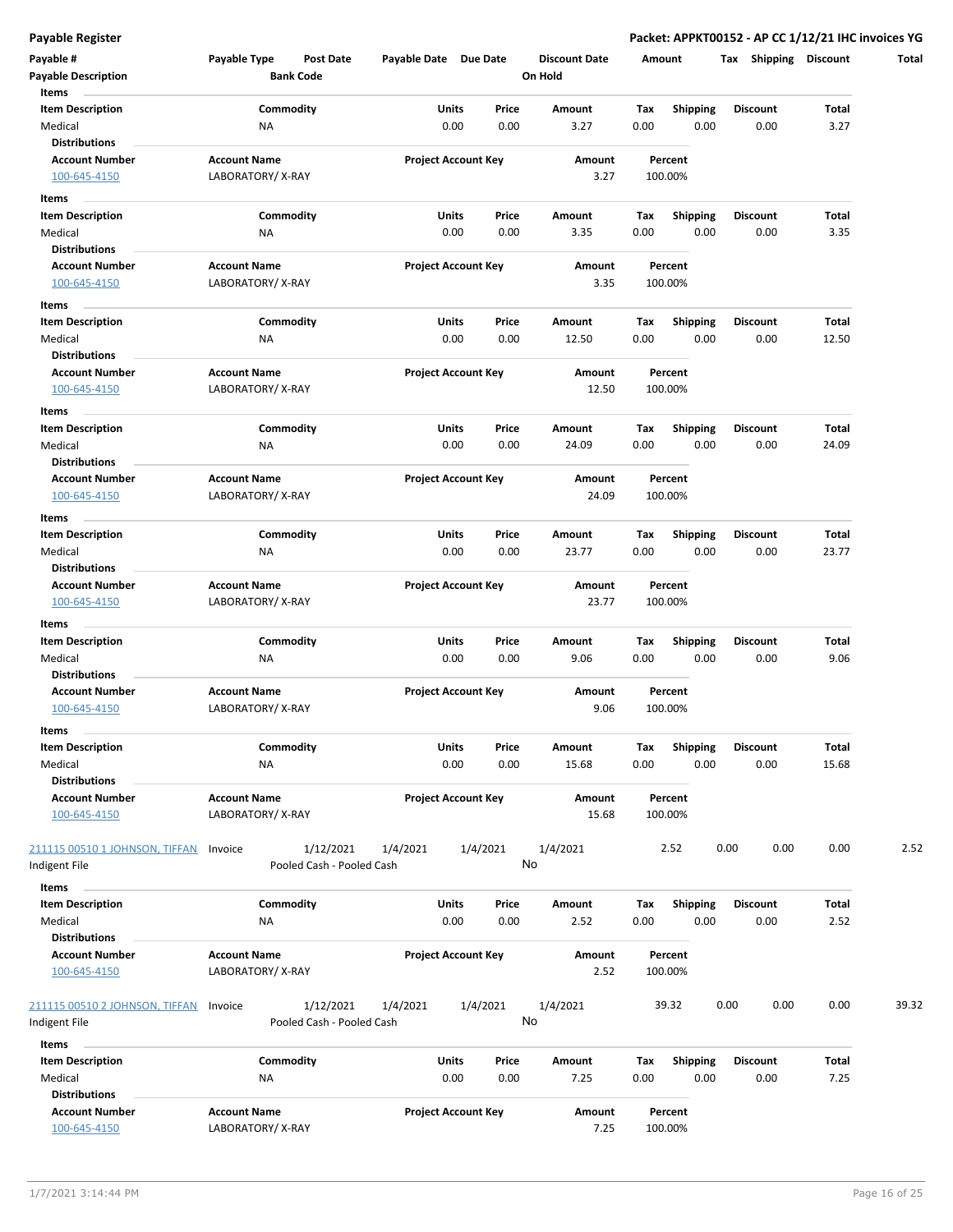| Payable #<br><b>Payable Description</b>   | Payable Type                                    | <b>Post Date</b><br><b>Bank Code</b> | Payable Date Due Date |                            | <b>Discount Date</b><br>On Hold |      | Amount                  | Tax  | <b>Shipping</b> | <b>Discount</b>      | Total  |
|-------------------------------------------|-------------------------------------------------|--------------------------------------|-----------------------|----------------------------|---------------------------------|------|-------------------------|------|-----------------|----------------------|--------|
| Items<br><b>Item Description</b>          |                                                 |                                      |                       | Units<br>Price             | Amount                          | Tax  |                         |      | <b>Discount</b> | Total                |        |
| Medical                                   | NA                                              | Commodity                            |                       | 0.00<br>0.00               | 9.86                            | 0.00 | <b>Shipping</b><br>0.00 |      | 0.00            | 9.86                 |        |
| <b>Distributions</b>                      |                                                 |                                      |                       |                            |                                 |      |                         |      |                 |                      |        |
| <b>Account Number</b>                     | <b>Account Name</b>                             |                                      |                       | <b>Project Account Key</b> | Amount                          |      | Percent                 |      |                 |                      |        |
| 100-645-4150                              | LABORATORY/X-RAY                                |                                      |                       |                            | 9.86                            |      | 100.00%                 |      |                 |                      |        |
| Items                                     |                                                 |                                      |                       |                            |                                 |      |                         |      |                 |                      |        |
| <b>Item Description</b>                   |                                                 | Commodity                            |                       | Units<br>Price             | Amount                          | Tax  | <b>Shipping</b>         |      | <b>Discount</b> | Total                |        |
| Medical                                   | ΝA                                              |                                      |                       | 0.00<br>0.00               | 5.29                            | 0.00 | 0.00                    |      | 0.00            | 5.29                 |        |
| <b>Distributions</b>                      |                                                 |                                      |                       |                            |                                 |      |                         |      |                 |                      |        |
| <b>Account Number</b>                     | <b>Account Name</b>                             |                                      |                       | <b>Project Account Key</b> | Amount                          |      | Percent                 |      |                 |                      |        |
| 100-645-4150                              | LABORATORY/X-RAY                                |                                      |                       |                            | 5.29                            |      | 100.00%                 |      |                 |                      |        |
| Items                                     |                                                 |                                      |                       |                            |                                 |      |                         |      |                 |                      |        |
| <b>Item Description</b>                   |                                                 | Commodity                            |                       | Units<br>Price             | Amount                          | Tax  | <b>Shipping</b>         |      | <b>Discount</b> | <b>Total</b>         |        |
| Medical                                   | ΝA                                              |                                      |                       | 0.00<br>0.00               | 12.09                           | 0.00 | 0.00                    |      | 0.00            | 12.09                |        |
| <b>Distributions</b>                      |                                                 |                                      |                       |                            |                                 |      |                         |      |                 |                      |        |
| <b>Account Number</b>                     | <b>Account Name</b>                             |                                      |                       | <b>Project Account Key</b> | Amount                          |      | Percent                 |      |                 |                      |        |
| 100-645-4150                              | LABORATORY/X-RAY                                |                                      |                       |                            | 12.09                           |      | 100.00%                 |      |                 |                      |        |
| Items                                     |                                                 |                                      |                       |                            |                                 |      |                         |      |                 |                      |        |
| <b>Item Description</b>                   |                                                 | Commodity                            |                       | Units<br>Price             | Amount                          | Tax  | <b>Shipping</b>         |      | <b>Discount</b> | Total                |        |
| Medical                                   | ΝA                                              |                                      |                       | 0.00<br>0.00               | 4.83                            | 0.00 | 0.00                    |      | 0.00            | 4.83                 |        |
| <b>Distributions</b>                      |                                                 |                                      |                       |                            |                                 |      |                         |      |                 |                      |        |
| <b>Account Number</b>                     | <b>Account Name</b>                             |                                      |                       | <b>Project Account Key</b> | Amount                          |      | Percent                 |      |                 |                      |        |
| 100-645-4150                              | LABORATORY/X-RAY                                |                                      |                       |                            | 4.83                            |      | 100.00%                 |      |                 |                      |        |
| Vendor: 01234 - Mark Viktor Silver PLLC   |                                                 |                                      |                       |                            |                                 |      |                         |      |                 | <b>Vendor Total:</b> | 46.73  |
| 130819 01234 2 PLESS, HELEN ED            | Invoice                                         | 1/12/2021                            | 1/4/2021              | 1/4/2021                   | 1/4/2021                        |      | 46.73                   | 0.00 | 0.00            | 0.00                 | 46.73  |
| Indigent File                             |                                                 | Pooled Cash - Pooled Cash            |                       |                            | No                              |      |                         |      |                 |                      |        |
| Items                                     |                                                 |                                      |                       |                            |                                 |      |                         |      |                 |                      |        |
| <b>Item Description</b>                   |                                                 | Commodity                            |                       | Units<br>Price             | Amount                          | Tax  | <b>Shipping</b>         |      | <b>Discount</b> | Total                |        |
| Medical                                   | NA                                              |                                      |                       | 0.00<br>0.00               | 46.73                           | 0.00 | 0.00                    |      | 0.00            | 46.73                |        |
| <b>Distributions</b>                      |                                                 |                                      |                       |                            |                                 |      |                         |      |                 |                      |        |
| <b>Account Number</b><br>100-645-4110     | <b>Account Name</b><br>PHYSICIAN, NON-EMERGENCY |                                      |                       | <b>Project Account Key</b> | Amount<br>46.73                 |      | Percent<br>100.00%      |      |                 |                      |        |
|                                           |                                                 |                                      |                       |                            |                                 |      |                         |      |                 | <b>Vendor Total:</b> | 228.09 |
| Vendor: 01088 - PULMONARY DIAGNOSTICS AND |                                                 |                                      |                       |                            |                                 |      |                         |      |                 |                      |        |
| 211009 01088 1 EICHMAN JR, WIL Invoice    |                                                 | 1/12/2021                            | 1/4/2021              | 1/4/2021                   | 1/4/2021                        |      | 228.09                  | 0.00 | 0.00            | 0.00                 | 228.09 |
| Indigent File                             |                                                 | Pooled Cash - Pooled Cash            |                       |                            | No                              |      |                         |      |                 |                      |        |
| Items                                     |                                                 |                                      |                       |                            |                                 |      |                         |      |                 |                      |        |
| <b>Item Description</b>                   |                                                 | Commodity                            |                       | <b>Units</b><br>Price      | Amount                          | Tax  | <b>Shipping</b>         |      | <b>Discount</b> | <b>Total</b>         |        |
| Medical                                   | NA                                              |                                      |                       | 0.00<br>0.00               | 98.98                           | 0.00 | 0.00                    |      | 0.00            | 98.98                |        |
| <b>Distributions</b>                      |                                                 |                                      |                       |                            |                                 |      |                         |      |                 |                      |        |
| <b>Account Number</b>                     | <b>Account Name</b>                             |                                      |                       | <b>Project Account Key</b> | Amount                          |      | Percent                 |      |                 |                      |        |
| 100-645-4110                              | PHYSICIAN, NON-EMERGENCY                        |                                      |                       |                            | 98.98                           |      | 100.00%                 |      |                 |                      |        |
| Items                                     |                                                 |                                      |                       |                            |                                 |      |                         |      |                 |                      |        |
| <b>Item Description</b>                   |                                                 | Commodity                            |                       | <b>Units</b><br>Price      | Amount                          | Tax  | <b>Shipping</b>         |      | <b>Discount</b> | <b>Total</b>         |        |
| Medical                                   | ΝA                                              |                                      |                       | 0.00<br>0.00               | 41.43                           | 0.00 | 0.00                    |      | 0.00            | 41.43                |        |
| <b>Distributions</b>                      |                                                 |                                      |                       |                            |                                 |      |                         |      |                 |                      |        |
| <b>Account Number</b>                     | <b>Account Name</b>                             |                                      |                       | <b>Project Account Key</b> | Amount                          |      | Percent                 |      |                 |                      |        |
| 100-645-4110                              | PHYSICIAN, NON-EMERGENCY                        |                                      |                       |                            | 41.43                           |      | 100.00%                 |      |                 |                      |        |
| Items                                     |                                                 |                                      |                       |                            |                                 |      |                         |      |                 |                      |        |
| <b>Item Description</b>                   |                                                 | Commodity                            |                       | <b>Units</b><br>Price      | Amount                          | Tax  | <b>Shipping</b>         |      | <b>Discount</b> | Total                |        |
| Medical                                   | NA                                              |                                      |                       | 0.00<br>0.00               | 41.70                           | 0.00 | 0.00                    |      | 0.00            | 41.70                |        |
| <b>Distributions</b>                      |                                                 |                                      |                       |                            |                                 |      |                         |      |                 |                      |        |
| <b>Account Number</b>                     | <b>Account Name</b>                             |                                      |                       | <b>Project Account Key</b> | Amount                          |      | Percent                 |      |                 |                      |        |
| 100-645-4110                              | PHYSICIAN, NON-EMERGENCY                        |                                      |                       |                            | 41.70                           |      | 100.00%                 |      |                 |                      |        |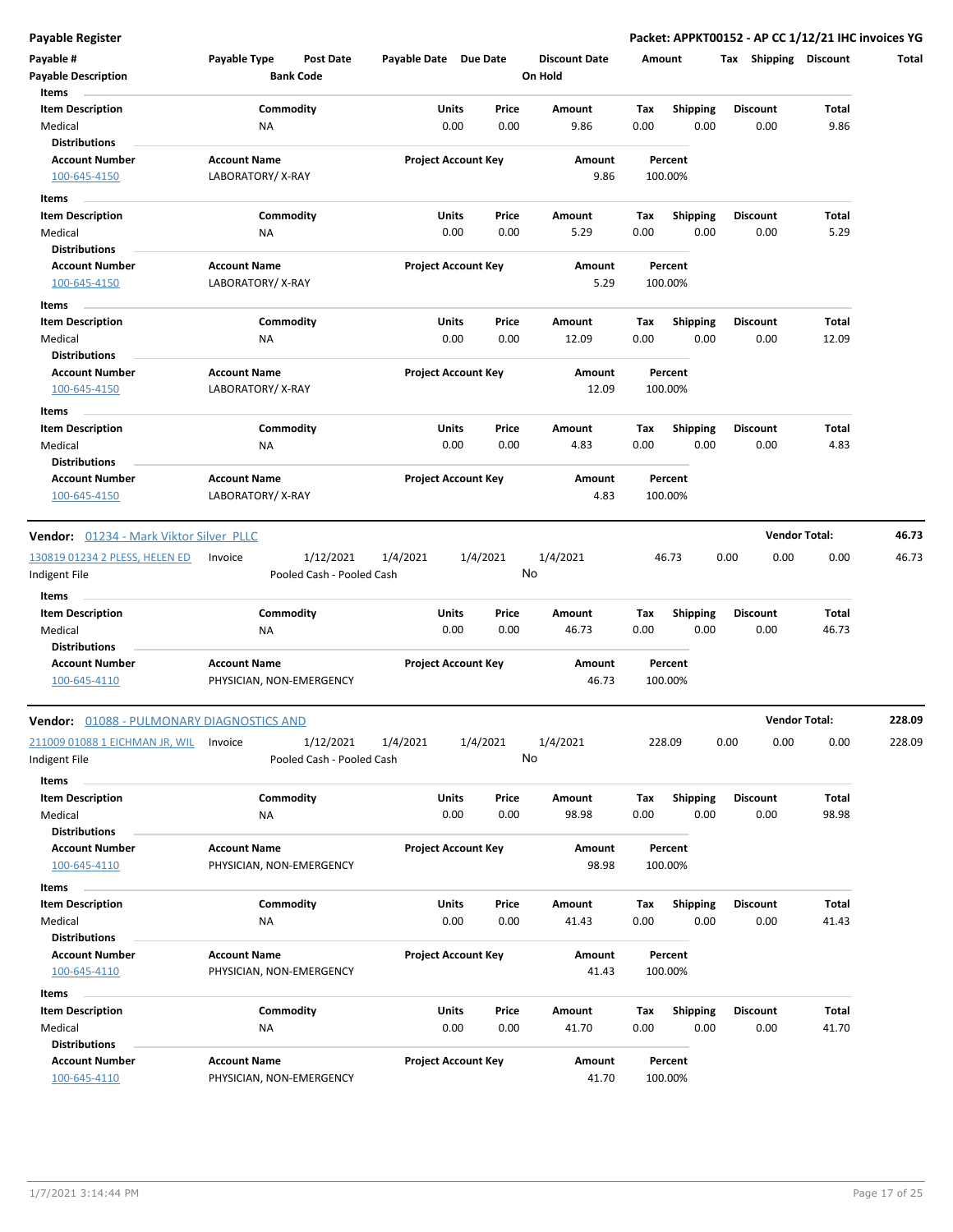| <b>Payable Register</b>                                 |                                                 |                                        |                            |               |               |                                 |             |                         |      |                         | Packet: APPKT00152 - AP CC 1/12/21 IHC invoices YG |        |
|---------------------------------------------------------|-------------------------------------------------|----------------------------------------|----------------------------|---------------|---------------|---------------------------------|-------------|-------------------------|------|-------------------------|----------------------------------------------------|--------|
| Payable #<br><b>Payable Description</b>                 | Payable Type                                    | <b>Post Date</b><br><b>Bank Code</b>   | Payable Date Due Date      |               |               | <b>Discount Date</b><br>On Hold | Amount      |                         |      | Tax Shipping Discount   |                                                    | Total  |
| Items                                                   |                                                 |                                        |                            |               |               |                                 |             |                         |      |                         |                                                    |        |
| <b>Item Description</b><br>Medical                      | Commodity<br>NA                                 |                                        |                            | Units<br>0.00 | Price<br>0.00 | Amount<br>45.98                 | Tax<br>0.00 | <b>Shipping</b><br>0.00 |      | <b>Discount</b><br>0.00 | Total<br>45.98                                     |        |
| <b>Distributions</b>                                    |                                                 |                                        |                            |               |               |                                 |             |                         |      |                         |                                                    |        |
| <b>Account Number</b>                                   | <b>Account Name</b>                             |                                        | <b>Project Account Key</b> |               |               | Amount                          |             | Percent                 |      |                         |                                                    |        |
| 100-645-4110                                            | PHYSICIAN, NON-EMERGENCY                        |                                        |                            |               |               | 45.98                           | 100.00%     |                         |      |                         |                                                    |        |
| <b>Vendor: 01099 - RGB EYE ASSOCIATES</b>               |                                                 |                                        |                            |               |               |                                 |             |                         |      |                         | <b>Vendor Total:</b>                               | 123.99 |
| 211114 01099 1 SCOTT, MARK BRI                          | Invoice                                         | 1/12/2021                              | 1/4/2021                   | 1/4/2021      |               | 1/4/2021                        | 123.99      |                         | 0.00 | 0.00                    | 0.00                                               | 123.99 |
| Indigent File                                           |                                                 | Pooled Cash - Pooled Cash              |                            |               |               | No                              |             |                         |      |                         |                                                    |        |
| Items                                                   |                                                 |                                        |                            |               |               |                                 |             |                         |      |                         |                                                    |        |
| <b>Item Description</b>                                 | Commodity                                       |                                        |                            | Units         | Price         | Amount                          | Tax         | <b>Shipping</b>         |      | <b>Discount</b>         | <b>Total</b>                                       |        |
| Medical<br><b>Distributions</b>                         | ΝA                                              |                                        |                            | 0.00          | 0.00          | 79.62                           | 0.00        | 0.00                    |      | 0.00                    | 79.62                                              |        |
| <b>Account Number</b>                                   | <b>Account Name</b>                             |                                        | <b>Project Account Key</b> |               |               | Amount                          |             | Percent                 |      |                         |                                                    |        |
| 100-645-4110                                            | PHYSICIAN, NON-EMERGENCY                        |                                        |                            |               |               | 79.62                           | 100.00%     |                         |      |                         |                                                    |        |
|                                                         |                                                 |                                        |                            |               |               |                                 |             |                         |      |                         |                                                    |        |
| Items<br><b>Item Description</b>                        | Commodity                                       |                                        |                            | Units         | Price         | Amount                          | Tax         | <b>Shipping</b>         |      | <b>Discount</b>         | <b>Total</b>                                       |        |
| Medical                                                 | ΝA                                              |                                        |                            | 0.00          | 0.00          | 44.37                           | 0.00        | 0.00                    |      | 0.00                    | 44.37                                              |        |
| <b>Distributions</b>                                    |                                                 |                                        |                            |               |               |                                 |             |                         |      |                         |                                                    |        |
| <b>Account Number</b>                                   | <b>Account Name</b>                             |                                        | <b>Project Account Key</b> |               |               | Amount                          |             | Percent                 |      |                         |                                                    |        |
| 100-645-4110                                            | PHYSICIAN, NON-EMERGENCY                        |                                        |                            |               |               | 44.37                           | 100.00%     |                         |      |                         |                                                    |        |
|                                                         |                                                 |                                        |                            |               |               |                                 |             |                         |      |                         |                                                    |        |
| <b>Vendor: 00322 - SHERMAN RADIOLOGY ASSOCIATES</b>     |                                                 |                                        |                            |               |               |                                 |             |                         |      |                         | <b>Vendor Total:</b>                               | 6.95   |
| 200709 00322 3 WALLACE, MARSHA Invoice<br>Indigent File |                                                 | 1/12/2021<br>Pooled Cash - Pooled Cash | 1/4/2021                   | 1/4/2021      |               | 1/4/2021<br>No                  |             | 6.95                    | 0.00 | 0.00                    | 0.00                                               | 6.95   |
| Items<br><b>Item Description</b>                        | Commodity                                       |                                        |                            | Units         | Price         | Amount                          | Tax         | <b>Shipping</b>         |      | <b>Discount</b>         | Total                                              |        |
| Medical                                                 | ΝA                                              |                                        |                            | 0.00          | 0.00          | 6.95                            | 0.00        | 0.00                    |      | 0.00                    | 6.95                                               |        |
| <b>Distributions</b>                                    |                                                 |                                        |                            |               |               |                                 |             |                         |      |                         |                                                    |        |
| <b>Account Number</b>                                   | <b>Account Name</b>                             |                                        | <b>Project Account Key</b> |               |               | Amount                          |             | Percent                 |      |                         |                                                    |        |
| 100-645-4110                                            | PHYSICIAN, NON-EMERGENCY                        |                                        |                            |               |               | 6.95                            | 100.00%     |                         |      |                         |                                                    |        |
| <b>Vendor: 01217 - SINGLETON ASSOCIATES PA</b>          |                                                 |                                        |                            |               |               |                                 |             |                         |      |                         | <b>Vendor Total:</b>                               | 8.29   |
| 210902 01217 1 TAYLOR, MICHAEL Invoice                  |                                                 | 1/12/2021                              | 1/4/2021                   | 1/4/2021      |               | 1/4/2021                        |             | 8.29                    | 0.00 | 0.00                    | 0.00                                               | 8.29   |
| Indigent File                                           |                                                 | Pooled Cash - Pooled Cash              |                            |               |               | No                              |             |                         |      |                         |                                                    |        |
| Items                                                   |                                                 |                                        |                            |               |               |                                 |             |                         |      |                         |                                                    |        |
| <b>Item Description</b>                                 | Commodity                                       |                                        |                            | <b>Units</b>  | Price         | Amount                          | Tax         | <b>Shipping</b>         |      | <b>Discount</b>         | Total                                              |        |
| Medical                                                 | NA                                              |                                        |                            | 0.00          | 0.00          | 8.29                            | 0.00        | 0.00                    |      | 0.00                    | 8.29                                               |        |
| <b>Distributions</b>                                    |                                                 |                                        |                            |               |               |                                 |             |                         |      |                         |                                                    |        |
| <b>Account Number</b><br>100-645-4110                   | <b>Account Name</b><br>PHYSICIAN, NON-EMERGENCY |                                        | <b>Project Account Key</b> |               |               | Amount<br>8.29                  | 100.00%     | Percent                 |      |                         |                                                    |        |
| <b>Vendor: 00819 - TEXAS ONCOLOGY PA</b>                |                                                 |                                        |                            |               |               |                                 |             |                         |      |                         | <b>Vendor Total:</b>                               | 494.93 |
| 211006 00819 10 MOOMJIAN, KAI                           | Invoice                                         | 1/12/2021                              | 1/4/2021                   | 1/4/2021      |               | 1/4/2021                        |             | 46.73                   | 0.00 | 0.00                    | 0.00                                               | 46.73  |
| Indigent File                                           |                                                 | Pooled Cash - Pooled Cash              |                            |               |               | No                              |             |                         |      |                         |                                                    |        |
| Items                                                   |                                                 |                                        |                            |               |               |                                 |             |                         |      |                         |                                                    |        |
| <b>Item Description</b>                                 | Commodity                                       |                                        |                            | Units         | Price         | Amount                          | Tax         | <b>Shipping</b>         |      | <b>Discount</b>         | Total                                              |        |
| Medical                                                 | NA                                              |                                        |                            | 0.00          | 0.00          | 46.73                           | 0.00        | 0.00                    |      | 0.00                    | 46.73                                              |        |
| <b>Distributions</b>                                    |                                                 |                                        |                            |               |               |                                 |             |                         |      |                         |                                                    |        |
| <b>Account Number</b>                                   | <b>Account Name</b>                             |                                        | <b>Project Account Key</b> |               |               | Amount                          |             | Percent                 |      |                         |                                                    |        |
| 100-645-4110                                            | PHYSICIAN, NON-EMERGENCY                        |                                        |                            |               |               | 46.73                           | 100.00%     |                         |      |                         |                                                    |        |
| 211006 00819 11 MOOMJIAN, KAI                           | Invoice                                         | 1/12/2021                              | 1/4/2021                   | 1/4/2021      |               | 1/4/2021                        | 224.10      |                         | 0.00 | 0.00                    | 0.00                                               | 224.10 |
| Indigent File                                           |                                                 | Pooled Cash - Pooled Cash              |                            |               |               | No                              |             |                         |      |                         |                                                    |        |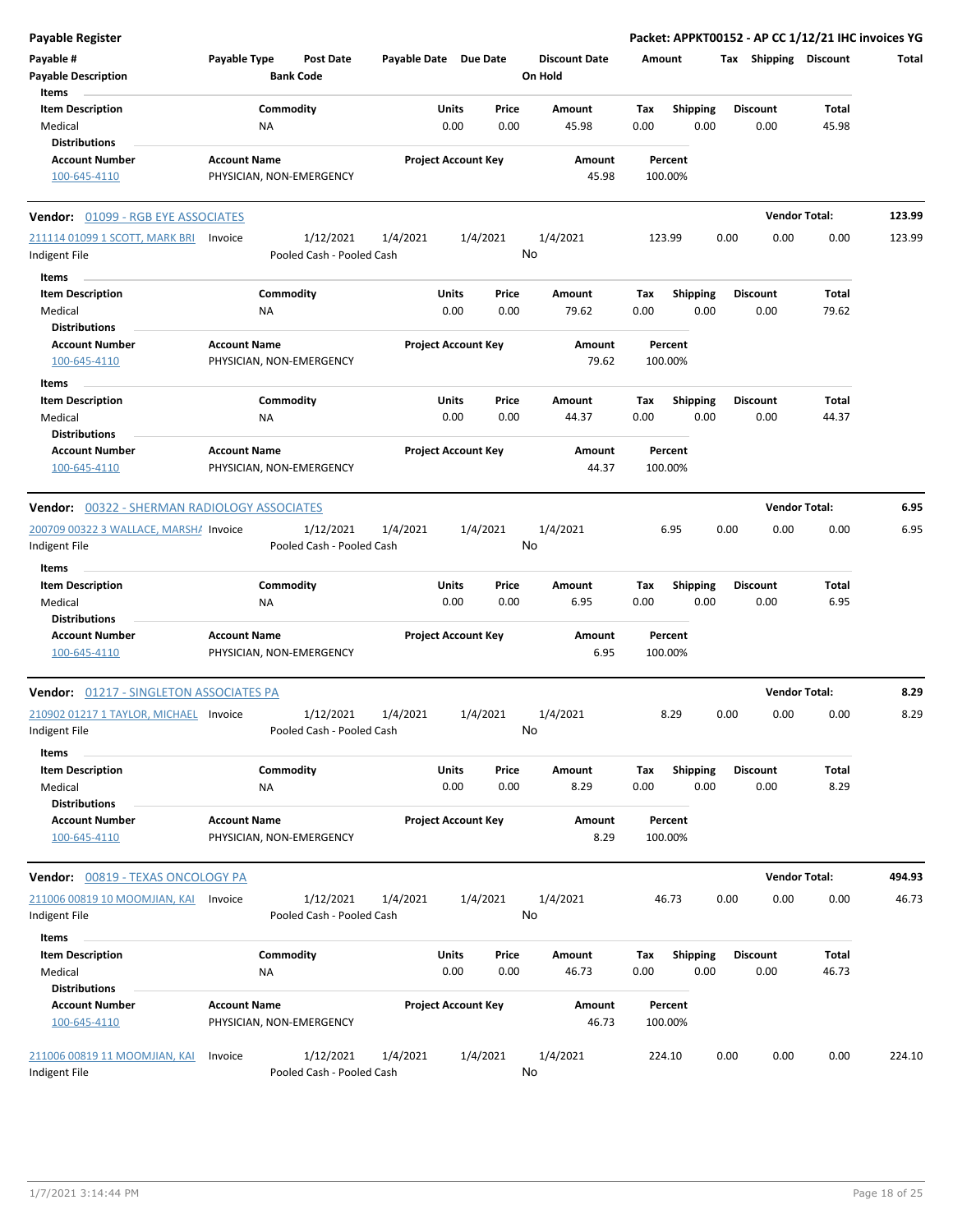| Payable #<br><b>Payable Description</b> | Payable Type<br><b>Post Date</b><br><b>Bank Code</b> | Payable Date Due Date      |       | <b>Discount Date</b><br>On Hold | Amount  |                 | <b>Shipping</b><br>Tax | <b>Discount</b> |
|-----------------------------------------|------------------------------------------------------|----------------------------|-------|---------------------------------|---------|-----------------|------------------------|-----------------|
| Items                                   |                                                      |                            |       |                                 |         |                 |                        |                 |
| <b>Item Description</b>                 | Commodity                                            | Units                      | Price | Amount                          | Tax     | <b>Shipping</b> | <b>Discount</b>        | Total           |
| Medical                                 | <b>NA</b>                                            | 0.00                       | 0.00  | 1.20                            | 0.00    | 0.00            | 0.00                   | 1.20            |
| <b>Distributions</b>                    |                                                      |                            |       |                                 |         |                 |                        |                 |
| <b>Account Number</b>                   | <b>Account Name</b>                                  | <b>Project Account Key</b> |       | Amount                          |         | Percent         |                        |                 |
| 100-645-4110                            | PHYSICIAN, NON-EMERGENCY                             |                            |       | 1.20                            | 100.00% |                 |                        |                 |
| Items                                   |                                                      |                            |       |                                 |         |                 |                        |                 |
| <b>Item Description</b>                 | Commodity                                            | Units                      | Price | Amount                          | Тах     | <b>Shipping</b> | <b>Discount</b>        | Total           |
| Medical                                 | ΝA                                                   | 0.00                       | 0.00  | 3.00                            | 0.00    | 0.00            | 0.00                   | 3.00            |
| <b>Distributions</b>                    |                                                      |                            |       |                                 |         |                 |                        |                 |
| <b>Account Number</b>                   | <b>Account Name</b>                                  | <b>Project Account Key</b> |       | Amount                          |         | Percent         |                        |                 |
| 100-645-4110                            | PHYSICIAN, NON-EMERGENCY                             |                            |       | 3.00                            | 100.00% |                 |                        |                 |
| Items                                   |                                                      |                            |       |                                 |         |                 |                        |                 |
| <b>Item Description</b>                 | Commodity                                            | Units                      | Price | Amount                          | Tax     | <b>Shipping</b> | <b>Discount</b>        | Total           |
| Medical                                 | ΝA                                                   | 0.00                       | 0.00  | 2.72                            | 0.00    | 0.00            | 0.00                   | 2.72            |
| <b>Distributions</b>                    |                                                      |                            |       |                                 |         |                 |                        |                 |
| <b>Account Number</b>                   | <b>Account Name</b>                                  | <b>Project Account Key</b> |       | Amount                          |         | Percent         |                        |                 |
| 100-645-4110                            | PHYSICIAN, NON-EMERGENCY                             |                            |       | 2.72                            | 100.00% |                 |                        |                 |
|                                         |                                                      |                            |       |                                 |         |                 |                        |                 |
| Items                                   |                                                      |                            |       |                                 |         |                 |                        |                 |
| <b>Item Description</b>                 | Commodity                                            | Units                      | Price | Amount                          | Tax     | <b>Shipping</b> | <b>Discount</b>        | Total           |
| Medical                                 | ΝA                                                   | 0.00                       | 0.00  | 1.80                            | 0.00    | 0.00            | 0.00                   | 1.80            |
| <b>Distributions</b>                    |                                                      |                            |       |                                 |         |                 |                        |                 |
| <b>Account Number</b>                   | <b>Account Name</b>                                  | <b>Project Account Key</b> |       | Amount                          |         | Percent         |                        |                 |
| 100-645-4110                            | PHYSICIAN, NON-EMERGENCY                             |                            |       | 1.80                            | 100.00% |                 |                        |                 |
| Items                                   |                                                      |                            |       |                                 |         |                 |                        |                 |
| <b>Item Description</b>                 | Commodity                                            | Units                      | Price | Amount                          | Tax     | <b>Shipping</b> | <b>Discount</b>        | Total           |
| Medical                                 | NA                                                   | 0.00                       | 0.00  | 1.90                            | 0.00    | 0.00            | 0.00                   | 1.90            |
| <b>Distributions</b>                    |                                                      |                            |       |                                 |         |                 |                        |                 |
| <b>Account Number</b>                   | <b>Account Name</b>                                  | <b>Project Account Key</b> |       | Amount                          |         | Percent         |                        |                 |
| 100-645-4110                            | PHYSICIAN, NON-EMERGENCY                             |                            |       | 1.90                            | 100.00% |                 |                        |                 |
|                                         |                                                      |                            |       |                                 |         |                 |                        |                 |
| Items                                   |                                                      |                            |       |                                 |         |                 |                        |                 |
| <b>Item Description</b>                 | Commodity                                            | Units                      | Price | Amount                          | Tax     | <b>Shipping</b> | <b>Discount</b>        | Total           |
| Medical                                 | <b>NA</b>                                            | 0.00                       | 0.00  | 7.56                            | 0.00    | 0.00            | 0.00                   | 7.56            |
| <b>Distributions</b>                    |                                                      |                            |       |                                 |         |                 |                        |                 |
| <b>Account Number</b>                   | <b>Account Name</b>                                  | <b>Project Account Key</b> |       | Amount                          |         | Percent         |                        |                 |
| 100-645-4110                            | PHYSICIAN, NON-EMERGENCY                             |                            |       | 7.56                            | 100.00% |                 |                        |                 |
| Items                                   |                                                      |                            |       |                                 |         |                 |                        |                 |
| Item Description                        | Commodity                                            | Units                      | Price | Amount                          | Тах     | Shipping        | Discount               | Total           |
| Medical                                 | ΝA                                                   | 0.00                       | 0.00  | 12.40                           | 0.00    | 0.00            | 0.00                   | 12.40           |
| <b>Distributions</b>                    |                                                      |                            |       |                                 |         |                 |                        |                 |
| <b>Account Number</b>                   | <b>Account Name</b>                                  | <b>Project Account Key</b> |       | Amount                          |         | Percent         |                        |                 |
| 100-645-4110                            | PHYSICIAN, NON-EMERGENCY                             |                            |       | 12.40                           |         | 100.00%         |                        |                 |
| Items                                   |                                                      |                            |       |                                 |         |                 |                        |                 |
|                                         | Commodity                                            |                            |       |                                 |         |                 |                        |                 |
| <b>Item Description</b>                 |                                                      | Units                      | Price | Amount                          | Tax     | <b>Shipping</b> | <b>Discount</b>        | Total           |
| Medical                                 | NA                                                   | 0.00                       | 0.00  | 23.52                           | 0.00    | 0.00            | 0.00                   | 23.52           |
| <b>Distributions</b>                    |                                                      |                            |       |                                 |         |                 |                        |                 |
| <b>Account Number</b>                   | <b>Account Name</b>                                  | <b>Project Account Key</b> |       | Amount                          |         | Percent         |                        |                 |
| 100-645-4110                            | PHYSICIAN, NON-EMERGENCY                             |                            |       | 23.52                           |         | 100.00%         |                        |                 |
| Items                                   |                                                      |                            |       |                                 |         |                 |                        |                 |
| <b>Item Description</b>                 | Commodity                                            | <b>Units</b>               | Price | Amount                          | Tax     | <b>Shipping</b> | <b>Discount</b>        | Total           |
| Medical                                 | <b>NA</b>                                            | 0.00                       | 0.00  | 12.56                           | 0.00    | 0.00            | 0.00                   | 12.56           |
| <b>Distributions</b>                    |                                                      |                            |       |                                 |         |                 |                        |                 |
| <b>Account Number</b>                   | <b>Account Name</b>                                  | <b>Project Account Key</b> |       | Amount                          |         | Percent         |                        |                 |
| 100-645-4110                            | PHYSICIAN, NON-EMERGENCY                             |                            |       | 12.56                           | 100.00% |                 |                        |                 |
|                                         |                                                      |                            |       |                                 |         |                 |                        |                 |
| Items                                   |                                                      |                            |       |                                 |         |                 |                        |                 |
| <b>Item Description</b>                 | Commodity                                            | Units                      | Price | Amount                          | Tax     | Shipping        | <b>Discount</b>        | Total           |
| Medical                                 | NA                                                   | 0.00                       | 0.00  | 106.12                          | 0.00    | 0.00            | 0.00                   | 106.12          |
| <b>Distributions</b>                    |                                                      |                            |       |                                 |         |                 |                        |                 |
| <b>Account Number</b>                   | <b>Account Name</b>                                  | <b>Project Account Key</b> |       | Amount                          |         | Percent         |                        |                 |
| 100-645-4110                            | PHYSICIAN, NON-EMERGENCY                             |                            |       | 106.12                          |         | 100.00%         |                        |                 |
|                                         |                                                      |                            |       |                                 |         |                 |                        |                 |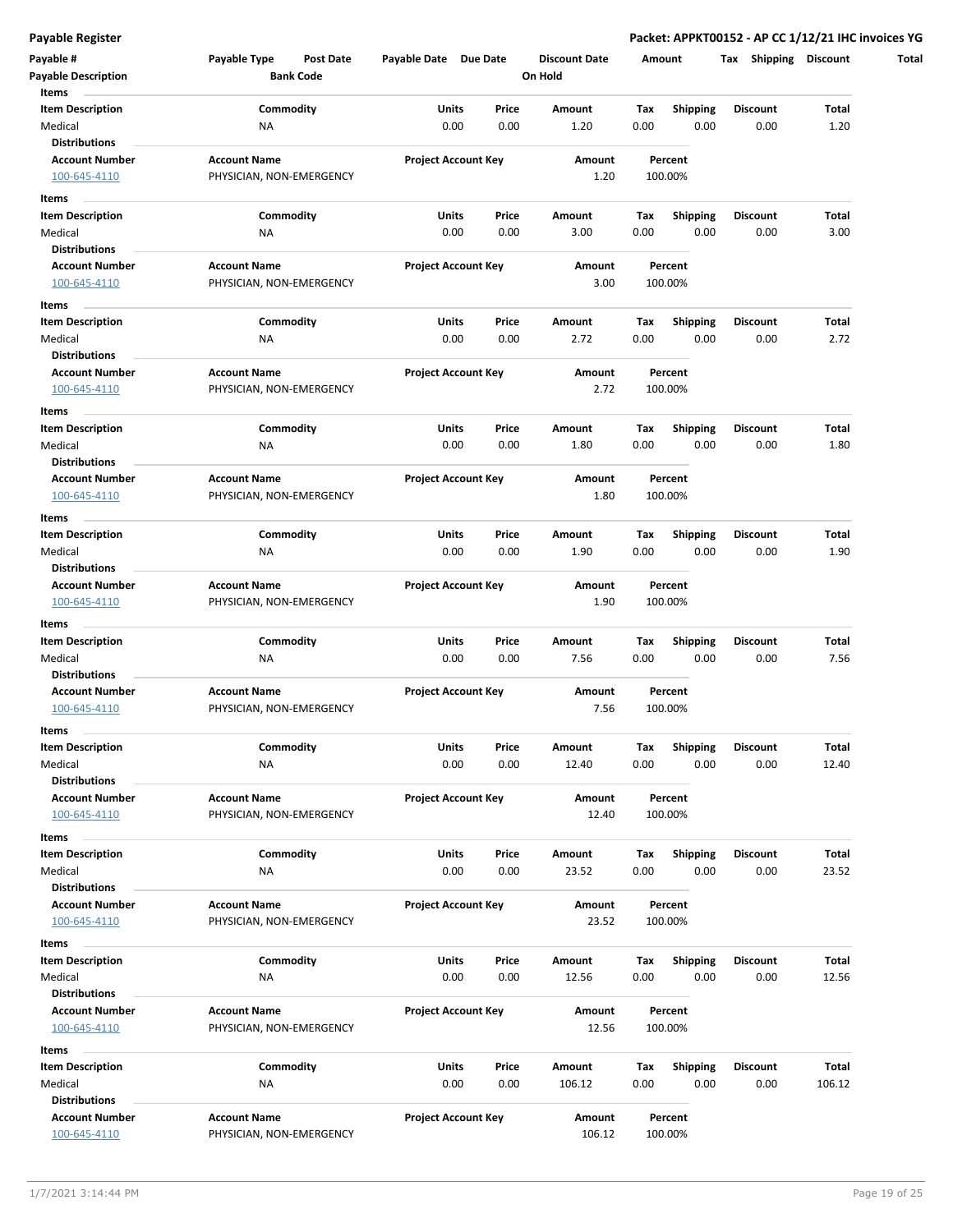| Payable #<br><b>Payable Description</b>                       | Payable Type                                    | Post Date<br><b>Bank Code</b> | Payable Date Due Date |                            | <b>Discount Date</b><br>On Hold |             | Amount                  | Tax                     | <b>Shipping Discount</b> | Total  |
|---------------------------------------------------------------|-------------------------------------------------|-------------------------------|-----------------------|----------------------------|---------------------------------|-------------|-------------------------|-------------------------|--------------------------|--------|
| Items<br><b>Item Description</b><br>Medical                   | ΝA                                              | Commodity                     | Units                 | Price<br>0.00<br>0.00      | Amount<br>51.32                 | Tax<br>0.00 | <b>Shipping</b><br>0.00 | <b>Discount</b><br>0.00 | Total<br>51.32           |        |
| <b>Distributions</b><br><b>Account Number</b><br>100-645-4110 | <b>Account Name</b><br>PHYSICIAN, NON-EMERGENCY |                               |                       | <b>Project Account Key</b> | Amount<br>51.32                 |             | Percent<br>100.00%      |                         |                          |        |
| 211006 00819 12 MOOMJIAN, KAI                                 | Invoice                                         | 1/12/2021                     | 1/4/2021              | 1/4/2021                   | 1/4/2021                        |             | 224.10                  | 0.00<br>0.00            | 0.00                     | 224.10 |
| Indigent File                                                 |                                                 | Pooled Cash - Pooled Cash     |                       |                            | No                              |             |                         |                         |                          |        |
| Items                                                         |                                                 |                               |                       |                            |                                 |             |                         |                         |                          |        |
| <b>Item Description</b><br>Medical                            | ΝA                                              | Commodity                     | Units                 | Price<br>0.00<br>0.00      | Amount<br>1.20                  | Tax<br>0.00 | <b>Shipping</b><br>0.00 | <b>Discount</b><br>0.00 | Total<br>1.20            |        |
| <b>Distributions</b>                                          |                                                 |                               |                       |                            |                                 |             |                         |                         |                          |        |
| <b>Account Number</b><br>100-645-4110                         | <b>Account Name</b><br>PHYSICIAN, NON-EMERGENCY |                               |                       | <b>Project Account Key</b> | Amount<br>1.20                  |             | Percent<br>100.00%      |                         |                          |        |
|                                                               |                                                 |                               |                       |                            |                                 |             |                         |                         |                          |        |
| Items<br><b>Item Description</b>                              |                                                 | Commodity                     | Units                 | Price                      | Amount                          | Tax         | <b>Shipping</b>         | <b>Discount</b>         | Total                    |        |
| Medical<br><b>Distributions</b>                               | NA                                              |                               |                       | 0.00<br>0.00               | 3.00                            | 0.00        | 0.00                    | 0.00                    | 3.00                     |        |
| <b>Account Number</b><br>100-645-4110                         | <b>Account Name</b><br>PHYSICIAN, NON-EMERGENCY |                               |                       | <b>Project Account Key</b> | Amount<br>3.00                  |             | Percent<br>100.00%      |                         |                          |        |
| Items                                                         |                                                 |                               |                       |                            |                                 |             |                         |                         |                          |        |
| <b>Item Description</b>                                       |                                                 | Commodity                     | Units                 | Price                      | Amount                          | Tax         | <b>Shipping</b>         | <b>Discount</b>         | Total                    |        |
| Medical<br><b>Distributions</b>                               | ΝA                                              |                               |                       | 0.00<br>0.00               | 2.72                            | 0.00        | 0.00                    | 0.00                    | 2.72                     |        |
| <b>Account Number</b><br>100-645-4110                         | <b>Account Name</b><br>PHYSICIAN, NON-EMERGENCY |                               |                       | <b>Project Account Key</b> | Amount<br>2.72                  |             | Percent<br>100.00%      |                         |                          |        |
| Items                                                         |                                                 |                               |                       |                            |                                 |             |                         |                         |                          |        |
| <b>Item Description</b><br>Medical                            | NA                                              | Commodity                     | Units                 | Price<br>0.00<br>0.00      | Amount<br>1.80                  | Тах<br>0.00 | <b>Shipping</b><br>0.00 | <b>Discount</b><br>0.00 | Total<br>1.80            |        |
| <b>Distributions</b><br><b>Account Number</b><br>100-645-4110 | <b>Account Name</b><br>PHYSICIAN, NON-EMERGENCY |                               |                       | <b>Project Account Key</b> | Amount<br>1.80                  |             | Percent<br>100.00%      |                         |                          |        |
| Items                                                         |                                                 |                               |                       |                            |                                 |             |                         |                         |                          |        |
| <b>Item Description</b><br>Medical                            | NA                                              | Commodity                     | Units                 | Price<br>0.00<br>0.00      | Amount<br>1.90                  | Tax<br>0.00 | <b>Shipping</b><br>0.00 | <b>Discount</b><br>0.00 | Total<br>1.90            |        |
| <b>Distributions</b>                                          |                                                 |                               |                       |                            |                                 |             |                         |                         |                          |        |
| Account Number<br>100-645-4110                                | <b>Account Name</b><br>PHYSICIAN, NON-EMERGENCY |                               |                       | <b>Project Account Key</b> | Amount<br>1.90                  |             | Percent<br>100.00%      |                         |                          |        |
| Items                                                         |                                                 |                               |                       |                            |                                 |             |                         |                         |                          |        |
| <b>Item Description</b><br>Medical                            | NA                                              | Commodity                     | Units                 | Price<br>0.00<br>0.00      | Amount<br>7.56                  | Tax<br>0.00 | <b>Shipping</b><br>0.00 | <b>Discount</b><br>0.00 | Total<br>7.56            |        |
| <b>Distributions</b>                                          |                                                 |                               |                       |                            |                                 |             |                         |                         |                          |        |
| <b>Account Number</b><br>100-645-4110                         | <b>Account Name</b><br>PHYSICIAN, NON-EMERGENCY |                               |                       | <b>Project Account Key</b> | Amount<br>7.56                  |             | Percent<br>100.00%      |                         |                          |        |
| Items                                                         |                                                 |                               |                       |                            |                                 |             |                         |                         |                          |        |
| <b>Item Description</b>                                       |                                                 | Commodity                     | Units                 | Price                      | Amount                          | Tax         | <b>Shipping</b>         | <b>Discount</b>         | Total                    |        |
| Medical                                                       | NA                                              |                               |                       | 0.00<br>0.00               | 12.40                           | 0.00        | 0.00                    | 0.00                    | 12.40                    |        |
| <b>Distributions</b>                                          |                                                 |                               |                       |                            |                                 |             |                         |                         |                          |        |
| <b>Account Number</b>                                         | <b>Account Name</b>                             |                               |                       | <b>Project Account Key</b> | Amount                          |             | Percent                 |                         |                          |        |
| 100-645-4110                                                  | PHYSICIAN, NON-EMERGENCY                        |                               |                       |                            | 12.40                           |             | 100.00%                 |                         |                          |        |
| Items                                                         |                                                 |                               |                       |                            |                                 |             |                         |                         |                          |        |
| <b>Item Description</b>                                       |                                                 | Commodity                     | Units                 | Price                      | Amount                          | Tax         | <b>Shipping</b>         | <b>Discount</b>         | Total                    |        |
| Medical<br><b>Distributions</b>                               | <b>NA</b>                                       |                               |                       | 0.00<br>0.00               | 23.52                           | 0.00        | 0.00                    | 0.00                    | 23.52                    |        |
| <b>Account Number</b>                                         | <b>Account Name</b>                             |                               |                       | <b>Project Account Key</b> | Amount                          |             | Percent                 |                         |                          |        |
| 100-645-4110                                                  | PHYSICIAN, NON-EMERGENCY                        |                               |                       |                            | 23.52                           |             | 100.00%                 |                         |                          |        |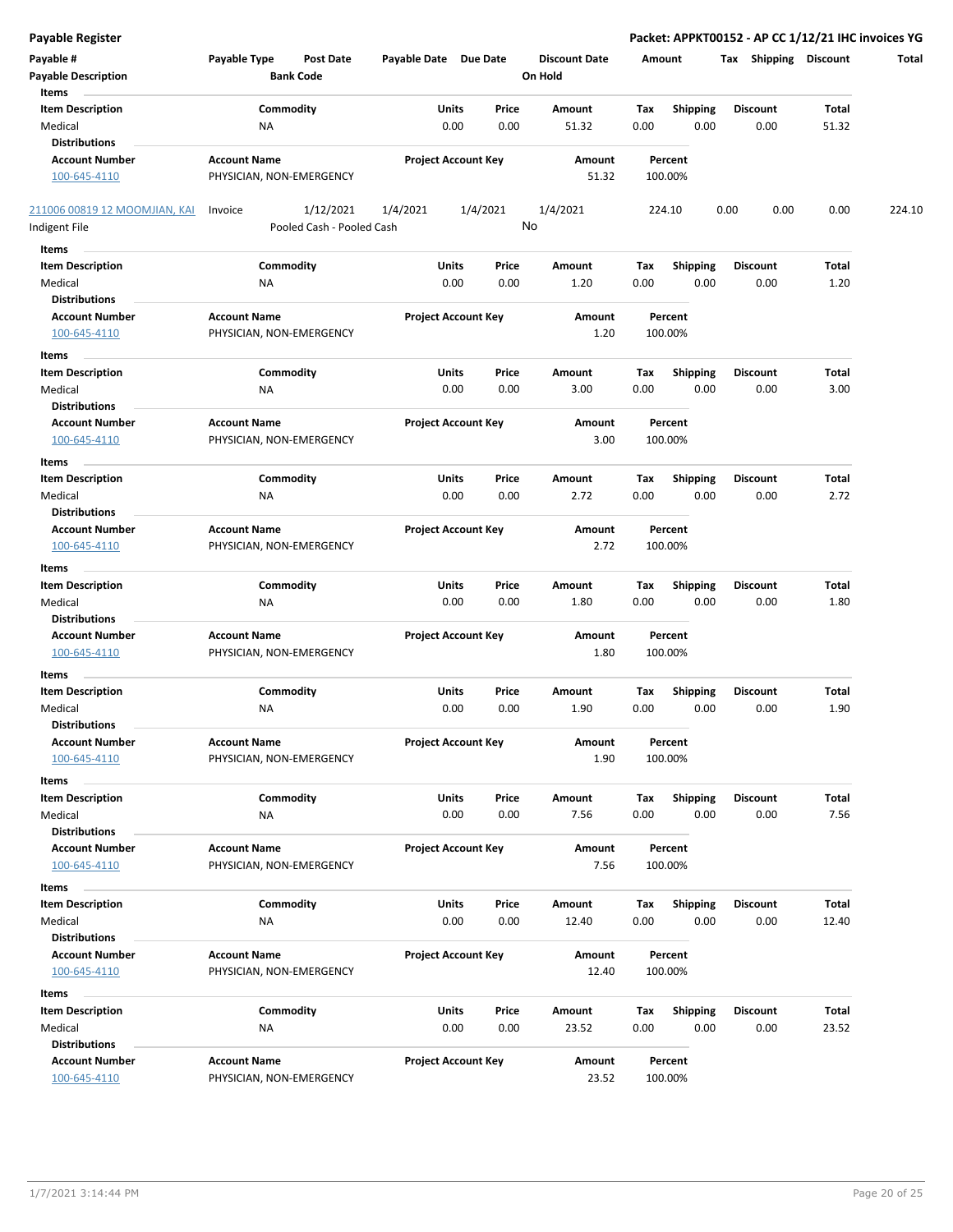| Payable #<br><b>Payable Description</b>                             | Payable Type                                    | <b>Bank Code</b>          | Post Date | Payable Date Due Date |                      |                            | <b>Discount Date</b><br>On Hold |                    | Amount      |                         | Tax  | <b>Shipping</b>         | Discount               | Total     |
|---------------------------------------------------------------------|-------------------------------------------------|---------------------------|-----------|-----------------------|----------------------|----------------------------|---------------------------------|--------------------|-------------|-------------------------|------|-------------------------|------------------------|-----------|
| Items<br><b>Item Description</b><br>Medical                         | <b>NA</b>                                       | Commodity                 |           |                       | Units<br>0.00        | Price<br>0.00              | Amount<br>12.56                 |                    | Tax<br>0.00 | <b>Shipping</b><br>0.00 |      | <b>Discount</b><br>0.00 | Total<br>12.56         |           |
| <b>Distributions</b><br><b>Account Number</b><br>100-645-4110       | <b>Account Name</b><br>PHYSICIAN, NON-EMERGENCY |                           |           |                       |                      | <b>Project Account Key</b> |                                 | Amount<br>12.56    | 100.00%     | Percent                 |      |                         |                        |           |
| Items<br><b>Item Description</b>                                    |                                                 | Commodity                 |           |                       | Units                | Price                      | Amount                          |                    | Tax         | Shipping                |      | <b>Discount</b>         | Total                  |           |
| Medical<br><b>Distributions</b>                                     | NA                                              |                           |           |                       | 0.00                 | 0.00                       | 106.12                          |                    | 0.00        | 0.00                    |      | 0.00                    | 106.12                 |           |
| <b>Account Number</b><br>100-645-4110                               | <b>Account Name</b><br>PHYSICIAN, NON-EMERGENCY |                           |           |                       |                      | <b>Project Account Key</b> |                                 | Amount<br>106.12   | 100.00%     | Percent                 |      |                         |                        |           |
| Items<br><b>Item Description</b>                                    |                                                 | Commodity                 |           |                       | Units                | Price<br>0.00              | Amount                          |                    | Tax<br>0.00 | Shipping<br>0.00        |      | <b>Discount</b><br>0.00 | Total<br>51.32         |           |
| Medical<br><b>Distributions</b>                                     | ΝA                                              |                           |           |                       | 0.00                 |                            | 51.32                           |                    |             |                         |      |                         |                        |           |
| <b>Account Number</b><br>100-645-4110                               | <b>Account Name</b><br>PHYSICIAN, NON-EMERGENCY |                           |           |                       |                      | <b>Project Account Key</b> |                                 | Amount<br>51.32    |             | Percent<br>100.00%      |      |                         |                        |           |
| Vendor: 01177 - TMC BONHAM HOSPITAL                                 |                                                 |                           |           |                       |                      |                            |                                 |                    |             |                         |      |                         | <b>Vendor Total:</b>   | 16,332.75 |
| 130819 01177 8 PLESS, HELEN ED                                      | Invoice                                         |                           | 1/12/2021 | 1/4/2021              |                      | 1/4/2021                   | 1/4/2021                        |                    | 1,238.40    |                         | 0.00 | 0.00                    | 0.00                   | 1,238.40  |
| Indigent File<br>Items                                              |                                                 | Pooled Cash - Pooled Cash |           |                       |                      |                            | No                              |                    |             |                         |      |                         |                        |           |
| <b>Item Description</b><br>Medical<br><b>Distributions</b>          | <b>NA</b>                                       | Commodity                 |           |                       | Units<br>0.00        | Price<br>0.00              | Amount<br>1,238.40              |                    | Tax<br>0.00 | <b>Shipping</b><br>0.00 |      | <b>Discount</b><br>0.00 | Total<br>1,238.40      |           |
| <b>Account Number</b><br>100-645-4140                               | <b>Account Name</b><br>HOSPITAL, OUTPATIENT     |                           |           |                       |                      | <b>Project Account Key</b> |                                 | Amount<br>1,238.40 |             | Percent<br>100.00%      |      |                         |                        |           |
| 130819 01177 9 PLESS, HELEN ED<br>Indigent File                     | Invoice                                         | Pooled Cash - Pooled Cash | 1/12/2021 | 1/4/2021              |                      | 1/4/2021                   | 1/4/2021<br>No                  |                    | 9,563.40    |                         | 0.00 | 0.00                    | 0.00                   | 9,563.40  |
| Items                                                               |                                                 |                           |           |                       |                      |                            |                                 |                    |             |                         |      |                         |                        |           |
| <b>Item Description</b><br>Medical<br><b>Distributions</b>          | <b>NA</b>                                       | Commodity                 |           |                       | Units<br>0.00        | Price<br>0.00              | Amount<br>9,563.40              |                    | Тах<br>0.00 | <b>Shipping</b><br>0.00 |      | <b>Discount</b><br>0.00 | Total<br>9,563.40      |           |
| <b>Account Number</b><br>100-645-4140                               | <b>Account Name</b><br>HOSPITAL, OUTPATIENT     |                           |           |                       |                      | <b>Project Account Key</b> |                                 | Amount<br>9,563.40 | 100.00%     | Percent                 |      |                         |                        |           |
| 170305 01177 4 MCCOMBS, JOLIND Invoice<br>Indigent File             |                                                 | Pooled Cash - Pooled Cash | 1/12/2021 | 1/4/2021              |                      | 1/4/2021                   | 1/4/2021<br>No                  |                    | 1,557.45    |                         | 0.00 | 0.00                    | 0.00                   | 1,557.45  |
| Items<br><b>Item Description</b><br>Medical                         | ΝA                                              | Commodity                 |           |                       | Units<br>0.00        | Price<br>0.00              | Amount<br>1,557.45              |                    | Tax<br>0.00 | Shipping<br>0.00        |      | <b>Discount</b><br>0.00 | Total<br>1,557.45      |           |
| <b>Distributions</b><br><b>Account Number</b><br>100-645-4140       | <b>Account Name</b><br>HOSPITAL, OUTPATIENT     |                           |           |                       |                      | <b>Project Account Key</b> |                                 | Amount<br>1,557.45 | 100.00%     | Percent                 |      |                         |                        |           |
| 211112 01177 2 SHIPP, ALLEN RA<br>Indigent File                     | Invoice                                         | Pooled Cash - Pooled Cash | 1/12/2021 | 1/4/2021              |                      | 1/4/2021                   | 1/4/2021<br>No                  |                    | 573.15      |                         | 0.00 | 0.00                    | 0.00                   | 573.15    |
| Items<br><b>Item Description</b><br>Medical<br><b>Distributions</b> | <b>NA</b>                                       | Commodity                 |           |                       | <b>Units</b><br>0.00 | Price<br>0.00              | Amount<br>573.15                |                    | Tax<br>0.00 | <b>Shipping</b><br>0.00 |      | <b>Discount</b><br>0.00 | <b>Total</b><br>573.15 |           |
| <b>Account Number</b><br>100-645-4140                               | <b>Account Name</b><br>HOSPITAL, OUTPATIENT     |                           |           |                       |                      | <b>Project Account Key</b> |                                 | Amount<br>573.15   |             | Percent<br>100.00%      |      |                         |                        |           |
| 211217 01177 1 BOWEN, RONALD L Invoice<br>Indigent File             |                                                 | Pooled Cash - Pooled Cash | 1/12/2021 | 1/4/2021              |                      | 1/4/2021                   | 1/4/2021<br>No                  |                    | 1,063.35    |                         | 0.00 | 0.00                    | 0.00                   | 1,063.35  |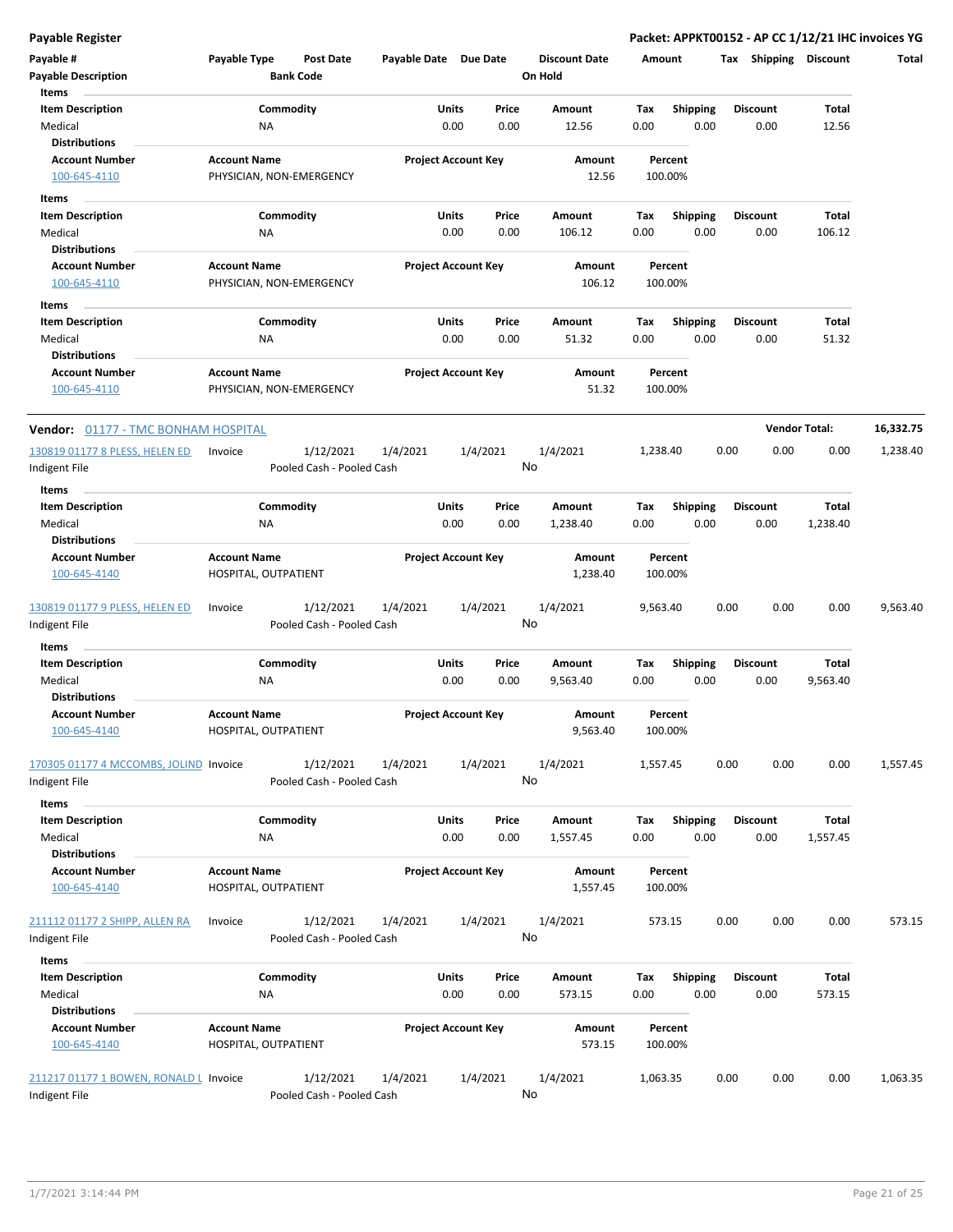| <b>Payable Register</b>                         |                                         |                                        |                       |                            |                |                                 |             |                         |      |                         |                   | Packet: APPKT00152 - AP CC 1/12/21 IHC invoices YG |
|-------------------------------------------------|-----------------------------------------|----------------------------------------|-----------------------|----------------------------|----------------|---------------------------------|-------------|-------------------------|------|-------------------------|-------------------|----------------------------------------------------|
| Payable #<br><b>Payable Description</b>         | Payable Type                            | Post Date<br><b>Bank Code</b>          | Payable Date Due Date |                            |                | <b>Discount Date</b><br>On Hold | Amount      |                         |      | Tax Shipping Discount   |                   | <b>Total</b>                                       |
| Items                                           |                                         |                                        |                       |                            |                |                                 |             |                         |      |                         |                   |                                                    |
| <b>Item Description</b><br>Medical              | NA                                      | Commodity                              |                       | Units<br>0.00              | Price<br>0.00  | Amount<br>1,063.35              | Tax<br>0.00 | <b>Shipping</b><br>0.00 |      | <b>Discount</b><br>0.00 | Total<br>1,063.35 |                                                    |
| <b>Distributions</b>                            |                                         |                                        |                       |                            |                |                                 |             |                         |      |                         |                   |                                                    |
| <b>Account Number</b>                           | <b>Account Name</b>                     |                                        |                       | <b>Project Account Key</b> |                | Amount                          |             | Percent                 |      |                         |                   |                                                    |
| 100-645-4140                                    | HOSPITAL, OUTPATIENT                    |                                        |                       |                            |                | 1,063.35                        | 100.00%     |                         |      |                         |                   |                                                    |
| 211217 01177 2 BOWEN, RONALD L Invoice          |                                         | 1/12/2021                              | 1/4/2021              |                            | 1/4/2021       | 1/4/2021                        | 997.05      |                         | 0.00 | 0.00                    | 0.00              | 997.05                                             |
| Indigent File                                   |                                         | Pooled Cash - Pooled Cash              |                       |                            | No             |                                 |             |                         |      |                         |                   |                                                    |
| Items                                           |                                         |                                        |                       |                            |                |                                 |             |                         |      |                         |                   |                                                    |
| <b>Item Description</b>                         |                                         | Commodity                              |                       | Units                      | Price          | Amount                          | Tax         | <b>Shipping</b>         |      | <b>Discount</b>         | Total             |                                                    |
| Medical                                         | <b>NA</b>                               |                                        |                       | 0.00                       | 0.00           | 997.05                          | 0.00        | 0.00                    |      | 0.00                    | 997.05            |                                                    |
| <b>Distributions</b>                            |                                         |                                        |                       |                            |                |                                 |             |                         |      |                         |                   |                                                    |
| <b>Account Number</b>                           | <b>Account Name</b>                     |                                        |                       | <b>Project Account Key</b> |                | Amount                          |             | Percent                 |      |                         |                   |                                                    |
| 100-645-4140                                    | HOSPITAL, OUTPATIENT                    |                                        |                       |                            |                | 997.05                          | 100.00%     |                         |      |                         |                   |                                                    |
| SO07298 01177 2 BUSH, RICKY                     | Invoice                                 | 1/12/2021                              | 1/4/2021              |                            | 1/4/2021       | 1/4/2021                        | 210.00      |                         | 0.00 | 0.00                    | 0.00              | 210.00                                             |
| Indigent File                                   |                                         | Pooled Cash - Pooled Cash              |                       |                            | No             |                                 |             |                         |      |                         |                   |                                                    |
| Items                                           |                                         |                                        |                       |                            |                |                                 |             |                         |      |                         |                   |                                                    |
| <b>Item Description</b><br>Medical              | <b>NA</b>                               | Commodity                              |                       | Units<br>0.00              | Price<br>0.00  | Amount<br>210.00                | Tax<br>0.00 | <b>Shipping</b><br>0.00 |      | <b>Discount</b><br>0.00 | Total<br>210.00   |                                                    |
| <b>Distributions</b>                            |                                         |                                        |                       |                            |                |                                 |             |                         |      |                         |                   |                                                    |
| <b>Account Number</b><br>100-565-4050           | <b>Account Name</b><br>PRISONER MEDICAL |                                        |                       | <b>Project Account Key</b> |                | Amount<br>210.00                | 100.00%     | Percent                 |      |                         |                   |                                                    |
| SO23745 01177 2 LEHEW, RACHELL Invoice          |                                         | 1/12/2021                              | 1/4/2021              |                            | 1/4/2021<br>No | 1/4/2021                        | 135.60      |                         | 0.00 | 0.00                    | 0.00              | 135.60                                             |
| Indigent File                                   |                                         | Pooled Cash - Pooled Cash              |                       |                            |                |                                 |             |                         |      |                         |                   |                                                    |
| Items                                           |                                         |                                        |                       |                            |                |                                 |             |                         |      |                         |                   |                                                    |
| <b>Item Description</b>                         |                                         | Commodity                              |                       | Units                      | Price          | Amount                          | Tax         | <b>Shipping</b>         |      | <b>Discount</b>         | Total             |                                                    |
| Medical<br><b>Distributions</b>                 | <b>NA</b>                               |                                        |                       | 0.00                       | 0.00           | 135.60                          | 0.00        | 0.00                    |      | 0.00                    | 135.60            |                                                    |
| <b>Account Number</b><br>100-565-4050           | <b>Account Name</b><br>PRISONER MEDICAL |                                        |                       | <b>Project Account Key</b> |                | Amount<br>135.60                | 100.00%     | Percent                 |      |                         |                   |                                                    |
|                                                 |                                         |                                        |                       |                            |                |                                 |             |                         |      |                         |                   |                                                    |
| SO24098 01177 1 TAYLOR, JOSHUA<br>Indigent File | Invoice                                 | 1/12/2021<br>Pooled Cash - Pooled Cash | 1/4/2021              |                            | 1/4/2021<br>No | 1/4/2021                        | 151.95      |                         | 0.00 | 0.00                    | 0.00              | 151.95                                             |
| Items                                           |                                         |                                        |                       |                            |                |                                 |             |                         |      |                         |                   |                                                    |
| <b>Item Description</b>                         |                                         | Commodity                              |                       | Units                      | Price          | Amount                          | Tax         | Shipping                |      | <b>Discount</b>         | Total             |                                                    |
| Medical<br><b>Distributions</b>                 | <b>NA</b>                               |                                        |                       | 0.00                       | 0.00           | 151.95                          | 0.00        | 0.00                    |      | 0.00                    | 151.95            |                                                    |
| <b>Account Number</b><br>100-565-4050           | <b>Account Name</b><br>PRISONER MEDICAL |                                        |                       | <b>Project Account Key</b> |                | Amount<br>151.95                | 100.00%     | Percent                 |      |                         |                   |                                                    |
| SO39391 01177 1 ROPER, TRISTAN<br>Indigent File | Invoice                                 | 1/12/2021<br>Pooled Cash - Pooled Cash | 1/4/2021              |                            | 1/4/2021<br>No | 1/4/2021                        | 365.55      |                         | 0.00 | 0.00                    | 0.00              | 365.55                                             |
| Items                                           |                                         |                                        |                       |                            |                |                                 |             |                         |      |                         |                   |                                                    |
| <b>Item Description</b>                         |                                         | Commodity                              |                       | Units                      | Price          | Amount                          | Tax         | Shipping                |      | <b>Discount</b>         | Total             |                                                    |
| Medical                                         | NA                                      |                                        |                       | 0.00                       | 0.00           | 365.55                          | 0.00        | 0.00                    |      | 0.00                    | 365.55            |                                                    |
| <b>Distributions</b>                            |                                         |                                        |                       |                            |                |                                 |             |                         |      |                         |                   |                                                    |
| <b>Account Number</b>                           | <b>Account Name</b>                     |                                        |                       | <b>Project Account Key</b> |                | Amount                          |             | Percent                 |      |                         |                   |                                                    |
| 100-565-4050                                    | PRISONER MEDICAL                        |                                        |                       |                            |                | 365.55                          | 100.00%     |                         |      |                         |                   |                                                    |
| SO40347 01177 5 MARTIN, JAMES<br>Indigent File  | Invoice                                 | 1/12/2021<br>Pooled Cash - Pooled Cash | 1/4/2021              |                            | 1/4/2021<br>No | 1/4/2021                        | 246.60      |                         | 0.00 | 0.00                    | 0.00              | 246.60                                             |
| Items                                           |                                         |                                        |                       |                            |                |                                 |             |                         |      |                         |                   |                                                    |
| <b>Item Description</b>                         |                                         | Commodity                              |                       | Units                      | Price          | Amount                          | Tax         | Shipping                |      | <b>Discount</b>         | Total             |                                                    |
| Medical                                         | <b>NA</b>                               |                                        |                       | 0.00                       | 0.00           | 246.60                          | 0.00        | 0.00                    |      | 0.00                    | 246.60            |                                                    |
| <b>Distributions</b>                            |                                         |                                        |                       |                            |                |                                 |             |                         |      |                         |                   |                                                    |
| <b>Account Number</b>                           | <b>Account Name</b>                     |                                        |                       | <b>Project Account Key</b> |                | Amount                          |             | Percent                 |      |                         |                   |                                                    |
| 100-565-4050                                    | PRISONER MEDICAL                        |                                        |                       |                            |                | 246.60                          |             | 100.00%                 |      |                         |                   |                                                    |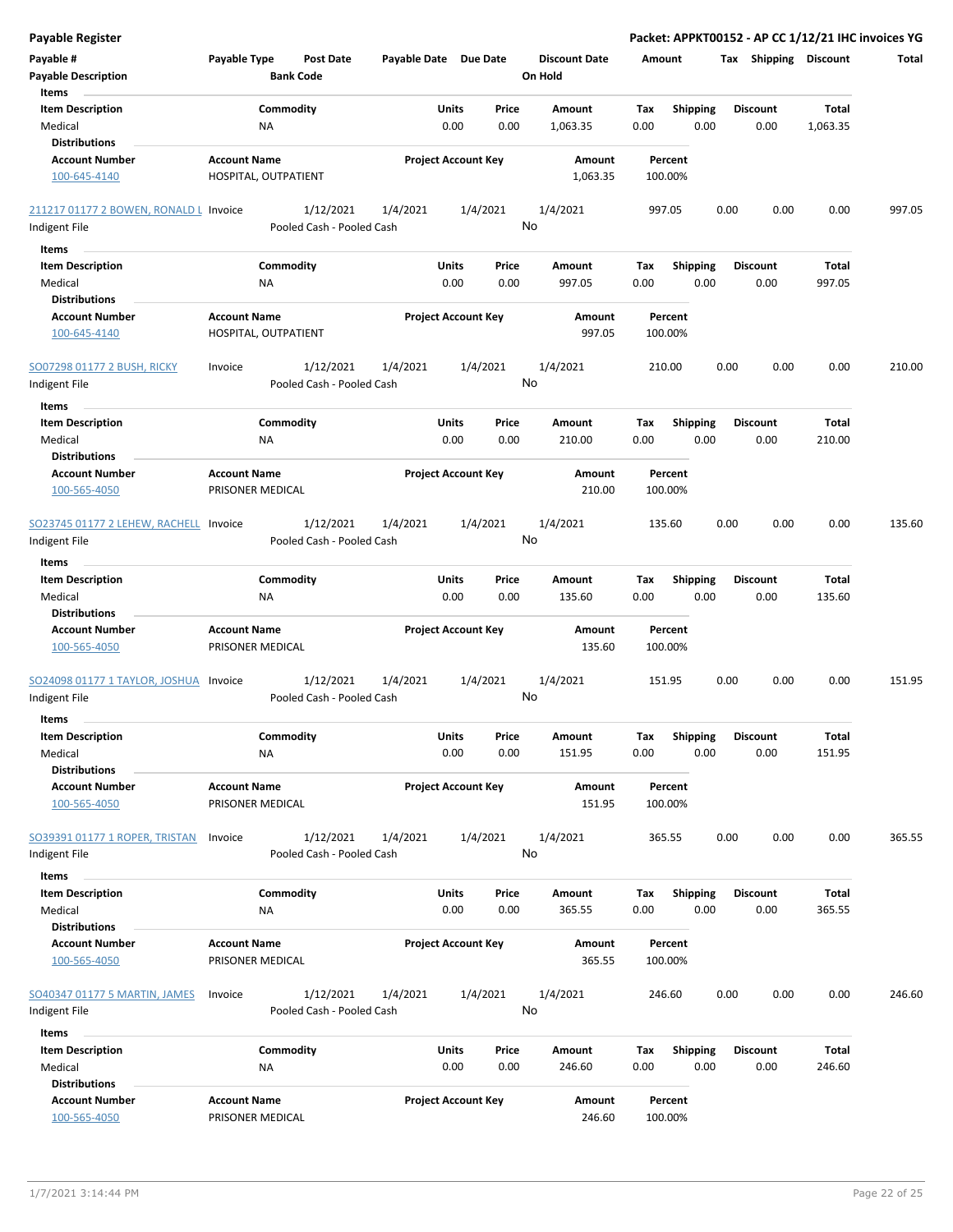| <b>Payable Register</b>                       |                     |                                      |                       |                            |       |                                 |         |                 |      |                       | Packet: APPKT00152 - AP CC 1/12/21 IHC invoices YG |        |
|-----------------------------------------------|---------------------|--------------------------------------|-----------------------|----------------------------|-------|---------------------------------|---------|-----------------|------|-----------------------|----------------------------------------------------|--------|
| Payable #<br><b>Payable Description</b>       | Payable Type        | <b>Post Date</b><br><b>Bank Code</b> | Payable Date Due Date |                            |       | <b>Discount Date</b><br>On Hold | Amount  |                 |      | Tax Shipping Discount |                                                    | Total  |
| SO40676 01177 1 FISHER, JODY A                | Invoice             | 1/12/2021                            | 1/4/2021              | 1/4/2021                   |       | 1/4/2021                        | 230.25  |                 | 0.00 | 0.00                  | 0.00                                               | 230.25 |
| Indigent File                                 |                     | Pooled Cash - Pooled Cash            |                       |                            |       | No                              |         |                 |      |                       |                                                    |        |
| Items                                         |                     |                                      |                       |                            |       |                                 |         |                 |      |                       |                                                    |        |
| <b>Item Description</b>                       |                     | Commodity                            |                       | Units                      | Price | Amount                          | Tax     | <b>Shipping</b> |      | <b>Discount</b>       | Total                                              |        |
| Medical                                       | NA                  |                                      |                       | 0.00                       | 0.00  | 230.25                          | 0.00    | 0.00            |      | 0.00                  | 230.25                                             |        |
| <b>Distributions</b>                          |                     |                                      |                       |                            |       |                                 |         |                 |      |                       |                                                    |        |
| <b>Account Number</b>                         | <b>Account Name</b> |                                      |                       | <b>Project Account Key</b> |       | Amount                          |         | Percent         |      |                       |                                                    |        |
| 100-565-4050                                  | PRISONER MEDICAL    |                                      |                       |                            |       | 230.25                          | 100.00% |                 |      |                       |                                                    |        |
| Vendor: 01172 - US ANESTHESIA PARTNERS        |                     |                                      |                       |                            |       |                                 |         |                 |      |                       | <b>Vendor Total:</b>                               | 740.33 |
| 210905 01172 1 GARCIA, GERALD                 | Invoice             | 1/12/2021                            | 1/4/2021              | 1/4/2021                   |       | 1/4/2021                        | 227.21  |                 | 0.00 | 0.00                  | 0.00                                               | 227.21 |
| Indigent File                                 |                     | Pooled Cash - Pooled Cash            |                       |                            |       | No                              |         |                 |      |                       |                                                    |        |
| Items                                         |                     |                                      |                       |                            |       |                                 |         |                 |      |                       |                                                    |        |
| <b>Item Description</b>                       |                     | Commodity                            |                       | Units                      | Price | Amount                          | Tax     | Shipping        |      | <b>Discount</b>       | Total                                              |        |
| Medical                                       | ΝA                  |                                      |                       | 0.00                       | 0.00  | 227.21                          | 0.00    | 0.00            |      | 0.00                  | 227.21                                             |        |
| <b>Distributions</b>                          |                     |                                      |                       |                            |       |                                 |         |                 |      |                       |                                                    |        |
| <b>Account Number</b>                         | <b>Account Name</b> |                                      |                       | <b>Project Account Key</b> |       | Amount                          |         | Percent         |      |                       |                                                    |        |
| 100-645-4110                                  |                     | PHYSICIAN, NON-EMERGENCY             |                       |                            |       | 227.21                          | 100.00% |                 |      |                       |                                                    |        |
| 211112 01172 1 SHIPP, ALLEN RA                | Invoice             | 1/12/2021                            | 1/4/2021              | 1/4/2021                   |       | 1/4/2021                        | 219.27  |                 | 0.00 | 0.00                  | 0.00                                               | 219.27 |
| Indigent File                                 |                     | Pooled Cash - Pooled Cash            |                       |                            |       | No                              |         |                 |      |                       |                                                    |        |
| Items                                         |                     |                                      |                       |                            |       |                                 |         |                 |      |                       |                                                    |        |
| <b>Item Description</b>                       |                     | Commodity                            |                       | Units                      | Price | Amount                          | Tax     | <b>Shipping</b> |      | <b>Discount</b>       | Total                                              |        |
| Medical                                       | NA                  |                                      |                       | 0.00                       | 0.00  | 219.27                          | 0.00    | 0.00            |      | 0.00                  | 219.27                                             |        |
| <b>Distributions</b>                          |                     |                                      |                       |                            |       |                                 |         |                 |      |                       |                                                    |        |
| <b>Account Number</b>                         | <b>Account Name</b> |                                      |                       | <b>Project Account Key</b> |       | Amount                          |         | Percent         |      |                       |                                                    |        |
| 100-645-4110                                  |                     | PHYSICIAN, NON-EMERGENCY             |                       |                            |       | 219.27                          | 100.00% |                 |      |                       |                                                    |        |
| 211112 01172 2 SHIPP, ALLEN RA                | Invoice             | 1/12/2021                            | 1/4/2021              | 1/4/2021                   |       | 1/4/2021                        | 219.27  |                 | 0.00 | 0.00                  | 0.00                                               | 219.27 |
| Indigent File                                 |                     | Pooled Cash - Pooled Cash            |                       |                            |       | No                              |         |                 |      |                       |                                                    |        |
| Items                                         |                     |                                      |                       |                            |       |                                 |         |                 |      |                       |                                                    |        |
| <b>Item Description</b>                       |                     | Commodity                            |                       | Units                      | Price | Amount                          | Tax     | <b>Shipping</b> |      | <b>Discount</b>       | <b>Total</b>                                       |        |
| Medical                                       | ΝA                  |                                      |                       | 0.00                       | 0.00  | 219.27                          | 0.00    | 0.00            |      | 0.00                  | 219.27                                             |        |
| <b>Distributions</b>                          |                     |                                      |                       |                            |       |                                 |         |                 |      |                       |                                                    |        |
| <b>Account Number</b>                         | <b>Account Name</b> |                                      |                       | <b>Project Account Key</b> |       | Amount                          |         | Percent         |      |                       |                                                    |        |
| 100-645-4110                                  |                     | PHYSICIAN, NON-EMERGENCY             |                       |                            |       | 219.27                          | 100.00% |                 |      |                       |                                                    |        |
| 211112 01172 3 SHIPP, ALLEN RA                | Invoice             | 1/12/2021                            | 1/4/2021              | 1/4/2021                   |       | 1/4/2021                        |         | 74.58           | 0.00 | 0.00                  | 0.00                                               | 74.58  |
| Indigent File                                 |                     | Pooled Cash - Pooled Cash            |                       |                            |       | No                              |         |                 |      |                       |                                                    |        |
|                                               |                     |                                      |                       |                            |       |                                 |         |                 |      |                       |                                                    |        |
| Items                                         |                     |                                      |                       |                            |       |                                 |         |                 |      |                       |                                                    |        |
| <b>Item Description</b>                       |                     | Commodity                            |                       | Units                      | Price | Amount                          | Tax     | <b>Shipping</b> |      | <b>Discount</b>       | <b>Total</b>                                       |        |
| Medical                                       | NA                  |                                      |                       | 0.00                       | 0.00  | 49.99                           | 0.00    | 0.00            |      | 0.00                  | 49.99                                              |        |
| <b>Distributions</b><br><b>Account Number</b> | <b>Account Name</b> |                                      |                       |                            |       |                                 |         | Percent         |      |                       |                                                    |        |
| 100-645-4110                                  |                     | PHYSICIAN, NON-EMERGENCY             |                       | <b>Project Account Key</b> |       | Amount<br>49.99                 | 100.00% |                 |      |                       |                                                    |        |
|                                               |                     |                                      |                       |                            |       |                                 |         |                 |      |                       |                                                    |        |
| Items                                         |                     |                                      |                       |                            |       |                                 |         |                 |      |                       |                                                    |        |
| <b>Item Description</b>                       |                     | Commodity                            |                       | Units                      | Price | <b>Amount</b>                   | Tax     | <b>Shipping</b> |      | <b>Discount</b>       | Total                                              |        |
| Medical                                       | NA                  |                                      |                       | 0.00                       | 0.00  | 24.59                           | 0.00    | 0.00            |      | 0.00                  | 24.59                                              |        |
| <b>Distributions</b>                          |                     |                                      |                       |                            |       |                                 |         |                 |      |                       |                                                    |        |
| <b>Account Number</b>                         | <b>Account Name</b> |                                      |                       | <b>Project Account Key</b> |       | Amount                          |         | Percent         |      |                       |                                                    |        |
| 100-645-4110                                  |                     | PHYSICIAN, NON-EMERGENCY             |                       |                            |       | 24.59                           | 100.00% |                 |      |                       |                                                    |        |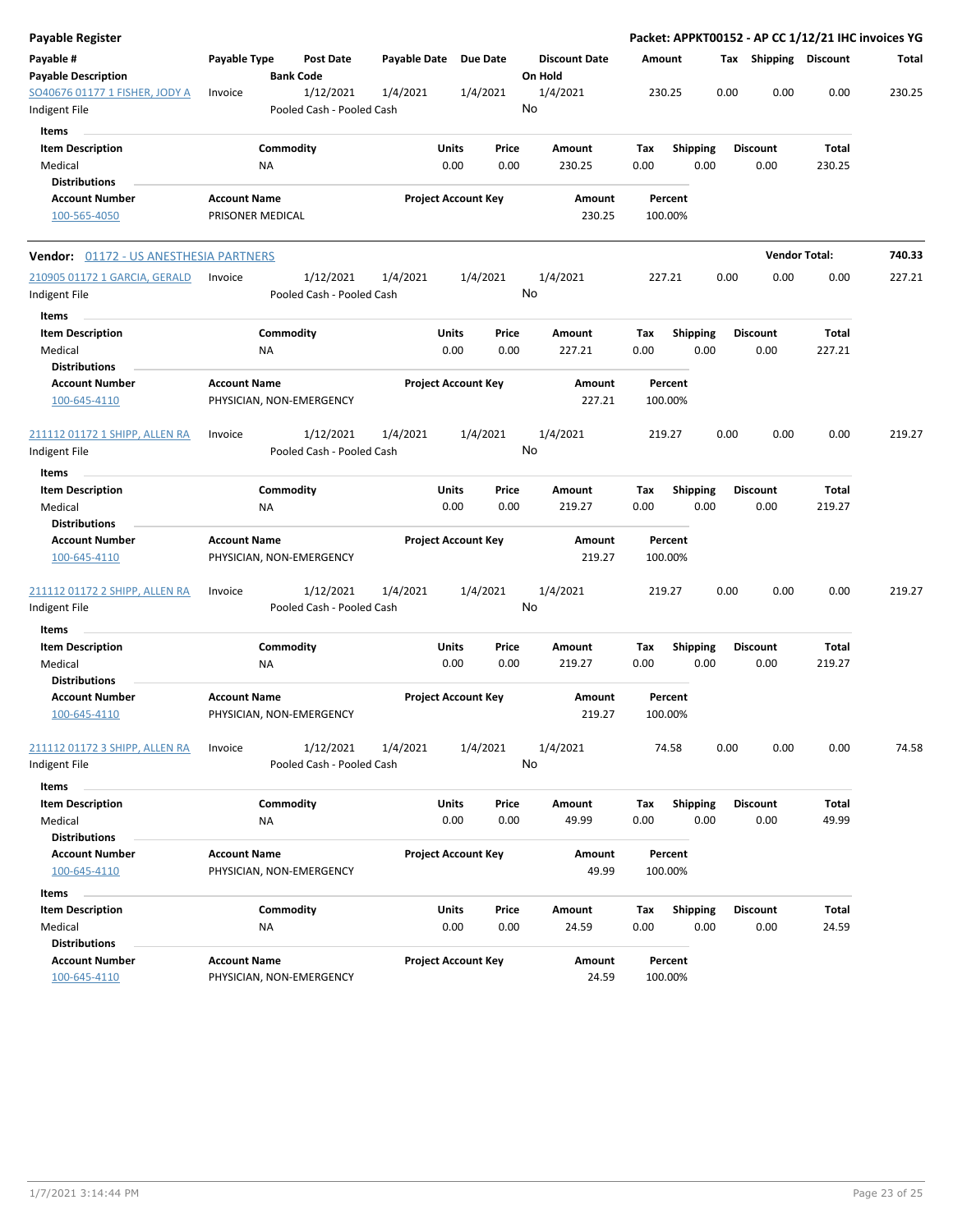# Payable Summary

| Type    | Count               | Gross     | Тах  | Shipping | <b>Discount</b> | Total     | <b>Manual Payment</b> | <b>Balance</b> |
|---------|---------------------|-----------|------|----------|-----------------|-----------|-----------------------|----------------|
| Invoice |                     | 23.100.00 | 0.00 | 0.00     | 0.00            | 23.100.00 | 0.00                  | 23,100.00      |
|         | <b>Grand Total:</b> | 23.100.00 | 0.00 | 0.00     | 0.00            | 23,100.00 | 0.00                  | 23,100.00      |